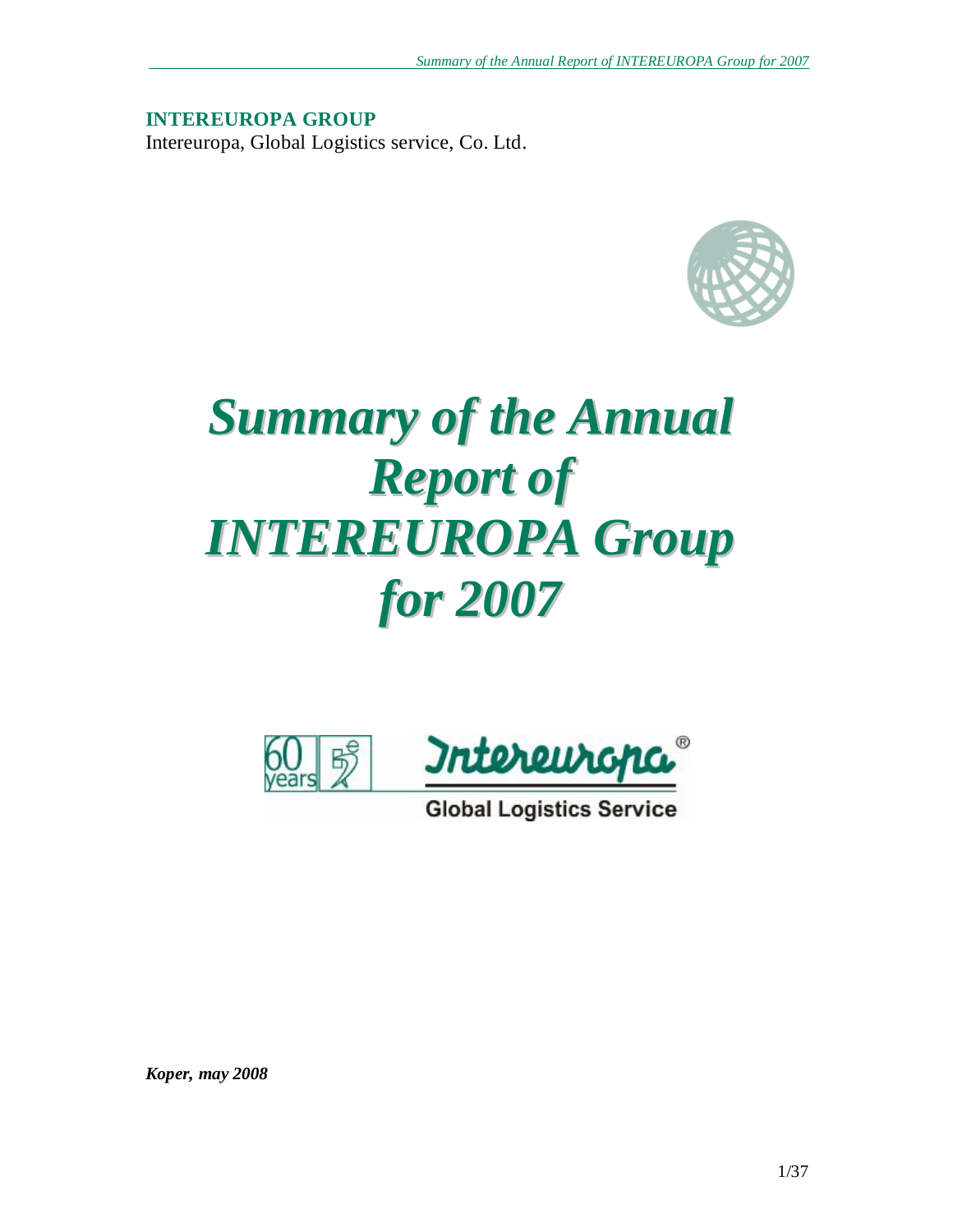# *T A B L E O F C O N T E N T S*

|                                                                                            | 3                |
|--------------------------------------------------------------------------------------------|------------------|
|                                                                                            | $\boldsymbol{4}$ |
|                                                                                            | 5                |
|                                                                                            | 6                |
|                                                                                            | 8                |
|                                                                                            | <i><b>10</b></i> |
|                                                                                            | 11               |
|                                                                                            | 12               |
|                                                                                            | 13               |
|                                                                                            | 15               |
|                                                                                            | 16               |
|                                                                                            | 18               |
|                                                                                            | 21               |
| 14. Summary of the important accounting policies for the Intereuropa Group and             | 21               |
|                                                                                            | 24               |
| 16. Audited consolidated financial statements of the Intereuropa Group ______________25    |                  |
| 17. Notes to consolidated financial statements of the Intereuropa Group ______________30   |                  |
| 18. Audited non-consolidated financial statements of the Intereuropa d.d. company ____32   |                  |
| 19. Notes to non-consolidated financial statements of the Intereuropa d.d. company _____34 |                  |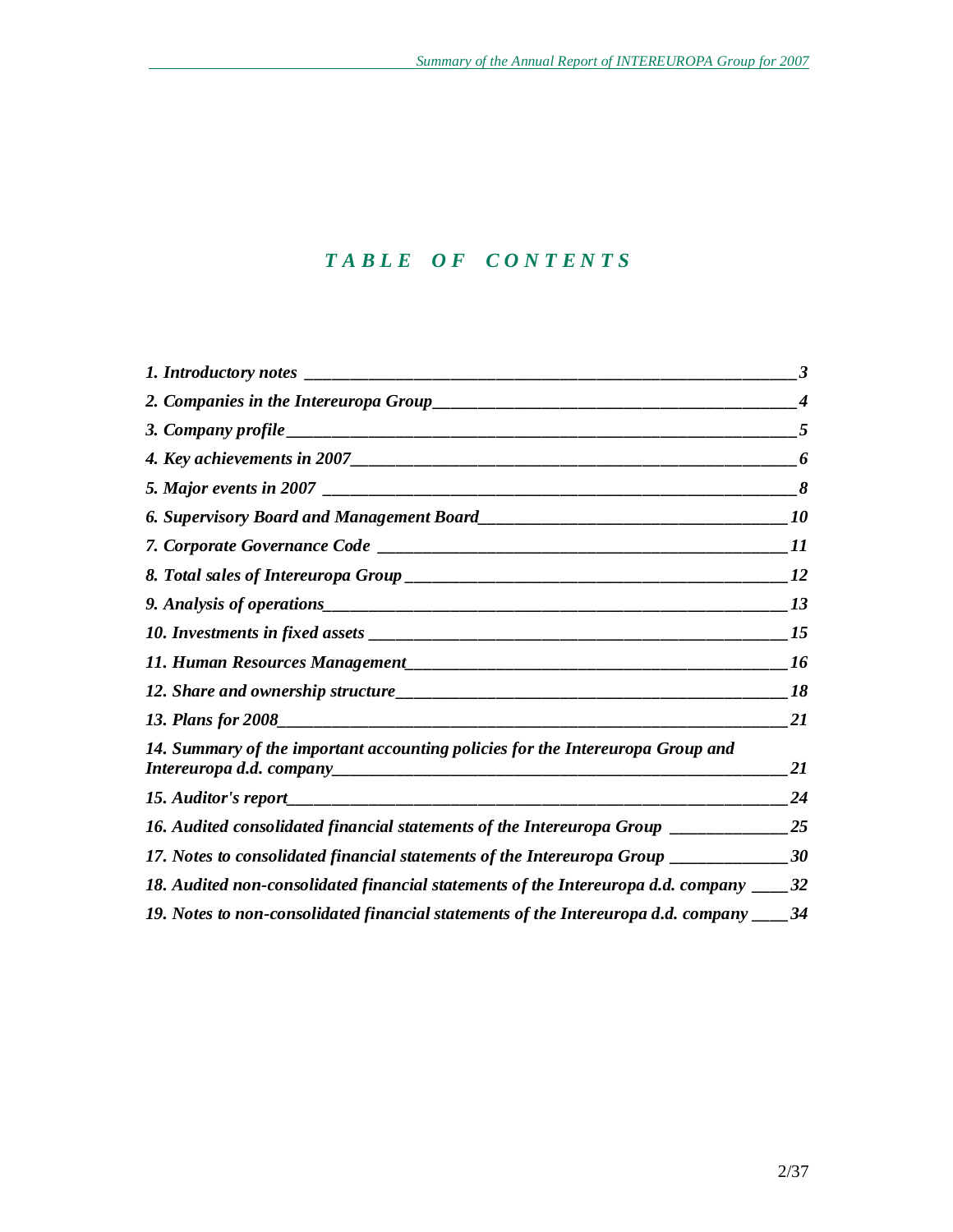# **1. Introductory notes**

In accordance with the provisions of the Ljubljana Stock Exchange Rules (Ljubljanska borza d.d.) and the Financial Instruments Act (ZTFI, published in Official Gazette of RS, No. 67/07) the Company INTEREUROPA, d.d., is publishing the Summary of the Annual Report with audited financial statements 2007.

The Company INTEREUROPA d.d. has its registered office at Vojkovo nabrežje 32, 6000 Koper.

The Annual Report of the Intereuropa Group for the financial year 2007, incl. the Summary of the Annual Report, is available at the Company's head-office at Vojkovo nabrežje 32, 6000 Koper, every workday between 08.00 and 14.00. Summary will be published at the Company's web site [www.intereuropa.si,](http://www.intereuropa.si) from 30 April 2008 onwards.

The Annual Report was endorsed by the Supervisory Board of INTEREUROPA d.d. at its ordinary session on 17 April 2008.

The financial statements of INTEREUROPA d.d. and the consolidated financial statements of the INTEREUROPA GROUP for the financial year 2007 were audited by certified Auditors DELOITTE REVIZIJA d.o.o., Dunajska cesta 9, Ljubljana, which issued its unqualified opinion (without reservation) to the resp. financial statements.

Auditor's Report for the financial statements was received on 8 April 2008.

As required by the regulations, the Annual Report will be submitted to the Agency of the Republic of Slovenia for Public Legal Records and Services.

The Audit Company DELOITTE REVIZIJA d.o.o. has audited the Balance Sheet of the Company Intereuropa d.d. as of 31st December 2007 and the related Income Statement (Profit or Loss), Cash Flow Statement, Capital Flow Statement, and the Notes to the Financial Statements for the year 2007, and the consolidated Balance Sheet of the Intereuropa Group as of 31st December 2007 and the related Income Statement, Cash Flow Statement, Statement of Changes in Equity, and the Notes to the Consolidated Financial Statements for the year 2007; the Auditors have issued unqualified opinion (without reservation) to financial statements.

Intereuropa d.d. publishes its significant and other information on the web, both at the SEOnet [www.seonet.ljse.si](http://www.seonet.ljse.si), and at the website of Intereuropa d.d. [www.intereuropa.si](http://www.intereuropa.si).

#### **Notes on the changes between the audited and unaudited financial statements of the Intereuropa Group and of Intereuropa d.d.**

Changes in the audited financial statements with respect to unaudited financial statements of Intereuropa d.d. and the Intereuropa Group pertain to presentation (rearrangement) of items in Statement of Changes in Equity. Increased surplus from revaluation of investments in audited financial statements is higher for EUR 251 thousand compared to unaudited financial statements. Transfer of revaluation surplus to revenues decrease is higer for equal amount. Closing balance of surplus from revaluation is equal to that in unaudited financial statements.

In both audited consolidated and non-consolidated Balance Sheet an intermediate sum of Current assets without accrued revenues and deferred expenses is shown.

Change in presentation of this item does not affect value of total balance assets of the Company Intereuropa d.d. or Intereuropa Group.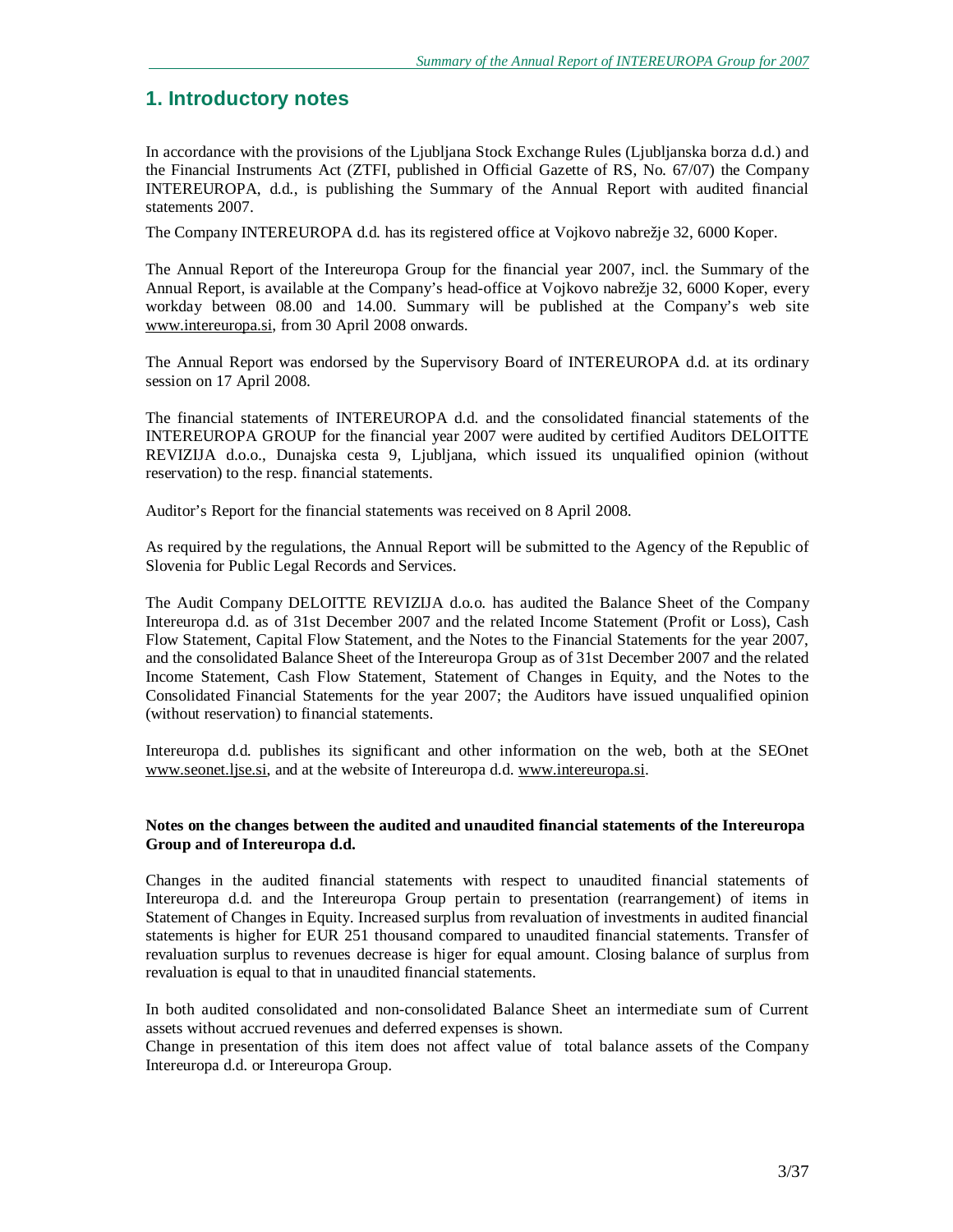# **2. Companies in the Intereuropa Group**

Consolidated financial statements as at 31 December 2007 comprised the parent company Intereuropa d.d. and the following subsidiaries:

| in $000 \in$                                                                                                                   | Country of<br>head office | <b>Used Exchange</b><br>Rates | % of ownership<br>as at<br>31 Dec. 2006 | % of ownership<br>as at<br>31 Dec. 2007 | <b>Total capital</b><br>at 31 Dec. 2007 | Net profit/loss<br>for 2007 | <b>Attributable net</b><br>profit/loss for 2007 |
|--------------------------------------------------------------------------------------------------------------------------------|---------------------------|-------------------------------|-----------------------------------------|-----------------------------------------|-----------------------------------------|-----------------------------|-------------------------------------------------|
| DIRECT SUBSIDIARIES OF THE PARENT COMPANY INTEREUROPA d.d.                                                                     |                           |                               |                                         |                                         |                                         |                             |                                                 |
| Intereuropa Transport d.o.o., Koper                                                                                            | Slovenia                  | €                             | 100                                     | 100                                     | 6.633                                   | 121                         | 121                                             |
| Interagent, d.o.o., Koper                                                                                                      | Slovenia                  | €                             | 100                                     | 100                                     | 897                                     | 172                         | 172                                             |
| Intereuropa IT, d.o.o., Koper                                                                                                  | Slovenia                  | €                             | 100                                     | 100                                     | 1.659                                   | 323                         | 323                                             |
| Interzav, d.o.o., Koper                                                                                                        | Slovenia                  | €                             | 71.28                                   | 71.28                                   | 157                                     | 100                         | 71                                              |
| Intereuropa, logističke usluge, d.o.o., Zagreb                                                                                 | Croatia                   | <b>HRK</b>                    | 99.96                                   | 99.96                                   | 38,484                                  | 2.556                       | 2,555                                           |
| Intereuropa Sajam, d.o.o., Zagreb                                                                                              | Croatia                   | <b>HRK</b>                    | 51                                      | 51                                      | 2.353                                   | 791                         | 403                                             |
| Intereuropa Skopje, DOO Skopje                                                                                                 | Macedonia                 | <b>MKD</b>                    | 99.56                                   | 99.56                                   | 1.377                                   | 177                         | 176                                             |
| Intereuropa RTC d.d. Sarajevo                                                                                                  | Bosnia & Herzegovina      | <b>BAM</b>                    | 89.29                                   | 89.29                                   | 9,593                                   | 267                         | 238                                             |
| OOO Intereuropa-East, Moscow                                                                                                   | Russia                    | <b>RUB</b>                    | 100                                     | 100                                     | 7,314                                   | $-2,589$                    | $-2,589$                                        |
| AD Intereuropa - logistic services Belgrade                                                                                    | Serbia                    | <b>RSD</b>                    | 73.62                                   | 73.62                                   | 4,558                                   | 2                           |                                                 |
| Intereuropa S.A.S., Saint Pierre de Chandieu                                                                                   | France                    | €                             | 67.60                                   | 67.60                                   | 177                                     | $\overline{29}$             | $\overline{20}$                                 |
| TOV TEK ZTS d.o.o., Užgorod                                                                                                    | The Ukraine               | <b>UAH</b>                    | 66.67                                   | 66.67                                   | 26                                      | $-312$                      | $-208$                                          |
| Intereuropa Transport & Spedition GmbH, Troisdorf                                                                              | Germany                   | €                             | 90.48                                   | 90.48                                   | 185                                     | 32                          | 29                                              |
| Intereuropa Kosova L.L.C., Prishtina                                                                                           | Serbia                    | €                             | 90                                      | 90                                      | 16                                      | $-14$                       | $-13$                                           |
| Zetatrans A.D. Podgorica                                                                                                       | Montenegro                | €                             |                                         | 67                                      | 25,508                                  | 182                         | 121                                             |
| TOV Intereuropa - the Ukraine, Kiev                                                                                            | The Ukraine               | <b>UAH</b>                    | $\sim$                                  | 100                                     | 10,758                                  | $-67$                       | $-67$                                           |
| TOV DDT, Onakivci                                                                                                              | The Ukraine               | <b>UAH</b>                    | $\sim$                                  | 100                                     | 1,377                                   | $-5$                        | $-5$                                            |
| INDIRECT SUBSIDIARIES OF THE PARENT COMPANY INTEREUROPA d.d.                                                                   |                           |                               |                                         |                                         |                                         |                             |                                                 |
| Intereuropa Transport DOOEL Skopje                                                                                             | Makedonija                | <b>MKD</b>                    | 99.56                                   | 99.56                                   | $\tau$                                  | $-2$                        | $-2$                                            |
| ITAR d.o.o., Zagreb                                                                                                            | Hrvaška                   | <b>HRK</b>                    |                                         | 99.96                                   | 59                                      | $\mathfrak{Z}$              | $\overline{3}$                                  |
|                                                                                                                                |                           |                               |                                         |                                         |                                         |                             |                                                 |
| An associated company and a jointly controlled company were consolidated in the Group in 2007 according to the capital method: |                           |                               |                                         |                                         |                                         |                             |                                                 |
| <b>ASSOCIATED COMPANY</b>                                                                                                      |                           |                               |                                         |                                         |                                         |                             |                                                 |
| AC - Interauto d.o.o., Koper                                                                                                   | Slovenia                  | €                             | 40                                      | 40                                      | $-333$                                  | $-144$                      | $-58$                                           |
|                                                                                                                                |                           |                               |                                         |                                         |                                         |                             |                                                 |
| <b>JOINTLY CONTROLLED COMPANY</b>                                                                                              |                           |                               |                                         |                                         |                                         |                             |                                                 |
| Intereuropa-FLG, d.o.o., Ljubljana                                                                                             | Slovenia                  | €                             | 50                                      | 50                                      | 343                                     | 200                         | 100                                             |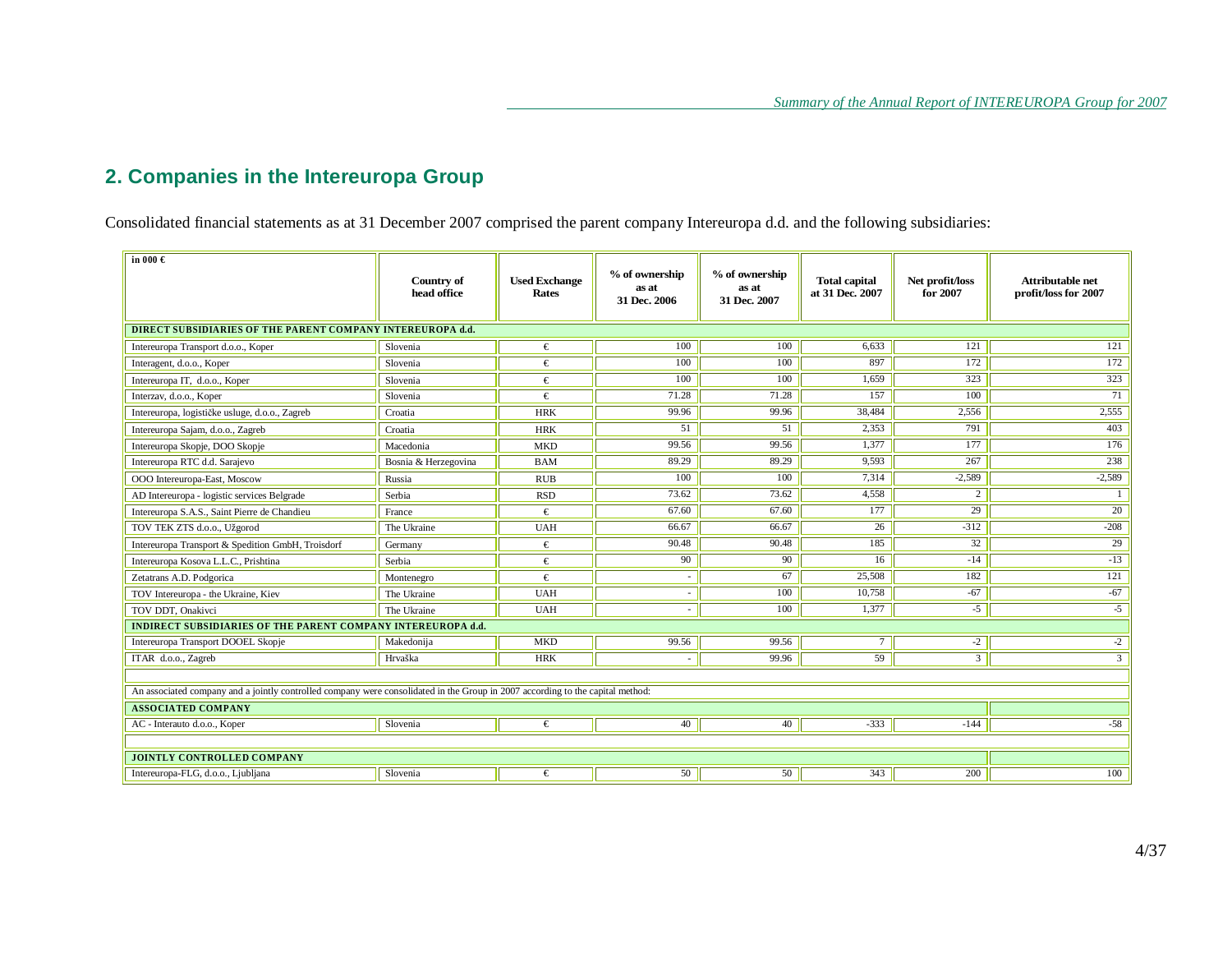# **3. Company profile**

|  | <b>Parent company</b> |
|--|-----------------------|
|--|-----------------------|

| Abbreviated firm name                      | Intereuropa d.d.                                                  |
|--------------------------------------------|-------------------------------------------------------------------|
| Country of the parent company              | Slovenia                                                          |
| Registered office of the parent<br>company | Vojkovo nabrežje 32, 6000 Koper                                   |
| Company ID number                          | 5001684                                                           |
| Tax number                                 | 56405006                                                          |
| <b>Bank Accounts</b>                       | 10100-0000006785 at Banka Koper d.d., Koper                       |
|                                            | 03135-1005943869 at SKB banka d.d., Ljubljana                     |
|                                            | 04750-0001009045 at Nova KBM d.d., Nova Gorica                    |
| Entry in the register of companies         | Registered with the Koper District Court, file No. 1/00212/00     |
| Share capital                              | EUR 32,976,185.11                                                 |
| Number of issued and paid-up               | 7,902,413 regular stocks                                          |
| shares                                     |                                                                   |
| Shares listing                             | IEKG is listed in the Prime Market of the Ljubljana Stock         |
|                                            | Exchange                                                          |
| Management Board                           | Andrej Lovšin, M.Sc., President of the Management Board           |
|                                            | Zvezdan Markežič, Deputy President of the Management Board        |
|                                            | Ondina Jonke, Member of the Management Board - Human              |
|                                            | Resources Executive                                               |
| President of the Supervisory Board         | Boštjan Rigler                                                    |
| <b>Intereuropa Group</b>                   |                                                                   |
| Number of employees                        | 2671                                                              |
| Vehicle fleet                              | 611 company-owned trucks and other delivery vehicles              |
| Total warehousing area                     | 223,660 qm of own warehouse facilities                            |
| Total land area                            | 2,211,003 qm                                                      |
| Membership in international                | FIATA, IATA, FETA, FONASBA, BIMCO, IRU                            |
| organizations                              |                                                                   |
| Quality certificates                       | ISO 9001:2000 certificate for providing logistics services in the |
|                                            | parent company Intereuropa d.d., Koper and its subsidiaries       |
|                                            | Intereuropa, Logističke usluge, d.o.o., Zagreb, Intereuropa       |
|                                            | Transport d.o.o., Koper, and Intereuropa RTC d.d. Sarajevo ISO    |
|                                            | 9001:2000 certificate for providing Shipping Agency services in   |
|                                            | the controlled Company Interagent, d.o.o., Koper                  |
| Own branch network                         | Slovenia, Croatia, Serbia, Bosnia and Herzegovina, FYR            |
|                                            | Macedonia, Montenegro, Austria, Germany, France, Ukraine,         |
|                                            | Russia                                                            |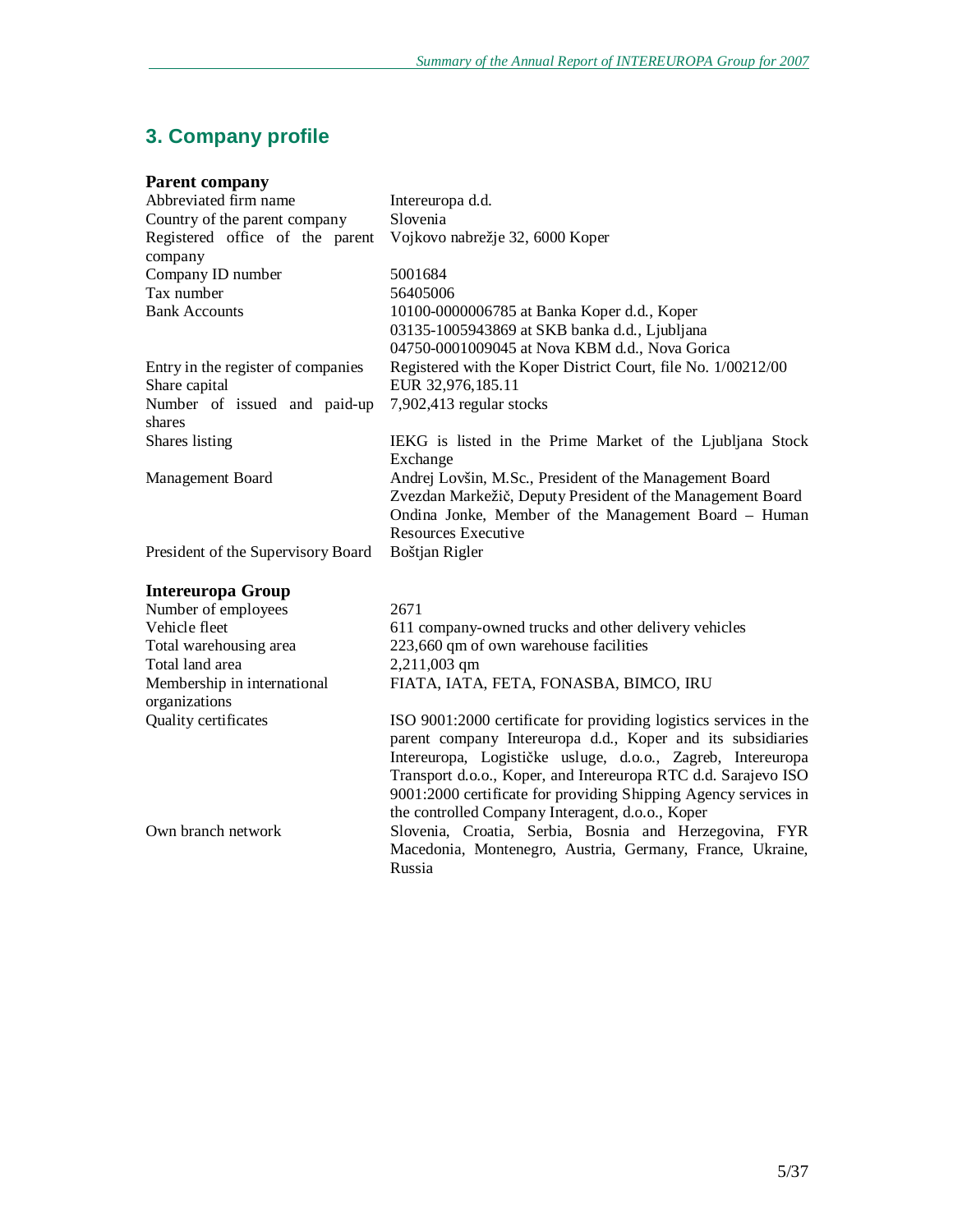# **4. Key achievements in 2007**

## **Intereuropa d.d.**

#### Table: INCOME STATEMENT (in '000 €)

|                                                                   | $2004*$ | 2005    | 2006    | 2007    | 07/06 |
|-------------------------------------------------------------------|---------|---------|---------|---------|-------|
| Net sales                                                         | 125,174 | 117,747 | 124,476 | 143,386 | 115   |
| Earnings Before Interest, Taxes,<br>Depreciation and Amortization | 8,479   | 7,581   | 7,008   | 6,637   | 95    |
| Operating loss from ordinary activities                           | 9,993   | 9,800   | 6,337   | 21,997  | 347   |
| Net profit or loss                                                | 8,221   | 7,267   | 4,659   | 19,383  | 416   |
| Added value                                                       | 30,911  | 26,483  | 28,070  | 30,249  | 108   |
| Net earnings per share (in EUR)                                   | 1.04    | 0.92    | 0.59    | 2.45    | 416   |
| Gross dividend per share (in EUR)                                 | 1.00    | 1.00    | 1.04    | 1.83    | 176   |

\* Income statement was prepared in accordance with the SAS.

#### Table: BALANCE SHEET (in '000 EUR)

|                                     | $2004*$ | 2005    | 2006    | 2007    | 07/06 |
|-------------------------------------|---------|---------|---------|---------|-------|
| Total assets                        | 199,598 | 209,197 | 226,678 | 313,071 | 138   |
| Non-current assets                  | 162,015 | 172,304 | 160,009 | 253,616 | 159   |
| Current assets                      | 35,060  | 35,389  | 66,669  | 59,455  | 89    |
| Capital                             | 147,935 | 162,960 | 165,905 | 159,127 | 96    |
| Average capital**                   | 142,108 | 161,571 | 162,103 | 152,825 | 94    |
| Financial and Operating Liabilities | 40,996  | 44,598  | 59,324  | 152,110 | 256   |

\* Balance sheet was prepared in accordance with the SAS.

\*\*Capital does not include net profit or loss for the business year.

#### Table: EMPLOYEES (per hours paid)

|                     | 2004  | 2005 | 2006 | 2007 | 07/06 |
|---------------------|-------|------|------|------|-------|
| Number of employees | 1,046 | 895  | 892  | 918  | 103   |

#### Table: PERFORMANCE INDICATORS

|                           | $2004*$ | 2005   | 2006   | 2007   | 07/06 |
|---------------------------|---------|--------|--------|--------|-------|
| Net return on equity      | 5.8%    | 4.5%   | 2.9%   | 12.7%  | 441   |
| Net return on assets      | 4.1%    | 2.2%   | 2.1%   | 7.2%   | 336   |
| Productivity (in $\oplus$ | 109.70  | 122.23 | 137.29 | 162.47 | 118   |
| Net return on revenues    | 6.0%    | 5.6%   | 3.5%   | 11.3%  | 318   |

\*Data calculated in accordance with the SAS.

Net return on equity: net profit or loss/average equity

Net return on assets: net profit or loss/average assets

Productivity: net sales revenues and other operating revenues/number of employees Net return on revenues: net profit or loss/revenues

Values presented in accordance with the IFRS for the years 2005, 2006 and 2007. Used exchange rate for the period from 2004 to 2006: EUR  $1 = SIT$  239.64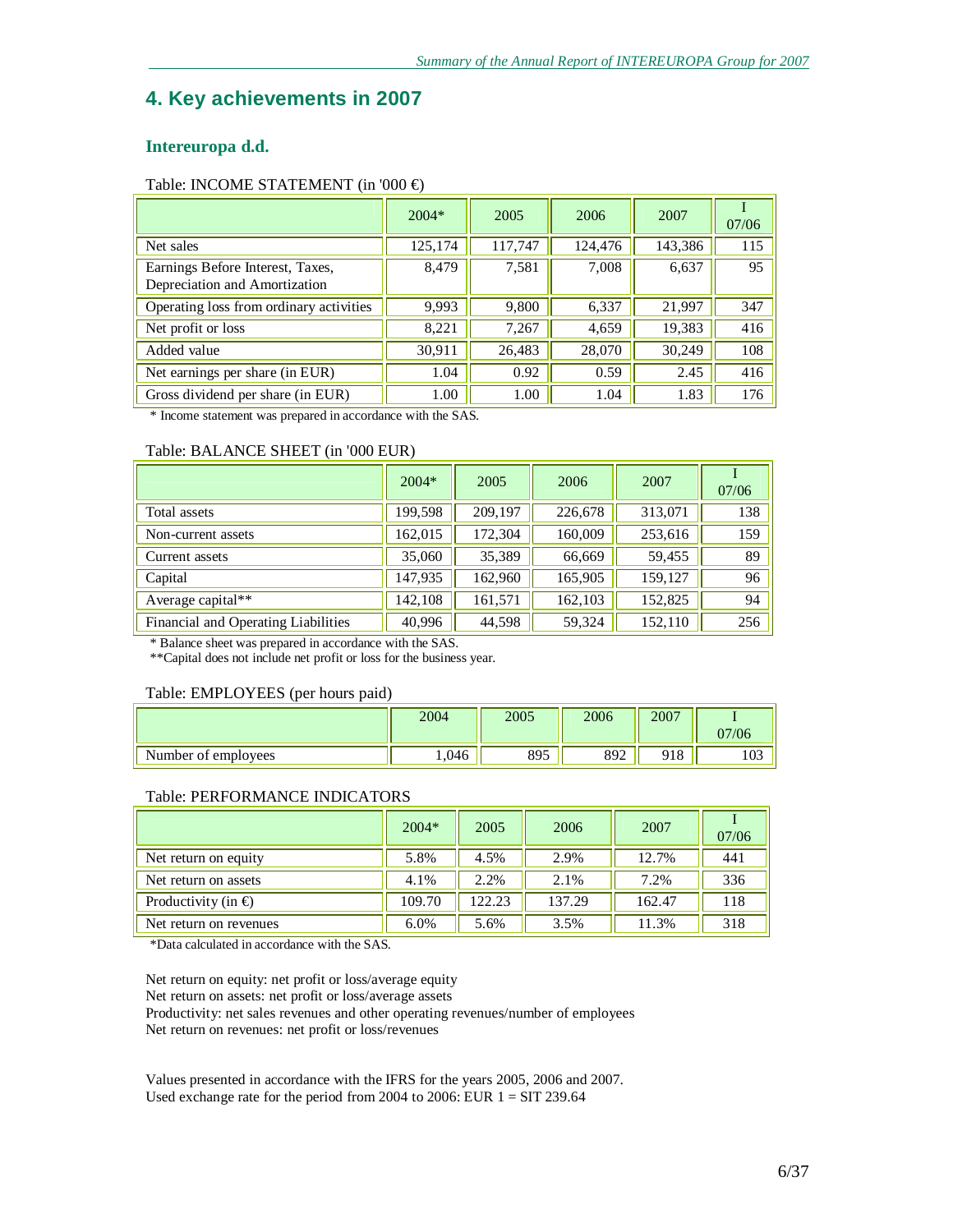## **Intereuropa Group**

#### Table: INCOME STATEMENT (in '000 €)

|                                                                 | 2004    | 2005    | $2006**$ | 2007    | 07/06 |
|-----------------------------------------------------------------|---------|---------|----------|---------|-------|
| Net sales                                                       | 212,911 | 206,536 | 208,002  | 235,499 | 113   |
| Profit/loss before interest, taxes<br>and depreciation (EBITDA) | 15,951  | 17,031  | 18,239   | 25,974  | 142   |
| Operating loss from ordinary activities                         | 13,265  | 13,212  | 10,034   | 33,528  | 334   |
| Net profit or loss                                              | 10,680  | 9,599   | 6,742    | 26,477  | 393   |
| Added value                                                     | 57,277  | 55,065  | 56,361   | 70,068  | 124   |
| Net earnings per share (in EUR)                                 | 1.31    | 1.17    | 0.81     | 3.30    | 408   |
| Gross dividend per share (in EUR)                               | 1.00    | 1.00    | 1.04     | 1.83    | 176   |

#### Table: BALANCE SHEET (in '000 EUR)

|                                     | 2004    | 2005    | $2006**$ | 2007    | 07/06 |
|-------------------------------------|---------|---------|----------|---------|-------|
| Total assets                        | 272,456 | 265,793 | 289,830  | 408,571 | 141   |
| Non-current assets                  | 211,268 | 201,657 | 187,485  | 320,187 | 171   |
| Current assets                      | 57,948  | 62,307  | 102,345  | 88,384  | 86    |
| Capital                             | 177,545 | 176,057 | 181,340  | 186,154 | 103   |
| Average capital*                    | 158,160 | 172,001 | 175,327  | 170,509 | 97    |
| Financial and Operating Liabilities | 90,333  | 86,317  | 105,885  | 219,113 | 207   |

\*Capital does not include net profit or loss for the business year.

#### Table: EMPLOYEES (per hours paid)

|                                     | 2004  | 2005  | $2006**$ | 2007  | 07/06 |
|-------------------------------------|-------|-------|----------|-------|-------|
| Average number of employees         | 2,260 | 2.118 | 2,129    | 2,343 | 110   |
| Number of employees in subsidiaries | .215  | .223  | 1,238    | .425  | 115   |

#### Table: PERFORMANCE INDICATORS

|                           | 2004  | 2005  | $2006**$ | 2007   | 07/06 |
|---------------------------|-------|-------|----------|--------|-------|
| Net return on equity      | 6.8%  | 5.6%  | 3.8%     | 15.5%  | 404   |
| Net return on assets      | 4.2%  | 2.4%  | 2.4%     | 7.6%   | 317   |
| Productivity (in $\oplus$ | 95.02 | 99.73 | 98.73    | 103.56 | 105   |
| Net return on revenues    | 4.7%  | 4.4%  | 3.1%     | 9.8%   | 314   |

Net return on equity: net profit or loss/average equity

Net return on assets: net profit or loss/average assets

Productivity: net sales revenues and other operating revenues/number of employees

Net return on revenues: net profit or loss/revenues

Used exchange rate for the period from 2004 to 2006: EUR  $1 = SIT$  239.64

\*\* Data do not include the company Schneider & Peklar GmbH, Vienna, which was excluded from the Group in 2007 due to bankruptcy (it is disclosed as discontinued operation in the financial statements).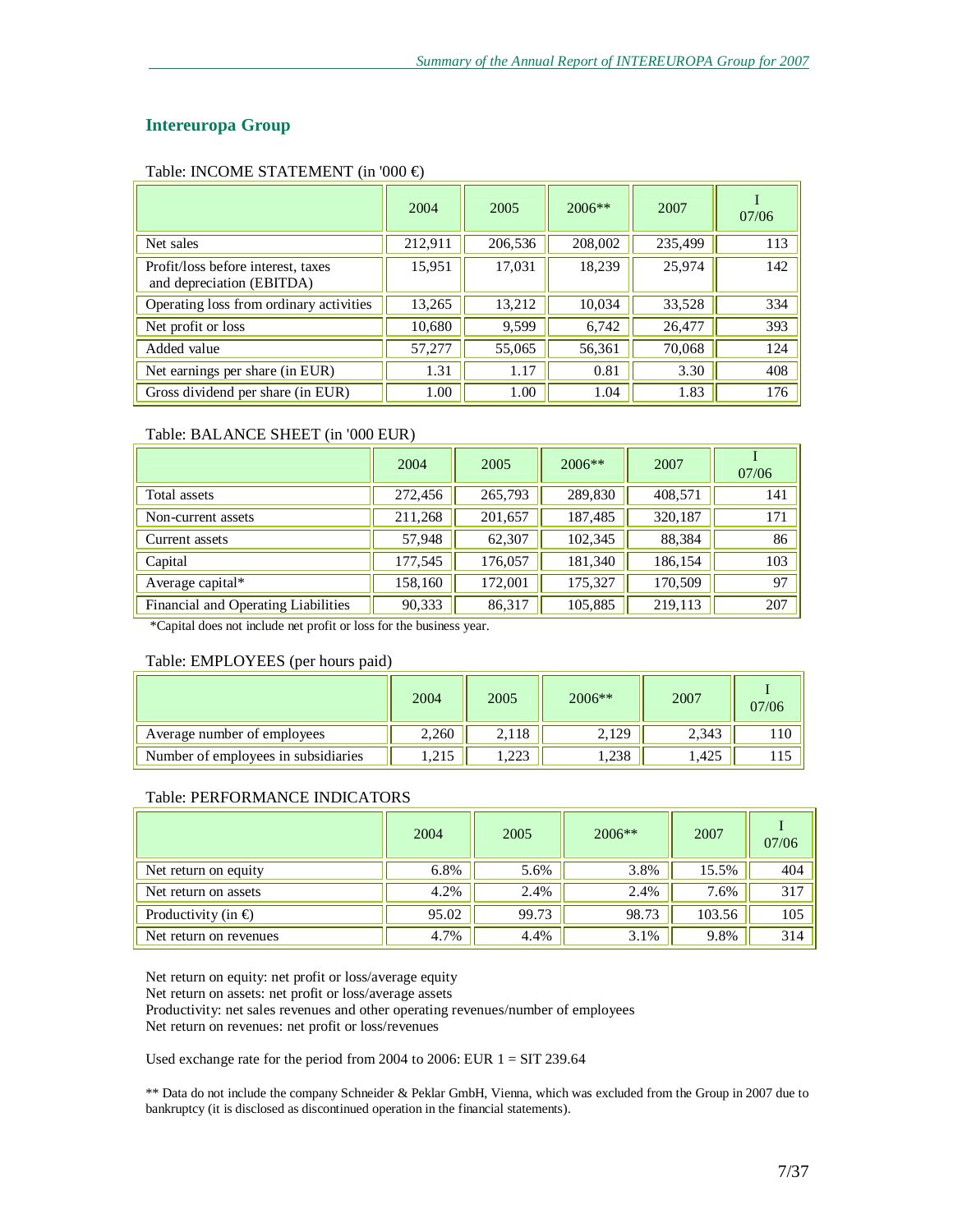# **5. Major events in 2007**

## **January**

- The company A.D. Interjug-AS started operating under a new name: A.D. Intereuropa logističke usluge, Belgrade.
- On 19 January, on the sixteenth Annual General Meeting, the shareholders of Intereuropa d.d. adopted a resolution on the dismissal of the Member of the Supervisory Board Anton Može, and elected a new Member Emerik Eržen.
- On 24 January Intereuropa held a business meeting titled *"Kosovo – a New Challenge for Leading Slovenian Economists"*, and invited numerous economists who share the interest of entering the Kosovo market, or are interested in cooperation with partners from Kosovo.
- On 26 January, the Supervisory Board of Intereuropa d.d. adopted the Resolution on the conversion of the company's share capital into EUR, and on the adjustment of the Statute in this respect – the amount of the registered capital.
- On 28 January, the Management Board informed the Supervisory Board of Intereuropa d.d. on the economic eligibility of the investments into the logistic centres in Moscow Čechov and Kiev.
- In January Intereuropa acquired a share in the company ITAR d.o.o., Zagreb.

## **February**

• In February, Intereuropa sold its 8.33 per cent interest in the bank Banka Koper d.d. to Intesa Sanpaolo S.p.A.

#### **March**

On 13 March, Intereuropa held a celebration of its  $60<sup>th</sup>$  Anniversary, hosting its business partners and customers from all countries in Avditorij Portorož.

#### **April**

- On 11 April, Intereuropa d.d. took part in the conference "*Days of Slovenian Capital"* that was arranged by the Ljubljana Stock Exchange and the Clearing Depository Company (KDD) in order to promote the best Slovenian companies and invite domestic investors.
- In April Intereuropa responded to the request of Health Centre Koper and donated 3,000 euros to help them purchase a new EMG apparatus.
- On 18 April, we completed the first phase of the new product  $-$  a direct overseas consolidation from the Far East, with a direct connection between Singapore and Koper.
- On 23 April, we organised a free despatch and transportation of sanitation materials and medicines from Brnik airport to Nangoma in Zambia to support a three-month expedition with humanitarian aid and medical assistance ''Zambia 2007''.

#### **May**

- On 7 May, Intereuropa sponsored a conference on logistics *"Supply Chains Going Global''*, held at Brdo pri Kranju.
- On 13 May, traditional international nautical fair *"Internautica 2007"* in Portorož was closed, where Intereuropa was presented as the provider of ad hoc vessel transport services.
- On 22 May, we organised the *"Intereuropa Business Conference"* in Sarajevo (BiH), attended by numerous reputable participants representing the political, technical and economic public from Slovenia, Croatia and Bosnia and Herzegovina.
- On 24 May, we opened a specialized Coldstore Facility with controlled temperature regime in Maribor, a branch of our logistics solutions branch.

#### **June**

- On 1 June we acquired 100 per cent share in the company TOV Intereuropa Ukraine, Kiev.
- Between  $8 10$  June, Sarajevo was the venue of the  $23<sup>rd</sup>$  traditional sports games and socializing event, called *"Intereuropiada"*, which is held every year.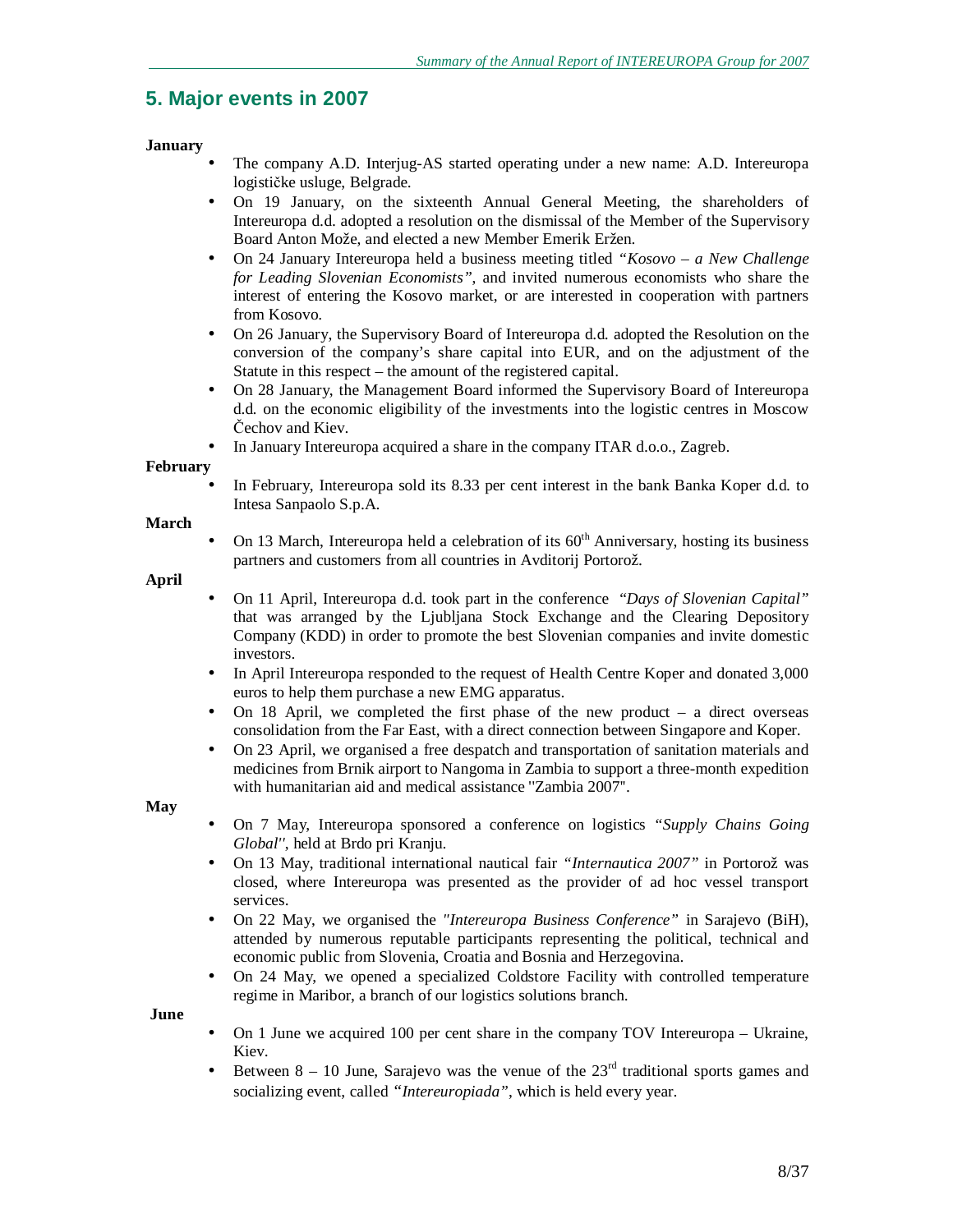• 22 June, Belgrade – Dobanovci, Serbia: opening ceremony of the new modern logistics centre with 8,600 qm.

#### **July**

On 6 July, the shareholders of Intereuropa d.d. gathered in the  $17<sup>th</sup>$  Annual General Meeting, adopted the Annual Report for 2006, along with Auditor's Opinion and the Report by the Supervisory Board confirming the Annual Report.

#### **August**

• In August, the Management Board adopted the Resolution on wage adjustment tied to the inflation rate by 2.5, following an earlier agreement with the Representative Trade Union ŠAK.

#### **September**

- On 11 and 12 September we presented our Group in two events "*Slovenian Capital Market",* held abroad – in Milan and in Vienna.
- On 19 September, Intereuropa hosted the opening ceremony of the new logistics centre in Samobor near Zagreb, one of the most advanced logistics facilities within the Intereuropa Group with 43,744 qm.
- We responded to the initiative of the Primorska Regional Chamber of Commerce and Industry and donated EUR 10,000 for the recently flood-stricken areas in Slovenia.

#### **October**

- On 1 October, Intereuropa d.d. signed the contract on a capital takeover with the majority owners of the Montenegrin company Zetatrans A.D. Podgorica. Intereuropa became a majority owner of shares of the company Zetatrans A.D. Podgorica.
- On 1 October Intereuropa became owner of he company TOV DDT, Onakivci.
- On 12 October Intereuropa hosted economic advisors of Slovenia embassies abroad. The meeting was organized upon initiative of the Ministry of the Economy.
- Between 15 17 October, we made a presentation in the *»Investors Conference in Moscow«*. This conference was an opportunity for Russian businessmen to establish business contacts with companies from Austria and CEE countries.

#### **November**

- On 21 and 22 November we presented our company in the HR fair called *"Kariera 07"*.
- On 23 November, we took part in the *»Management International Conference«* (MIC'07), a scientific conference held in Portorož. As a *keynote speaker*, President of the Management Board Andrej Lovšin, M.Sc. gave a speech on opportunities, trends and traps in logistics business and on success and further ambitions of Intereuropa Group.
- On 28 November, the Ambassador to India Dr. V. S. Seshadri visited Intereuropa. With the President of the Management Board they addressed the current topics in Slovenia and India and discussed mutual projects eligible to strengthen the cooperation between both countries.

#### **December**

- On 19 December, Intereuropa RTC d.d. Sarajevo as the fifth company in the Group received the ISO 9001:2000 quality certificate for logistics services.
- On 21 December, the international Certification Establishment Bureau Veritas has approved the procedure of ecologic product storage in Koper.

#### **Major events after the end of 2007**

- On 1 January 2008, our subsidiary Intereuropa Transport & Spedition GmbH, Troisdorf, Germany opened its own branch in Stuttgart dedicated to support the full and part-load service for the customers based around Stuttgart.
- On 16 January 2008, the General Meeting was held in Podgorica (Montenegro) and appointed the new Board of Directors of the company Zetatrans A.D. Some minor changes to the Statute were adopted as well.
- In January, the bankruptcy procedure for the Austrian subsidiary of Intereuropa, Schneider & Peklar GmbH, Vienna, begun.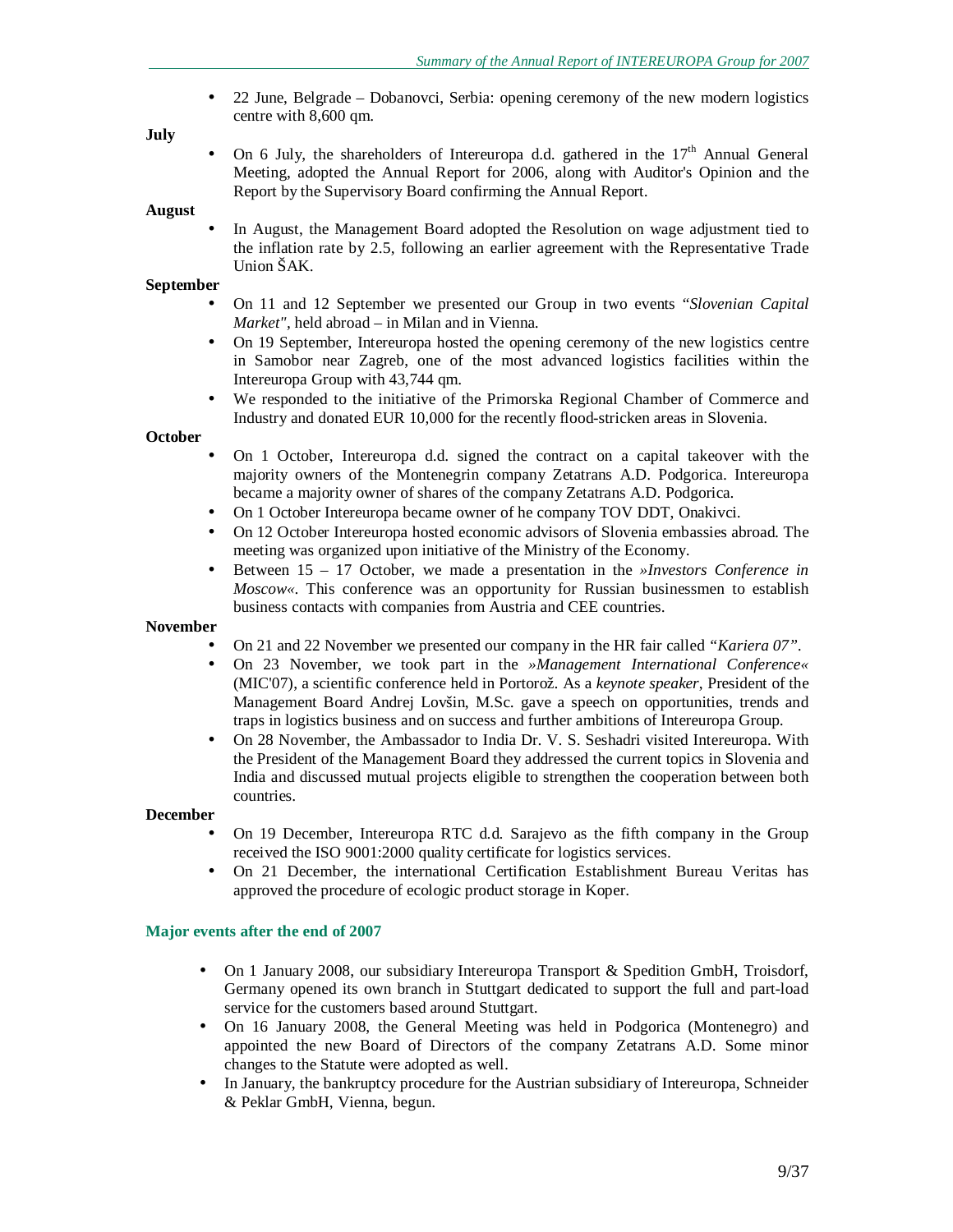# **6. Supervisory Board and Management Board**

# **Supervisory Board structure:**

## **Shareholders' representatives:**

| Boštjan Rigler  | President of the Supervisory Board (from 15.11.2005)         |
|-----------------|--------------------------------------------------------------|
| Emerik Eržen    | Member of the Supervisory Board (from 19.01.2007)            |
| Ervin Bužan     | Member of the Supervisory Board (from 15.11.2005)            |
| Manja Skernišak | Member of the Supervisory Board (from 15.11.2005)            |
| Anton Može      | Deputy President of the Supervisory Board (until 19.01.2007) |

# **Workers' representatives:**

| Nevija Pečar   | Deputy President of the Supervisory Board (from 26.01.2007) |
|----------------|-------------------------------------------------------------|
| Zlatka Čretnik | Member of the Supervisory Board (from 17.11.2005)           |
| Vinko Rebula   | Member of the Supervisory Board (from 17.11.2005)           |

# **Management Board structure:**

|                  | Andrej Lovšin, M.Sc. President of the Management Board (from 17.01.2006) |
|------------------|--------------------------------------------------------------------------|
| Zvezdan Markežič | Deputy President of the Management Board (from 17.01.2006)               |
| Ondina Jonke     | Human Resources Executive (from 20.06.2006)                              |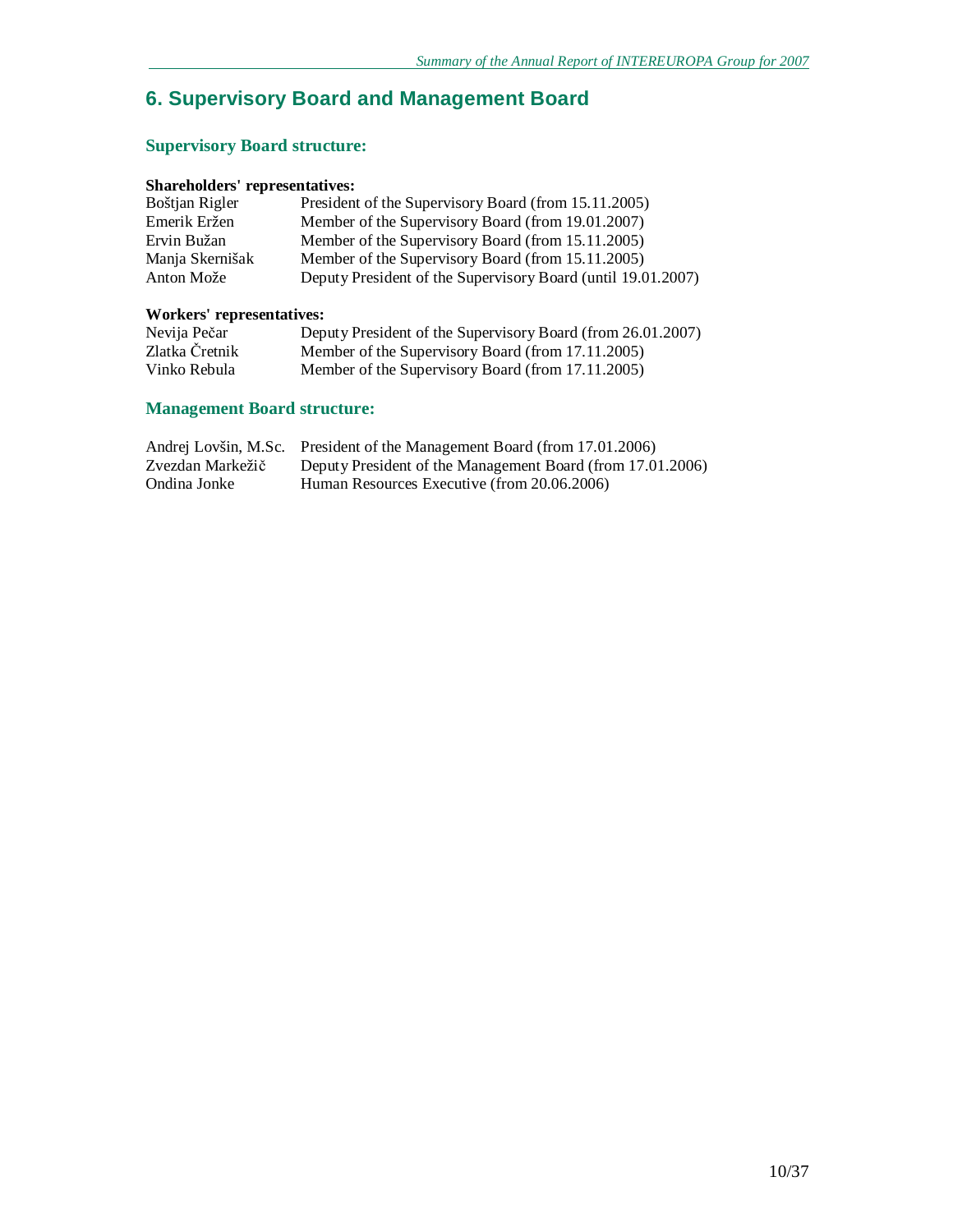# **7. Corporate Governance Code**

#### **Statement on Compliance with the Corporate Governance Code**

The Management and the Supervisory Boards of Intereuropa, Global Logistics Service, Ltd. Co., Koper have issued the following Statement on Compliance with the Corporate Governance Code for Joint Stock Companies.

The Ljubljana Stock Exchange together with The Managers' Association of Slovenia and The Association of Supervisory Boards' Members prepared the consolidated text of the first Slovene Corporate Governance Code which took effect as at 18 March 2004, and was amended on 14 December 2005 and on 5 February 2007. The Corporate Governance Code for Joint Stock Companies in Slovene and English language is available to the public on the web pages of the Ljubljana Stock exchange ([www.ljse.si](http://www.ljse.si)).

The Management and Supervisory Boards of Intereuropa, Global Logistics Service, Ltd. Co., Koper would hereby like inform all the shareholders and the public that the governing of the company is in line with the provisions of Corporate Governance Code for Joint Stock Companies, apart from exceptions, presented below, together with explanations:

- Provision 1.3.19 of the Code: The general meeting should adopt resolutions on adopting discharge note to management or supervisory bodies separately for each body. The General Meeting of shareholders adopted a resolution in 2007 to give a joint discharge note to the Management Board and the Supervisory Board. The General Meeting will respect recommendation on separate discharge notes to the Management Board and the Supervisory Board in future.
- Provision 8.15.5 of the code: Company should evaluate the need for a provision in their internal bylaw, which would specify the rules on limitation of trading and on disclosure of trading in company shares and shares of associated companies. It is recommended that the companies specify in the bylaw a complete list of persons to whom limitation of trading applies, and the time period of limitation of trading, related to disclosure of information. The company estimates there is no need for the internal bylaw, which would specify the rules on

limitation of trading in company shares and shares of associated companies. The company established that provisions of the Securities Market Act  $(ZTVP - 1)$  and later on provisions of the Market in Financial Instruments Act (ZTFI) were specific enough and obligatory, therefore it is not necessary to duplicate same provisions.

Some of the recommendations of the Corporate Governance Code are not relevant for the company, therefore we decided not to mention them specifically. The company will strive to respect recommendations which are specified for the company or its bodies for certain situations, when such situations occur. If the company will not be able to respect any of the provisions in full, it would explain such derogations in the next Statement on Compliance with the Corporate Governance Code.

Since the end of the accounting period to the date of publication of this Statement there were no changes and new non-compliances.

Statement on Compliance with the Corporate Governance Code is a constituent part of the Annual Report for 2007 and will be published on web page [www.intereuropa.si.](http://www.intereuropa.si)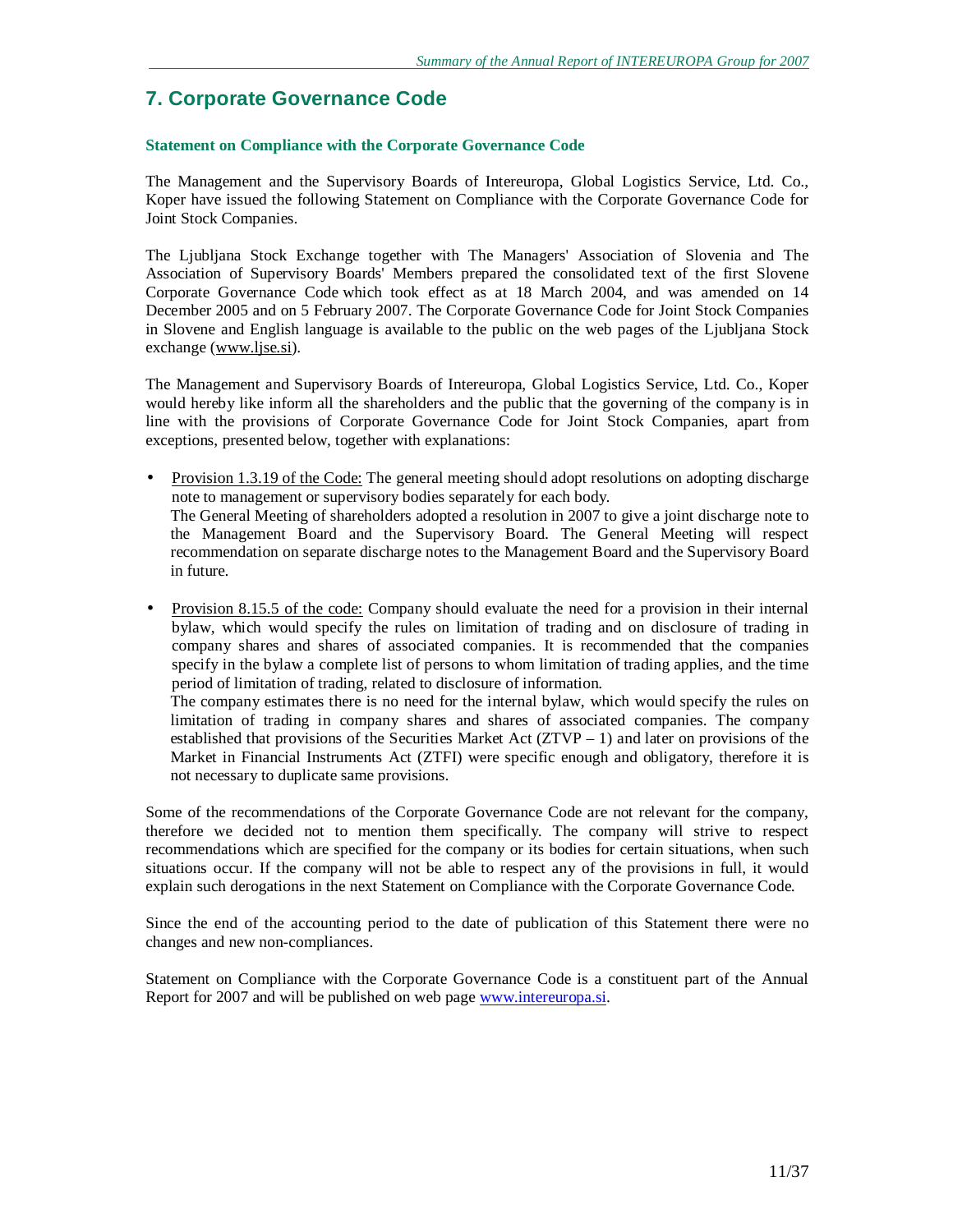# **8. Total sales of Intereuropa Group**

In 2007, the Group generated total of EUR 235.5 million net sales revenues and thus exceeded sales results in 2006 by 13 per cent. The Group monitors sales results by individual business segment, the so called "business areas".

|                |                            | <b>Jan-Dec</b><br>2007 | <b>Index</b><br>$2007$ /plan | <b>Index</b><br>2007/2006 |
|----------------|----------------------------|------------------------|------------------------------|---------------------------|
|                | Land transport             | 124,963                | 93                           | 106                       |
|                | Logistics services         | 26,052                 | 103                          | 114                       |
| 3              | Intercontinental transport | 78,572                 | 118                          | 126                       |
| $\overline{4}$ | Other services             | 5,912                  | 116                          | 119                       |
|                | <b>TOTAL</b>               | 235,499                | <b>101</b>                   | 113                       |

*Table: Net sales revenues of the Intereuropa Group by business area (in EUR thousand)* 

The Group improved its sales results in all business areas compared to the previous year. The most dynamic growth was recorded in the area of intercontinental transport, where we exceeded sales generated in 2006 by 26 per cent. The Continental Transport remains to be the most important business area in the corporate sales structure, which generates more than one half of the entire net sales revenue.



*Figure: Net sales revenues of the Intereuropa Group by business area in 2007* 

Slightly more than two thirds of net sales revenues at the Group's level were made in Slovenia. Among export markets Croatia is the strongest market, where we still hold the position of the leading provider of logistics solutions.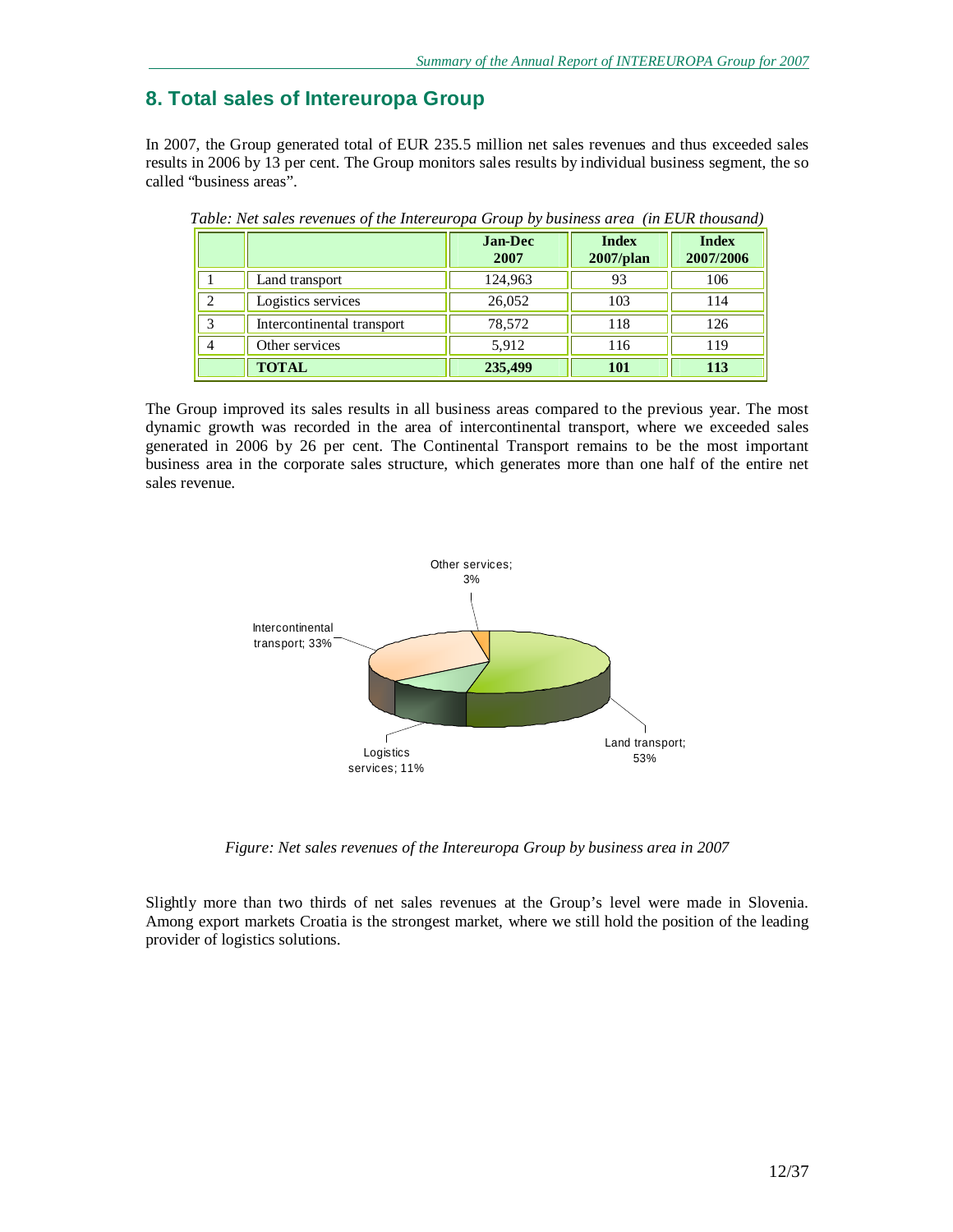|                |                             | <b>Jan-Dec</b><br>2007 | <b>Structure</b> | index<br>$2007$ /plan | index<br>2007/2006 |
|----------------|-----------------------------|------------------------|------------------|-----------------------|--------------------|
| $\mathbf{1}$   | Slovenia                    | 162,663                | 69%              | 102                   | 108                |
| 2              | Croatia                     | 40,012                 | 17%              | 105                   | 115                |
| 3              | Bosnia and Herzegovina      | 8,144                  | 3%               | 119                   | 136                |
| $\overline{4}$ | Serbia                      | 6,927                  | 3%               | 127                   | 210                |
| 5              | Macedonia                   | 2,283                  | 1%               | 197                   | 256                |
| 6              | Russia                      | 1,331                  | 1%               | 33                    | 64                 |
| $\overline{7}$ | France                      | 2,020                  | 1%               | 86                    | 111                |
| 8              | Ukraine                     | 5,648                  | 2%               | 88                    | 113                |
| 9              | Germany                     | 4,447                  | 2%               | 154                   | 154                |
| 10             | Montenegro*                 | 2,024                  | 1%               |                       |                    |
|                | <b>EU</b> countries         | 169,130                | 72%              | 102                   | 108                |
|                | <b>Countries outside EU</b> | 66,369                 | 28%              | 99                    | 127                |
|                | <b>TOTAL</b>                | 235,499                | 100%             | 101                   | 113                |

*Table: Net sales revenues of Intereuropa Group by country (in EUR thousand)* 

\* Montenegro: the company consolidated only for last three months

Among other markets we shall mention Montenegro, where we acquired a majority share of the leading Montenegro provider of logistics services Zetatrans A.D. Podgorica, and expansion of our business on Serbian, Kosovo and German market.

# **9. Analysis of operations**

#### **Operating performance of the Group**

Business conditions were rather favourable in 2007. Intereuropa Group achieved satisfactory results, partially as a consequence of favourable economic conditions and mostly due to our efforts for efficient sales and cost control. The summary of most important results is described below.

#### **Net sales revenues**

After slight decrease in 2005 when Slovenia joined the European Union, net sales revenues of Intereuropa Group and the parent company Intereuropa d.d. grew constantly. In 2007, the Intereuropa Group achieved its goals and generated EUR 235.5 million of net sales revenues, therefore exceeding sales results by 13 per cent compared to 2006. Thus we successfully implemented our strategic goal to achieve at least 10 per cent annual growth in sales revenues.

In addition, in 2007 parent company also achieved very satisfactory results and exceeded sales goals by 10 per cent, while recorded growth by 15 per cent compared to 2006. Parent company also achieved or even exceeded the plan in all business areas. Most notable growth was recorded in intercontinental transport, namely by 18 per cent.

Net sales revenues per employee in the Group show positive growth trends, however sales growth rate per employee decreased. Main reason for this is expansion of our business on Markets of the South-Eastern Europe, where productivity still lags behind significantly compared to Slovenia and Croatia. However we record growth in productivity throughout the entire period. Productivity was particularly high in parent company in 2007, where amounted to 12 per cent. This is mostly a result of successful sales, since we acquired new customers and increased the volume of business with our existing customers. On the level of the Group, net sales revenues per employee amounted to EUR 100,459 in 2007, falling short of the plan by 1 percentage point.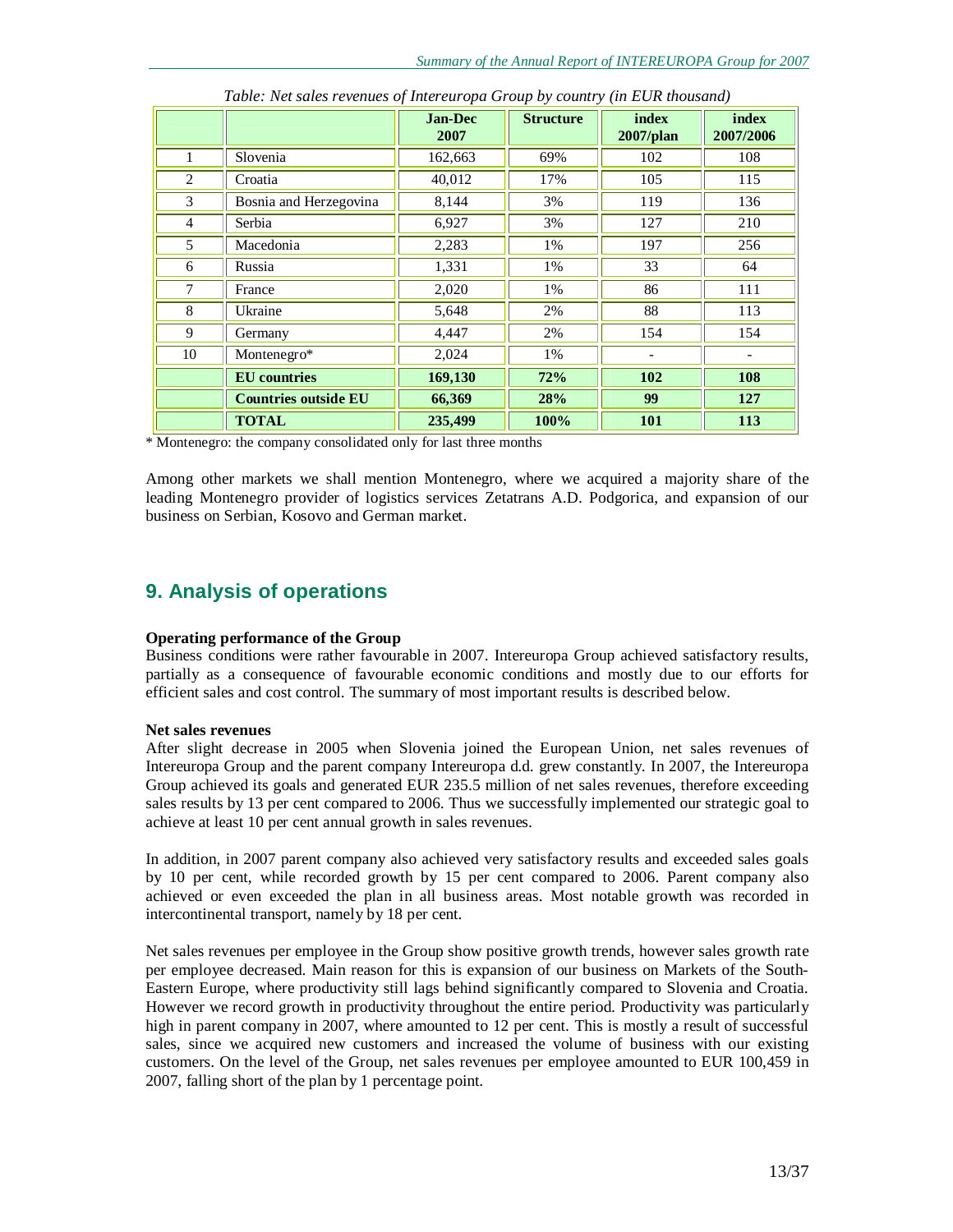#### **Operating expenses**

Structure of operating expenses remained relatively stabile during the years, since the most important part of these expenses are costs of goods, materials and services and labour costs. In 2006, the share of costs of goods, materials and services increased by 1 percentage point, while in 2007 we succeeded to keep it below average of previous years and amounted to 69 per cent of the operating revenues. In costs of goods, materials and services, the latter prevail – in 2007 they represent 92 per cent of expenses in this group.

#### **Finance income and expenses**

Financial management of the Group is concentrated within parent company to the widest extent possible. Most notable growth in finance income happened in 2007, when we decided to sell majority part of our financial investment in Banka Koper d.d. We invested these funds in basic activities of the Group.

#### **Operating profit or loss and net profit or loss of the Group**

Operating profit in 2007 amounted to EUR 12.8 million and exceeded the result from the previous year by 90 per cent or by EUR 6.0 million. With this result we exceeded the planned values by 13 per cent or by EUR 1.4 million. This is mostly a result of successful sales and operating revenues (acquisition of the company Zetatrans A.D. Podgorica, sales of assets). Net profit of the Group in 2007 is almost three times higher compared to 2006, mostly as a result of successful operations and sales of our financial investment in Banka Koper d.d.



*Figure: Movements in operating profit and net profit of the Group from 2004 to 2007*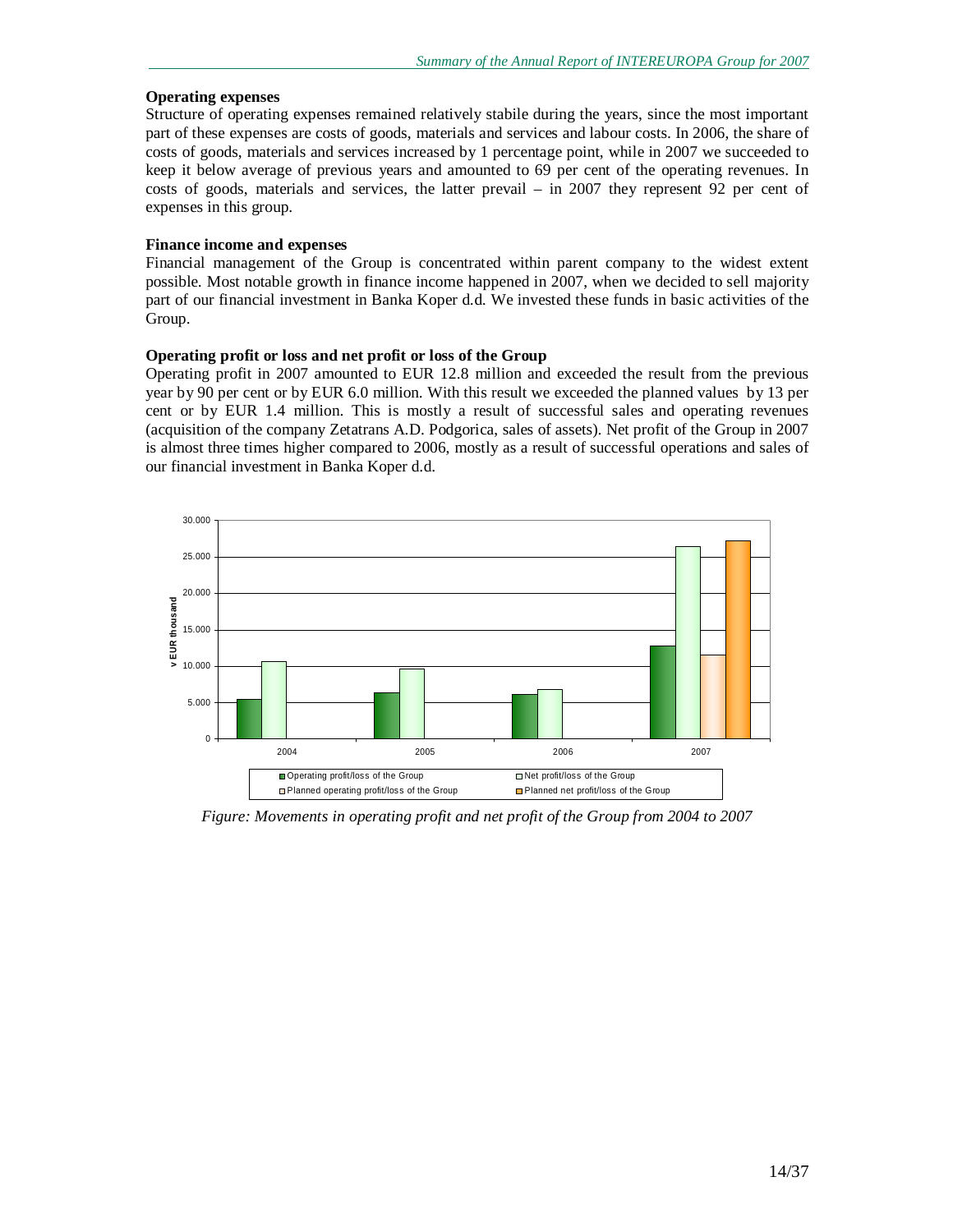# **10. Investments in fixed assets**

In the year 2007, the investments in fixed assets realized by the Intereuropa Group totalled EUR 111,460 thousand, thereof 99,305 thousand in real estate and 12,155 thousand in equipment. The annual plan of investments was completed at the rate of 84.1 percent.

*Table: Overview of implementation of the plan of investments in the period from January to December 2007 (in EUR thousand)* 

|                    |                           | <b>Total Real Estate</b> | <b>Total Equipment</b>      |               | <b>TOTAL INVESTMENTS</b>    |               | <b>Achieved</b> |
|--------------------|---------------------------|--------------------------|-----------------------------|---------------|-----------------------------|---------------|-----------------|
| company            | <b>Corrected</b><br>plan* | <b>Actual</b>            | <b>Corrected</b><br>$plan*$ | <b>Actual</b> | <b>Corrected</b><br>$plan*$ | <b>Actual</b> | in $\%$         |
| Intereuropa d.d.   | 36.142                    | 29.871                   | 3.527                       | 1.553         | 39.669                      | 31.425        | 79,2            |
| subsidiaries       | 77.565                    | 69.433                   | 15.359                      | 10.602        | 92.924                      | 80.035        | 86,1            |
| <b>TOTAL GROUP</b> | 113.706                   | 99.305                   | 18.886                      | 12.155        | 132.593                     | 111.460       | 84,1            |

\* Corrections = supplements of the basic plan (in compliance with the resolution of the Management Board of *the parent company or the Supervisory Board of a subsidiary)* 

In 2007, **Intereuropa d.d.** realized EUR 31,425 thousand of investments in the fixed assets. Its greatest investment of the reporting period was the purchase of land and the project for the construction of logistics centre in Moscow amounting to EUR 27 million. In addition to that, the Parent Company invested EUR 1 million in the second stage of the warehouse construction in Celje and renovated and reconstructed several buldings from Logistics solutions business area, completed the renovation and purchase of the equipment in Celje branch and purchased new forklifts.

**Subsidiaries** invested EUR 80,035 thousand in fixed assets. The biggest investment of the reporting period was the purchase and development of logistics centre in Russia, worth EUR 53 million. The reporting year saw some other ample investments like the construction of logistics centre Samobor in Croatia (EUR 8.7 million), the completion of warehousing facility in Dobanovci, Serbia (EUR 4.9 million), purchase of 25 trucks and 5 compositions for car transport by Intereuropa Transport d.o.o. (EUR 3.4 million), purchase of 20 trucks by OOO Intereuropa-East Moskva (EUR 2.7 million) and 10 trucks by TOV TEK ZTS, Užgorod (EUR 1.3 million), the acquisition of land with commercial facilities in Ploće, Croatia (EUR 1.6 million) and completion/adaptation of warehousing facilities in various locations in Bosnia and Herzegovina.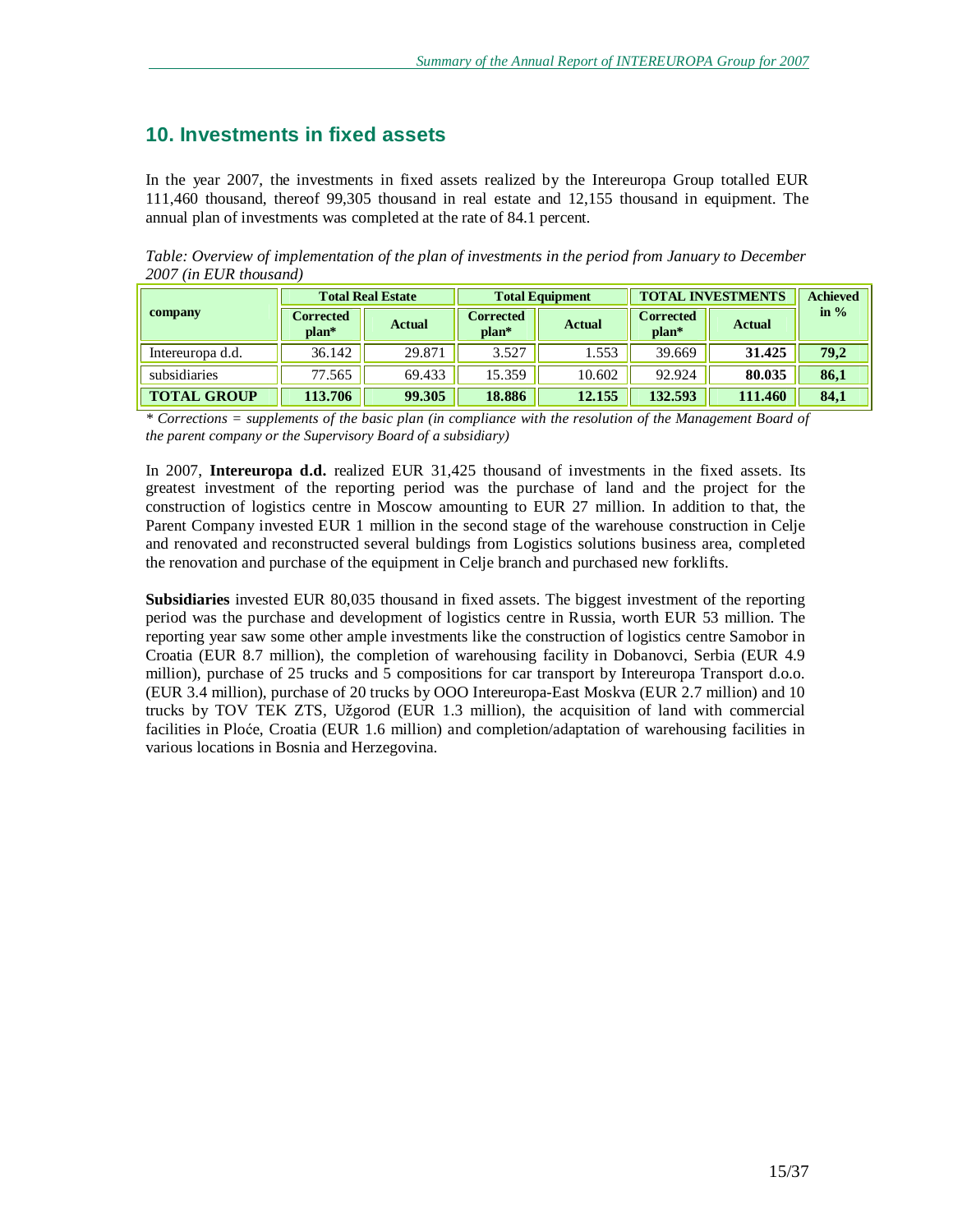# **11. Human Resources Management**

## **Average number and structure of employees**

As of 31 December 2007, there were 361 more employees in the Group than at the year end 2006 (16 percent increase). The growing trends continue in most subsidiaries abroad, which reflects the investment activity and expansion of the corporate network. Following our penetration to new markets, the acquisitions made abroad and the resulting expansion of operations in our companies, we have greatly increased the staff in the Ukraine, Macedonia, Russia, Bosnia and Herzegovina, Croatia and Montenegro.

The parent company recorded a rising trend in employment for the second year, which can be attributed to successful alignment of the operations after Slovenia's accession to the European Union.

|                                                         | 31.12.2006       | 31.12.2007       | <b>Index</b><br>07/06    |
|---------------------------------------------------------|------------------|------------------|--------------------------|
| Intereuropa d.d., Koper                                 | 934              | 972              | 104                      |
| Intereuropa Transport d.o.o., Koper                     | 298              | 289              | 97                       |
| Interagent, d.o.o., Koper                               | 25               | 25               | 100                      |
| Interzav, d.o.o., Koper                                 | 5                | 4                | 80                       |
| Intereuropa IT, d.o.o., Koper                           | $\overline{35}$  | 36               | 103                      |
| <b>Slovenia</b>                                         | 1,297            | 1,326            | 102                      |
| Intereuropa, logističke usluge, d.o.o., Zagreb          | 554              | 609              | 110                      |
| ITAR d.o.o., Zagreb                                     | $\mathbf{0}$     | 22               |                          |
| Intereuropa Sajam, d.o.o., Zagreb                       | 51               | 47               | 92                       |
| Croatia                                                 | 605              | 678              | 112                      |
| Intereuropa RTC d.d. Sarajevo                           | 170              | 200              | 118                      |
| <b>Bosnia in Herzegovina</b>                            | 170              | 200              | 118                      |
| AD Intereuropa - logističke usluge Beograd              | 107              | $\overline{118}$ | $\overline{110}$         |
| Intereuropa Kosova L.L.C., Prishtina                    | 25               | 28               | 112                      |
| <b>Serbia</b>                                           | 132              | 146              | 111                      |
| Zetatrans A.D. Podgorica                                | $\mathbf{0}$     | 191              | $\overline{a}$           |
| Montenegro                                              | $\overline{0}$   | $\overline{191}$ |                          |
| Intereuropa Skopje, DOO Skopje                          | 12               | 25               | 208                      |
| Intereuropa Transport DOOEL Skopje                      | 4                | 9                | 225                      |
| Macedonija                                              | 16               | 34               | 213                      |
| OOO Intereuropa - East, Moscow                          | 15               | 27               | 180                      |
| <b>Russia</b>                                           | 15               | 27               | 180                      |
| TOV TEK ZTS, Uzhgorod                                   | 17               | 46               | 271                      |
| TOV Intereuropa - Ukraine, Kiev                         | $\boldsymbol{0}$ | 6                | $\overline{\phantom{0}}$ |
| TOV DDT, Onakivci                                       | $\theta$         | $\mathbf{2}$     |                          |
| <b>Ukrajina</b>                                         | 17               | $\overline{54}$  | 318                      |
| Intereuropa Transport & Spedition GmbH, Troisdorf (GER) | $\tau$           | 10               | 143                      |
| Intereuropa S.A.S., Saint Pierre de Chandieu (FRA)      | 5                | 5                | 100                      |
| Schneider & Peklar GmbH, Wien (AUS)                     | 46               | $\bf{0}$         | 0                        |
| <b>Other countries</b>                                  | 58               | 15               | 26                       |
| <b>TOTAL</b>                                            | 2,310            | 2,671            | 116                      |

*Table: The number of people employed in the Intereuropa Group at the end of 2006 and 2007*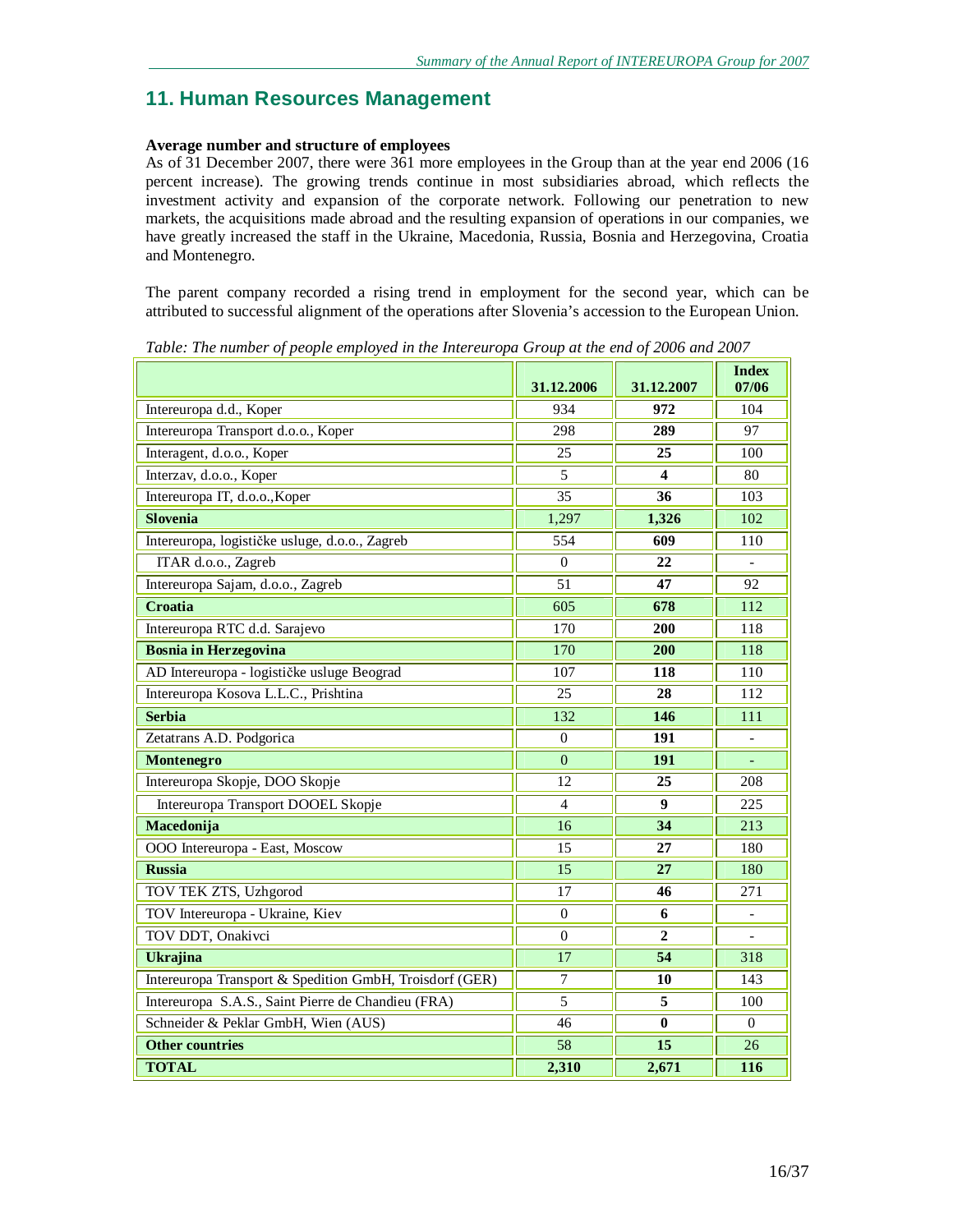#### **Human Resources development and education**

The staff involved in education and training is increasing from year to year. In the reporting year, there were 83 percent of employees included in various forms of acquiring new skills and knowledge. On the Group level, we spent in total EUR 308,555 for education and trainings or on average EUR 166 for each employee. On average, the total number of hours spent in training was 13 hours per employee on the Group level, ranging from 16 hours in Slovenia. With 20 hours on average in Intereuropa d.d., we achieved the goal set.

In the reporting year, the greatest share of training was dedicated to acquire and upgrade the knowledge of logistics (novelties in customs clearing, the HACCP system, special and non-standard transport, organization of transport, etc.), occupational safety and other technical skills from a variety of areas. New employees were involved in induction training and seminars where they were informed on the corporate vision and culture, organization, occupational safety, and computer programs used in our operations. In Zagreb were organized the Intereuropa Advanced School of Management and the School of Business Logistics, which was a major investment in education and training.

#### **Additional voluntary pension insurance**

Since 1 October 2006, Intereuropa has been allocating a portion of the profit to the social security of employees for the post-retirement time. At present, there are 1,075 employees or 80.8 percent in the Slovenian part of the Group included in the Pension Plan for the voluntary supplementary pension insurance. Our goal is to introduce appropriate insurance system to other subsidiaries abroad, in compliance with their legislation, based on the results achieved.

#### **Internal communication**

Efficient internal communication is relevant factor of success of the Group, therefore it enjoys particular attention in Intereuropa. Immediate Managers are responsible for direct communication and providing the information to the employees, so we support them in acquiring these skills in our internal school of management. All the relevant information on the events and situation in the company is available to the employees in internal bulletin Interglas, published in three languages, while current information is published on the intranet.

#### **Measuring the commitment and satisfaction of employees**

Through the international research project The Best Employer 2007, we measured the commitment and satisfaction of the employees in our Group. The results of this research provide a kind of benchmarking of the commitment of employees and their satisfaction with their employment in Intereuropa, according to categories, compared with the average results in Slovenia and in the Region.

The research highlighted the following aspects of the employee satisfaction in Intereuropa: good relations with fellow workers, great correlation between the employee satisfaction and their work output, clearly defined and challenging work assignments, understanding the business goals of the company, a good reputation of the Group, and a strong support of line managers to a successful work of co-workers.

#### **Concern for health and occupational safety**

Providing for occupational health and safety for our employees is an important issue of permanent concern. Our attitude to occupational safety and health complies with the principles of the comprehensive quality assurance in the operation of the Group and is based on the concept of permanent improvement on the level of occupational safety.

Our concern for health at the workplace is focused on: detecting any risks against occupational health and safety, the concern for elimination and continually reducing the risks, prevention of accidents at work leading to injury or health impairment, and providing for optimum work condition of our workforce and their well-being in the workplace.

Particular attention in the Group was dedicated to theoretical and practical training for health and safety at work. These training forms were held internally, but also involving external professionals. In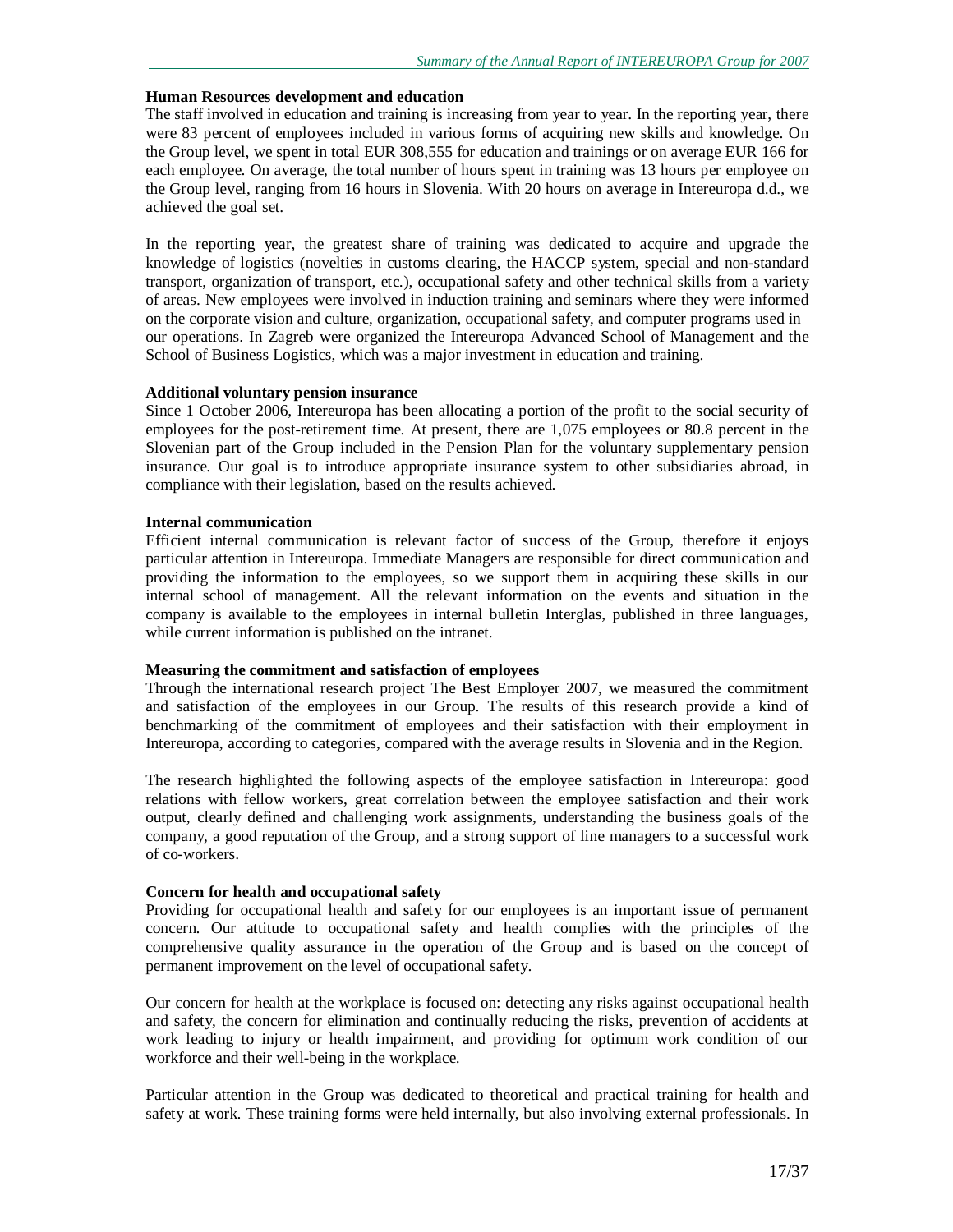these trainings included: organization and operative safety on the workplace, fire protection, safety in handling hazardous substances-goods-chemicals; some of the workers were trained for safe work at the railway and for giving first-aid.

In the organizational units of the Group, we focused on particular workplaces and examined the work environment in view of reducing any damaging impacts to the health of our employees, as well as burdens to the environment.

# **12. Share and ownership structure**

The Intereuropa share (IEKG) was first listed in the Ljubljana Stock Exchange in 1998 and in 2005, it was listed in the segment A.

The IEKG share is included in the structure of the Slovenian Stock Exchange Index, the SBI 20 and in the first »blue chip« index of the same Stock Exchange, the SBI TOP. Individual index comprises 4,747,177 IEKG shares.

At the beginning of July, the share reached its highest value to date, i.e. the average price of EUR 51.07, while the lowest price was recorded in February at EUR 26.11. The average price on the first trading day in 2007 amounted to EUR 27.80, while on the last day of the year IEKG share came to EUR 37.93.

In the year 2007, the trust in the IEKG share rose considerably, and the Share Register as at 31 December shows 1,269 shareholders more than at the end of the preceding year.

|                                       | 2004*     | 2005      | 2006      | 2007      |
|---------------------------------------|-----------|-----------|-----------|-----------|
| Number of shares                      | 7,902.413 | 7,902.413 | 7,902.413 | 7,902.413 |
| Data on trading                       |           |           |           |           |
| Share book value                      | 18.72     | 20.62     | 20.99     | 20.14     |
| Average price at the end of the year  | 31.06     | 22.38     | 25.51     | 37.93     |
| Weighted average price                | 27.94     | 27.34     | 23.63     | 40.19     |
| Highest price                         | 32.13     | 32.44     | 26.79     | 51.07     |
| Lowest price                          | 21.97     | 21.30     | 19.22     | 26.11     |
| Market capitalisation in thousand EUR | 245,411   | 176,846   | 201,623   | 299,739   |
| <b>Turnover in thousand EUR</b>       | 49,320    | 9,034     | 13,750    | 70,398    |
| <b>Indicators</b>                     |           |           |           |           |
| Net earnings per share                | 1.04      | 0.92      | 0,59      | 2.45      |
| Cash flow per share                   | 0.85      | 0.54      | 0.14      | 2.21      |
| Gross dividend per share              | 1.00      | 1.00      | 1.04      | 0.83      |
| P/TA                                  | 1.66      | 1.09      | 1.21      | 1.88      |
| P/CF                                  | 36.50     | 41.83     | 176.34    | 17.14     |
| P/E                                   | 29.85     | 24.34     | 43.28     | 15.46     |
| Capital gain                          | 39.1%     | $-28.5%$  | 14.0%     | 48.7%     |
| Dividend yield                        | 4.5%      | 3.2%      | 4.8%      | 3.0%      |
| <b>Total return on share</b>          | 43.6%     | $-25.3%$  | 18.8%     | 51.7%     |

*Table: Key Data on the Intereuropa Shares in the in the 2004–2007 period* 

\* The values for the financial year 2004 have been adjusted in accordance with the SAS..

\*\* The exchange rate used for translating amounts into euro: 1EUR = 239.64 SIT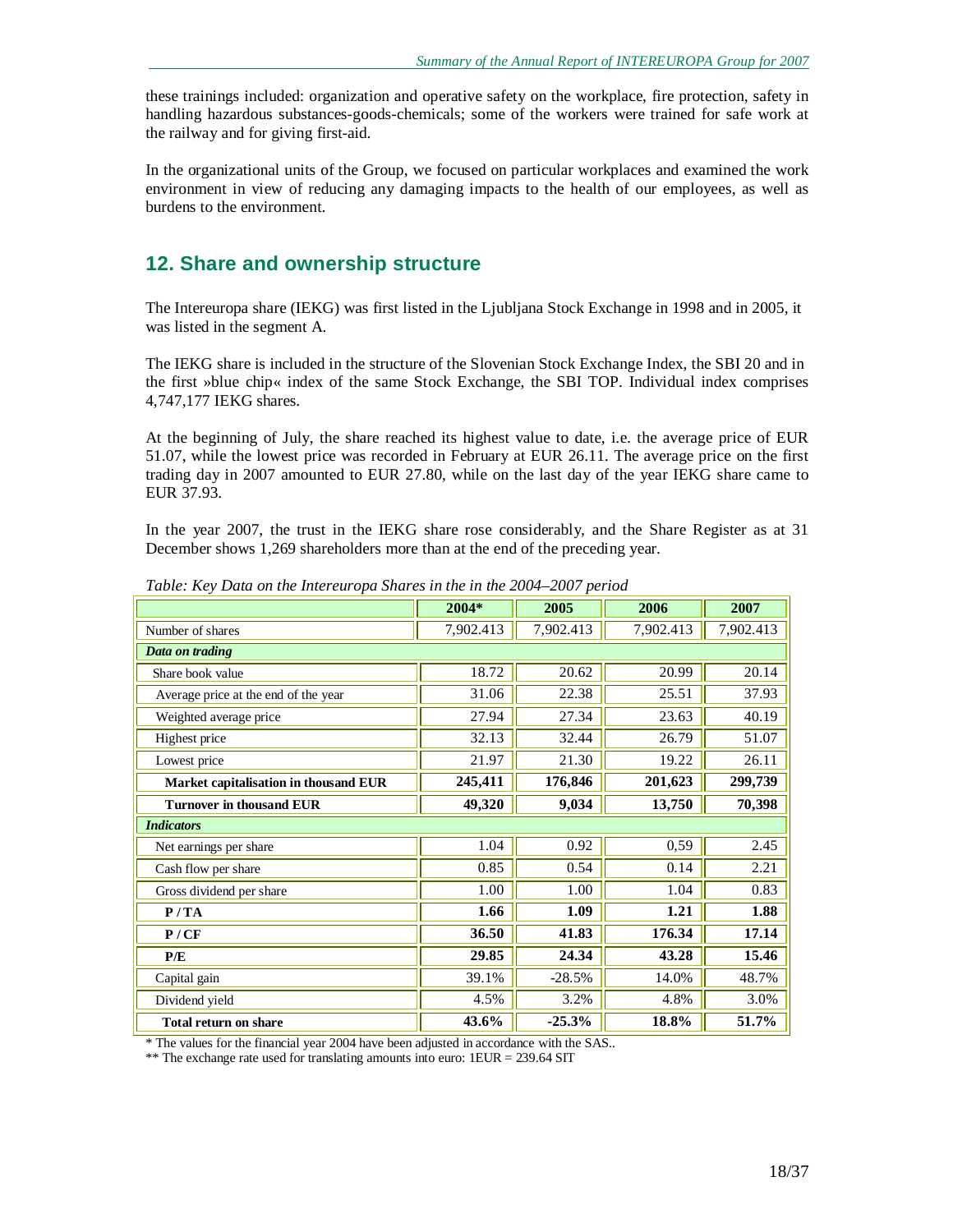*Book value = capital / number of ordinary shares Market capitalisation = closing price at year's end \* number of listed shares Cash flow per share = (net earnings – dividend + depreciation) / number of ordinary shares P / BV = price at year's end / book value of a share P / E = price at year's end / earnings per share P / CF = price at year's end / cash flow per share Capital gain = price increase over one year Dividend yield = gross dividend / price at year's beginning* 

#### **Trading with IEKG shares**

The IEKG share was among the frequently traded shares on the Ljubljana Stock Exchange. There were 8,168 transactions concluded with the IEKG shares, in the value of EUR 70,398 which was five times more than in 2006. The number of 1,824,362 IEKG shares or 23.1 percent of all these shares changed the holder. The average daily turnover amounted to EUR 528 thousand.

In the reporting year, the Intereuropa share gained 48.7 percent of value, while the Stock Exchange Index (SBI20) rose by 78.1 percent in the same term; the SBI TOP rose by 70.1 percent in the same year.

#### **Data on IEKG shares and ownership structure**

Despite some major changes in the first ten shareholders, the top ten shareholders still hold 60.2 percent of all shares, the same share as on the last day in 2006.

Major changes between the first ten shareholders:

- ABANKA VIPA d.d. sold its total share 119,870 IEKG shares.
- ISTRABENZ d.d. sold its total share 299,516 IEKG shares.
- BANKA CELJE d.d. bought 287,993 IEKG shares and thus became the sixth largest shareholder of Intereuropa.
- NFD 1 Delniški investicijski sklad d.d. purchased additional 207,895 IEKG shares and is the fifth largest shareholder of Intereuropa with 302,749 IEKG shares.

In 2007, the share of foreign investors rose by 2 percentage points and was 2.8 percent on 31 December 2007.

At the end of 2007, there were 5,595 shareholders registered in the Intereuropa's Share Register.

|                                                         |                                    |                  | Ownership structure<br>as at 31 December07 |  |
|---------------------------------------------------------|------------------------------------|------------------|--------------------------------------------|--|
| shareholder                                             | registered office                  | No. of<br>shares | <b>Share</b><br>in %                       |  |
| LUKA KOPER, D.D.                                        | Vojkovo nabrežje 38, 6000 Koper    | 1,960.513        | 24.8                                       |  |
| KAPITALSKA DRUŽBA, D.D.                                 | Dunajska cesta 119,1000 Ljubljana  | 719,797          | 9.1                                        |  |
| SLOVENSKA ODŠKODNINSKA DRUŽBA<br>D.D.                   | Mala ulica 5, 1000 Ljubljana       | 474,926          | 6.0                                        |  |
| INFOND ID, D.D.                                         | Vita Kraigherja 5, 2000 Maribor    | 337,839          | 4.3                                        |  |
| NFD 1 DELNIŠKI INVESTICIJSKI SKLAD<br>D.D.              | Trdinova 4, 1000 Ljubljana         | 302,749          | 3.8                                        |  |
| <b>BANKA CELJE D.D.</b>                                 | Vodnikova ulica 2, 3000 Celje      | 287,993          | 3.6                                        |  |
| ZAVAROVALNICA TRIGLAV, D.D.                             | Miklošičeva 19, 1000 LJubljana     | 213,640          | 2.,7                                       |  |
| DELNIŠKI VS TRIGLAV STEBER I, D.D.                      | Slovenska cesta 54, 1000 Ljubljana | 170,147          | 2.2                                        |  |
| VS PROBANKA GLOBALNO NALOŽBENI<br><b>SKLAD</b>          | Svetozarska ulica 12, 2000 Maribor | 170,000          | 2.2                                        |  |
| KD INVESTMENT, delniški vzajemni sklad<br><b>RASTKO</b> | Celovška cesta 206, 1000 Ljubljana | 123,117          | 1.6                                        |  |

*Table: Ten largest shareholders of Intereuropa d.d. as at 31 December 2007*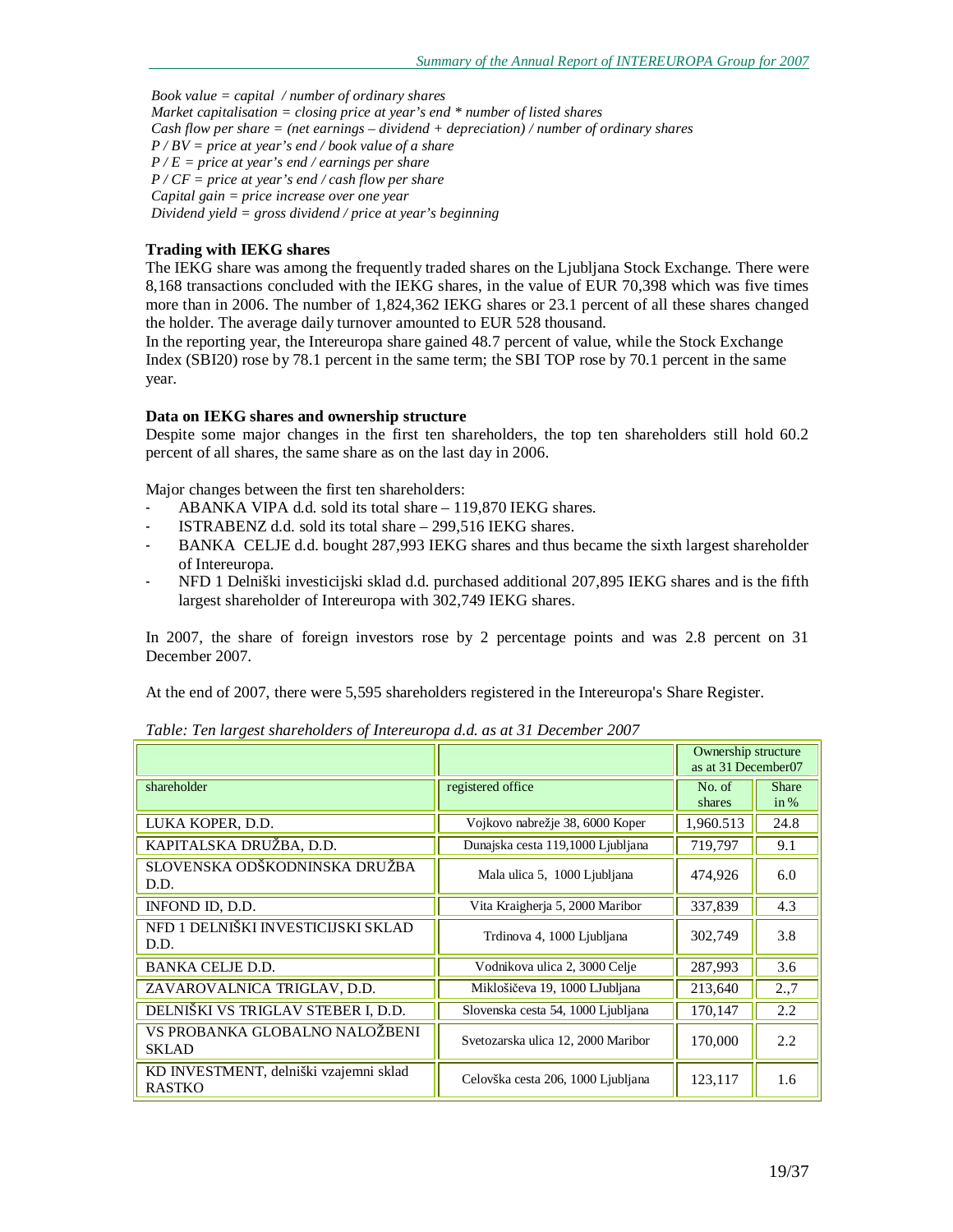|                                                            | No. of<br>shares | <b>Share</b><br>in $%$ |
|------------------------------------------------------------|------------------|------------------------|
| ANDREJ LOVŠIN, M.Sc., President of the Management Board    | 49,650           | 0.628                  |
| MARKEŽIČ ZVEZDAN, Deputy President of the Management Board | 3,094            | 0.039                  |
| JONKE ONDINA, Member – Workers' Director                   | 3,080            | 0.039                  |

*Table: Number of shares held by the Management Board as at 31 December 2007* 

*Table: Number of shares held by the Supervisory Board as at 31 December 2007* 

|                                                        | No. of<br>shares | <b>Share</b><br>in $%$ |
|--------------------------------------------------------|------------------|------------------------|
| NEVJA PEČAR, Deputy President of the Suprevisory Board | 4.185            | 0.053                  |
| VINKO REBULA, Member of the Supervisory Board          | 450              | 0.006                  |



*Figure: Ownership structure of Intereuropa's ordinary shares as at 31 December 2007* 

#### **Own shares**

Intereuropa d.d. has no own share fund.

#### **Dividend policy**

In the Development Plan, the Management Board of Intereuropa d.d. defined the long-term stable policy of dividend payout.

Following the Resolution of the  $17<sup>th</sup>$  regular General Meeting, Intereuropa earmarked EUR 6,595 thousand of the accumulated profit for dividend payout. Dividend was paid out end of August 2007 in gross amount of EUR 0.83 per share.

## **Information for shareholders**

Public announcements, publications, reports and other information are available to the public through the electronic notification system of the Ljubljana Stock Exchange [\(www.seonet.ljse.si](http://www.seonet.ljse.si)), our web site [\(www.intereuropa.si\)](http://www.intereuropa.si), press conferences and other media.

In the future, we will continue to devote our attention to informing our shareholders.

Shareholders may send their suggestions or comments to our e-mail address [info@intereuropa.si.](mailto:info@intereuropa.si)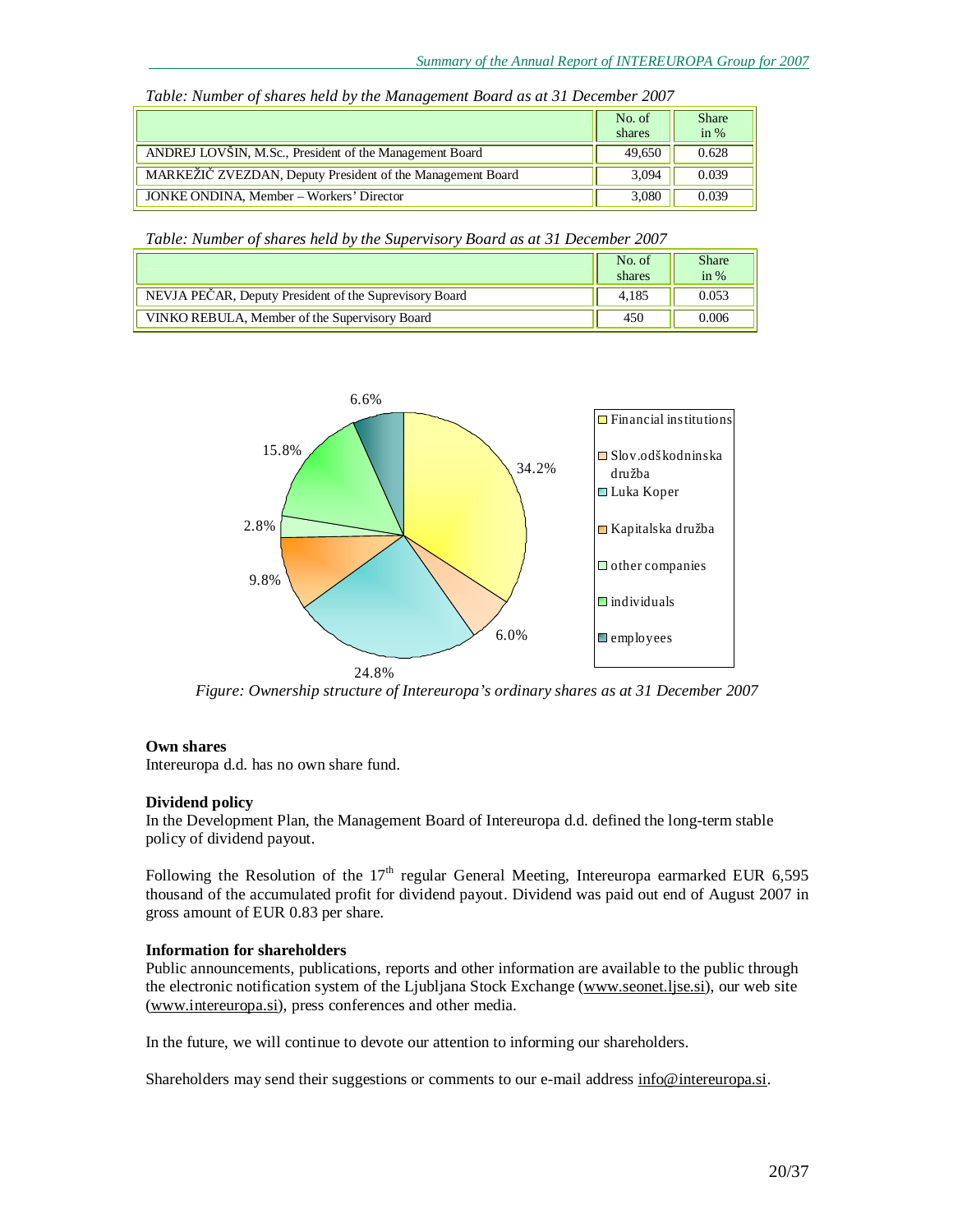# **13. Plans for 2008**

Intereuropa Group plans for financial year 2008 are based upon its development strategy for the term 2006–2011 and upgraded strategy of the Group, which includes quicker penetration on Eastern European markets. Therefore the Group plans **net sales revenues in the amount of EUR 335 million**, representing 42 per cent growth compared to 2007. We expect the fastest growth in business areas intercontinental transport and logistics services, mostly as a result of **higher productivity and exploitation of resources, as well as new investments in logistics infrastructure** in 2007. However considering net sales revenues, land transport remains the most important business area with 45 per cent share in total net sales revenues. Growth in sales and implementation of goals are based upon better productivity and marketing activities, growth of net sales revenues in all business areas and units of the Group, high investment activities compared to previous years and **greater importance of companies with registered office outside of Slovenia**. We expect the highest growth rates in net sales revenues in Russia, Ukraine and Montenegro, while the highest increase in value in Russia and Slovenia. Turnover share in sales in Slovenian part of the Group is decreasing significantly (for 17 percentage points compared to 2007) in favour of the Group outside of Slovenia.

Besides growth in sales, in 2008 we plan to carry on our activities to provide for better cost control, which can be seen from **operating profit in the amount of EUR 25.1 million**. We plan to enhance profitability of our businesses in companies operating on the territory of former Yugoslavia. Our plans include **net profit in the amount of EUR 12.7 million**, net return on equity (ROE) of 6.1 per cent and net return on assets (ROA) of 2.5 per cent. In contrast to 2007, our financial activities are planed to be negative, mostly due to sold share in Banka Koper d.d. in 2007 and higher financing costs in 2008.

Year 2008 will be earmarked with further growth of business in existing capacities, exploitation of new logistics capacities in Croatia, Bosnia and Herzegovina, Serbia and Montenegro, as well as exploitation of the greatest investment of Intereuropa Group in Russia.

This year will be the third year of implementation of strategic orientations, defined with the »Corporate Vision and Development Strategy for the Intereuropa Group for the term 2006 – 2011«. This year's plan fully considers strategic objectives and even exceeds them in some parts. This helps us strengthening our position of the leading provider of logistics services in South-Eastern Europe, while through construction of logistics centres in Moscow and Kiev we establish our position also on East European markets.

# **14. Summary of the important accounting policies for the Intereuropa Group and Intereuropa d.d. company**

The financial statements of the Intereuropa Group and the parent company Intereuropa d.d. were compiled in accordance with the International Financial Reporting Standards as adopted by the International Accounting Standards Board and interpretations thereof by the International Financial Reporting Interpretations Committee, as adopted by the European Union. Reporting requirements laid down in the Companies Act were also complied with. The financial statements of Intereuropa d.d. were compiled in line with the IFRS for the first time for 2006 whereas that of the Intereuropa Group were compiled in line with the IFRS for 2005 for the first time.

- $\rightarrow$  IFRS collection includes:
- $\rightarrow$  International Accounting Standards (IAS) issued until April 2001;
- $\rightarrow$  Interpretations of the Standing Interpretations Committee (SIC) issued until March 2002;
- $\rightarrow$  IFRS issued from April 2001 onwards; and
- $\rightarrow$  Interpretations of the International Financial Reporting Interpretations Committee (IFRIC) issued from March 2002 onwards.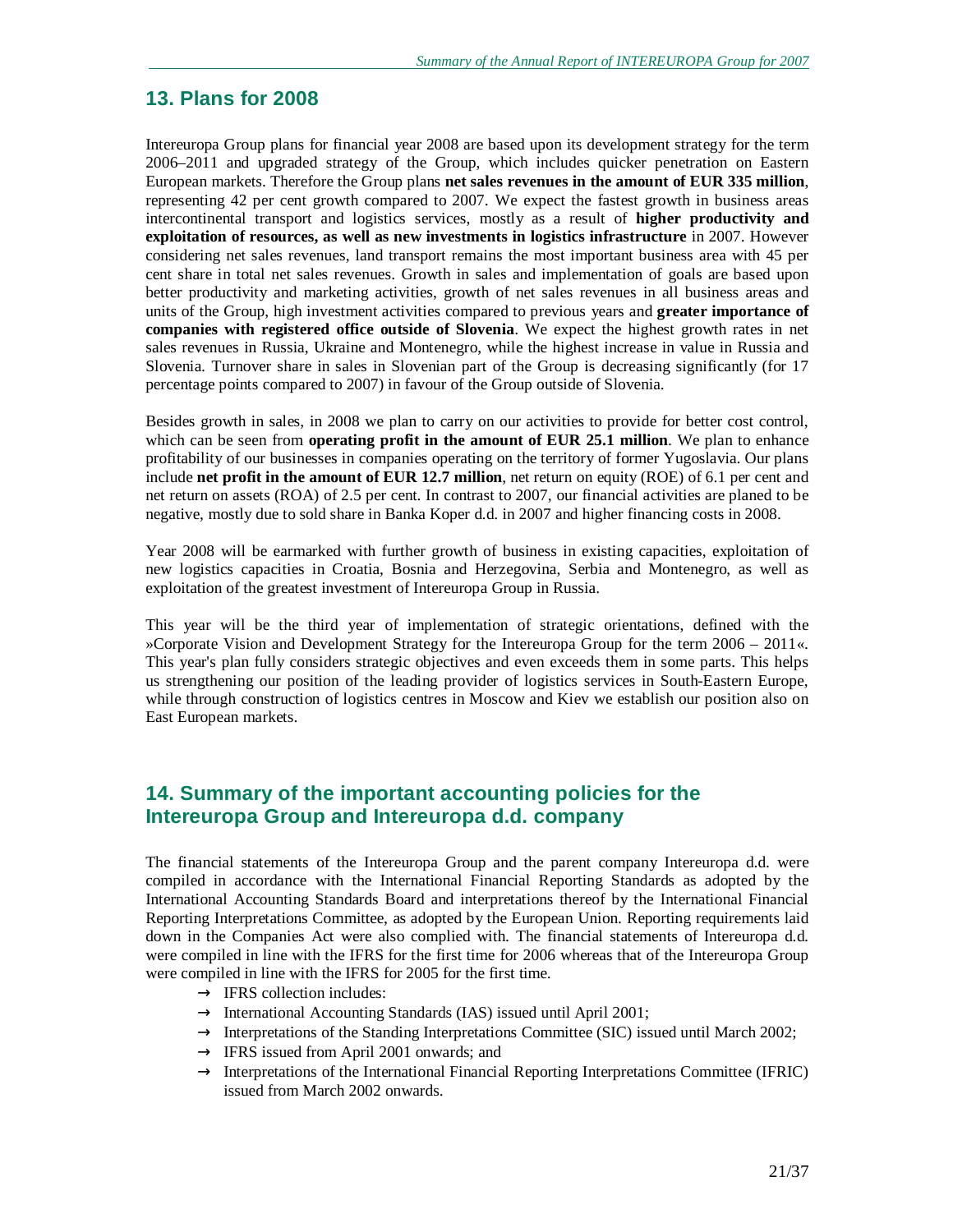IFRS include requirements regarding recognising, measuring, presenting and disclosing transactions and business events important for financial statements.

In the current year, the Group applied for the first time IFRS 7, Financial Instruments: Disclosures, which entered into force on 1 January 2007, and amendments to IAS 1, Presentation of Financial Statements. The standard introduces new disclosures related to financial instruments. Additionally, the International Financial Reporting Interpretations Committee issued four interpretations that have no significant impact on the Group's accounting policies, namely:

IFRIC 7 – Applying the Restatement Approach under IAS 29;

IFRIC 8 – Scope of IFRS 2 (the Annual General Meeting of the parent company adopted on 6 July 2007 a resolution on issuing an authorisation to the Management Board for acquisition of treasury shares valid for 18 months from the resolution's date. No such acquisition took place in the financial year);

IFRIC 9 – Reassessment of Embedded Derivatives;

IFRIC 10 – Interim Financial Reporting and Impairment.

New standards not applicable as at the date of compiling of financial statements, 31 December 2007, were not used in compiling of financial statements, namely:

IFRS 8 – Operating Segments – the standard will replace IAS 14 and will apply to companies with securities traded on a stock exchange; as of 1 January 2009.

IAS 23 – Borrowing Costs – the standard was revised in March 2003 but has not yet entered into force.

IFRIC 11 – Scope of IFRS 2, Group and Treasury Share Transactions – accounting for granting of treasury and group shares to employees. The Group owns no treasury shares as at the date of compiling of financial statements.

IFRIC 12 – Service Concession Arrangements (applicable as of 1 January 2008) – determines the method for recognising concessions if the granting authority controls which services, to whom and at what price the concessionaire renders, and if the granting authority controls the residual value of infrastructure upon expiry of the contract.

IFRIC 13 – Recognising revenue from Customer Loyalty Programmes.

IFRIC 14 – IAS 19 – The Limit on a Defined Benefit Asset, Minimum Funding Requirements and their Interaction.

The IASC Board published IFRIC 10, 11, 12, 13 and 14, however they have yet to be approved by the European Union.

#### **Authorising the Financial Statements for Issue**

The Management Board of Intereuropa d.d. authorised issuing of the consolidated financial statements of the Intereuropa Group for the financial year 2007 and unconsolidated financial statements of the company Intereuropa d.d. for the financial year 2007 on 22 February 2007.

#### **The basis for compiling financial statements**

Slovenia adopted the euro as the functional currency on 1 January 2007. For comparable data for 2006, all assets, liabilities, capital, revenues and expenses were converted at the exchange rate of  $\epsilon$ 1 = SIT 239.64. All financial data are rounded to a thousand units.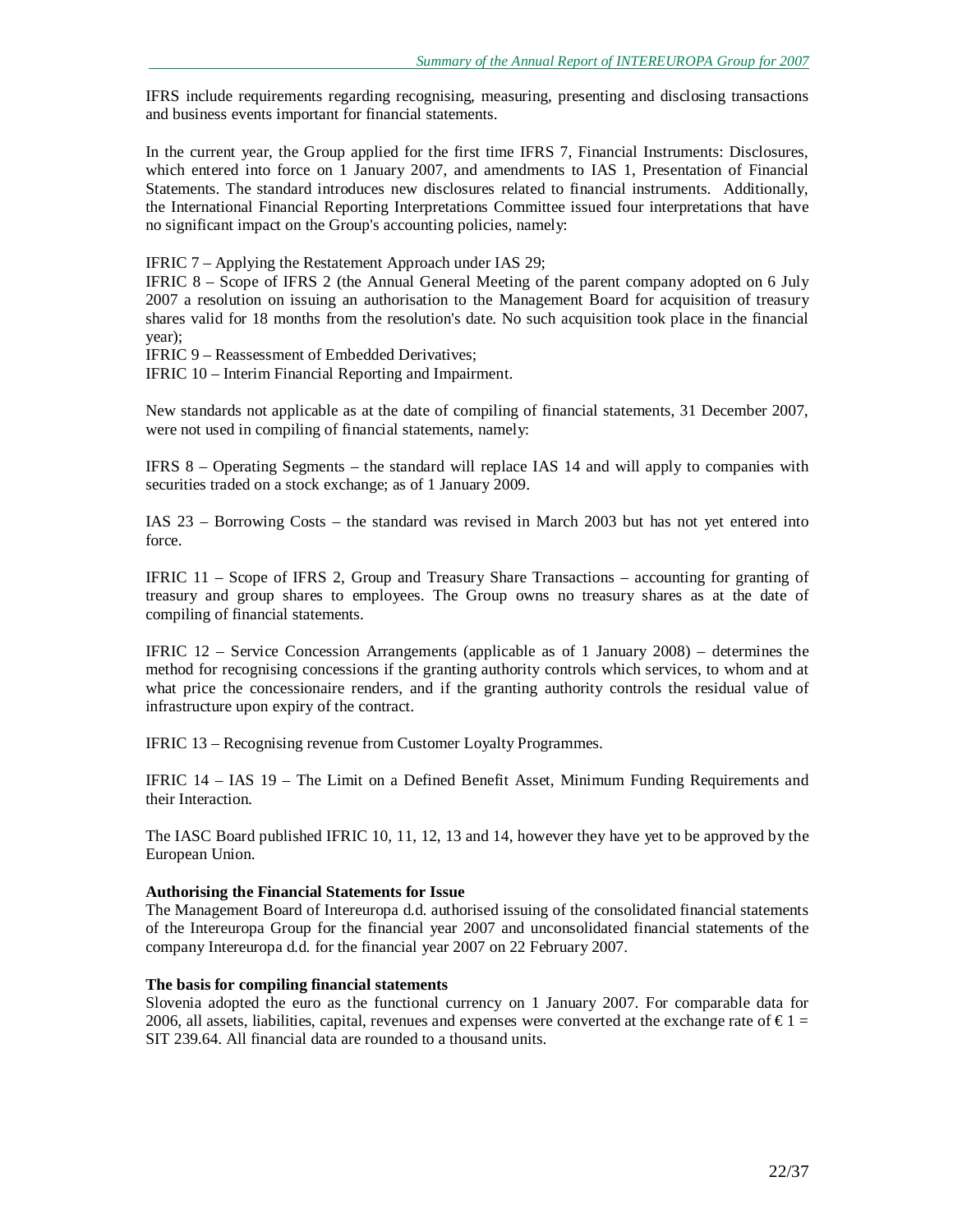#### **Consolidation base**

#### **1. Group companies / Subsidiaries**

Subsidiaries are enterprises controlled by the Group. Control exists when the Group has the power to govern the financial and operating policies of an entity so as to obtain benefits from its activities. The financial statements of subsidiaries are included in the consolidated financial statements from the date that control commences until the date it ceases.

#### **2. Associated companies**

Associated companies are those in which the Group has a significant but not dominant influence on financial and operating policies of an entity. Consolidated financial statements include the Group's share in jointly recognised profit  $\&$  loss of companies calculated by using the equity method as of the date the significant influence commences until the date it ceases.

#### **3. Transactions excluded from consolidation**

Consolidated financial statements are exclusive of all intragroup relations and unrealised profit or loss between Group members. Unrealised profit from transactions with associated companies is excluded proportionately to the Group's share.

#### **Terminated operations**

Schneider & Peklar GmbH was due to initiating of bankruptcy proceedings in January 2008 excluded from the Group in 2007. In order to ensure comparability of data, comparable data in consolidated financial statements for 2006, related to the aforementioned company, were disclosed as terminated operations (the income statement recorded loss of that company under item "Loss from terminated operations after tax" in the amount of € 490 thousand, the balance sheet recorded assets of that company and the appertaining goodwill under item "Assets held for sale and terminated operations" in the amount of € 5,979 thousand and liabilities under item "Liabilities included in the disposal group" in the amount of  $\epsilon$ 2,495 thousand). Consequently, total assets rose by  $\epsilon$ 53 thousand as receivables from and liabilities to other Group members of the aforementioned company were excluded from the offset.

#### **Presentation of Data by Geographical Area and Business Segment**

Consolidated financial statements disclose information by geographical area and business segment. The market principle is used in measuring revenues of an area/segment resulting from transactions with other areas/segments.

#### **Geographical area:**

- Ø European Union; and
- Ø The area outside the European Union.

#### **Business segment:**

- Ø Land transport;
- Ø Logistic solutions;
- Ø Intercontinental transport; and
- Ø Other services (leases, fairs, etc.).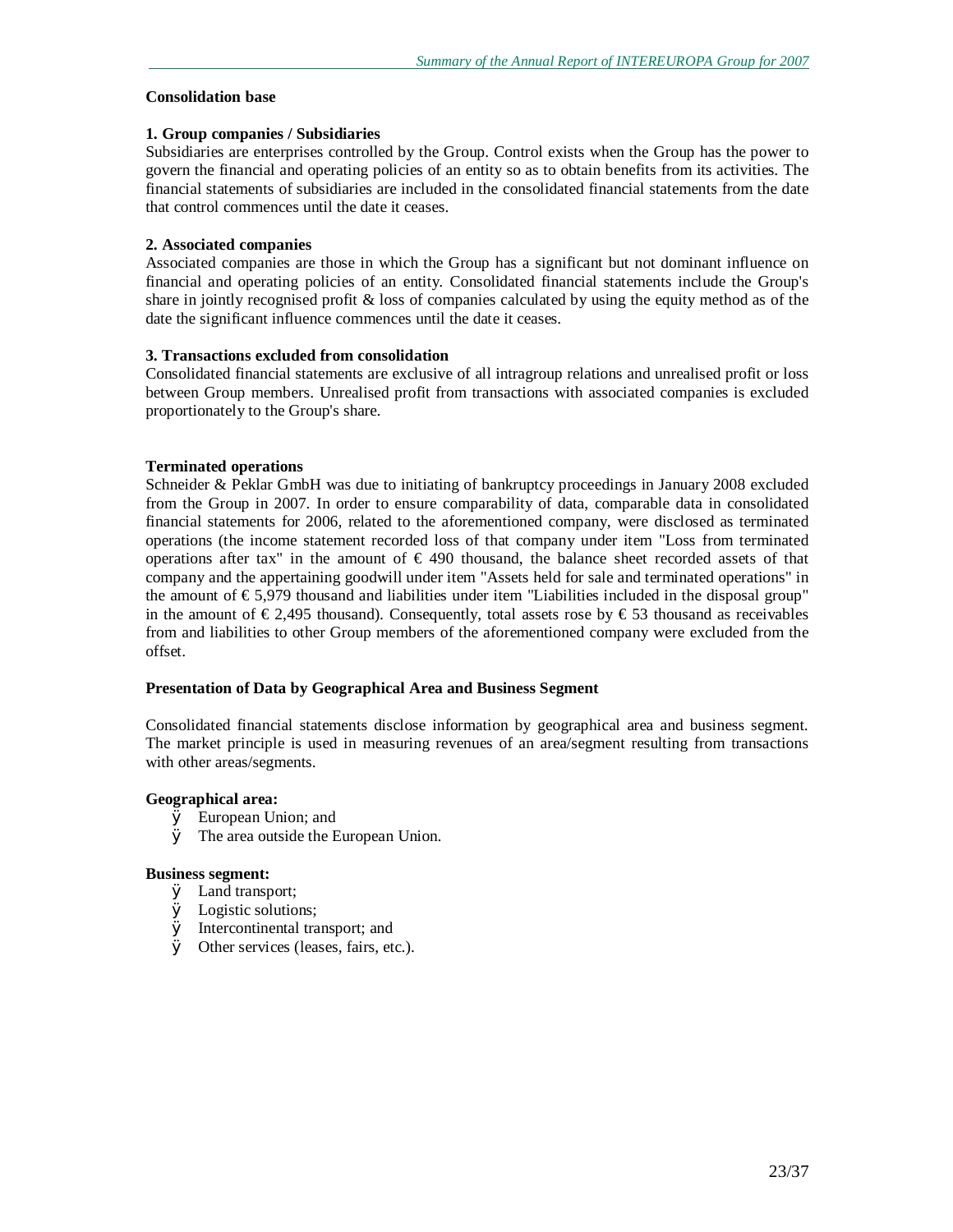# **15. Auditor's report**

# Deloitte.

DELOITTE REVIZUA d.o.o. Dunajska cesta 9 1000 Ljubljana Slovenija Tel: +386 1 30 72 800 Faks: +386 1 30 72 900

www.deloitte.si

#### **AUDITOR'S REPORT** Issued for the purpose of publishing summarized financial statements

We have audited the financial statements of Intereuropa d.d. and the Intereuropa Group for the year ended December 31, 2007 and the notes thereto, from which the summarized financial statements were derived, in accordance with International Standards on Auditing. In our report dated March 21, 2008 we expressed an opinion that the financial statements and notes thereto, from which the summarized financial statements were derived, give a true and fair view of the financial position of Intereuropa d.d. and the Intereuropa Group of December 31, 2007, and of their financial performance and cash flows for the year ended in accordance with International Financial and Reporting Standards as adopted by the European Union. Having reviewed the Business Report we determined that it is consistent with audited financial statements.

In our opinion, the accompanying summarized financial statements are consistent, in all material respects, with the financial statements from which they were derived.

For a better understanding of the Intereuropa d.d. and the Intereuropa Group's financial position, the results of their operations and cashflows for the period and of the scope of our audit, the summarized financial statements should be read in conjunction with the financial statements and the notes thereto from which the summarized financial statements were derived and our audit report thereon.

#### DELOITTE REVIZIJA d.o.o.

Lidija Jezernik Certified auditor Member of the Board

Ljubljana, April 22, 2008



Revizija, Davčno svetovanje, Poslovno svetovanje, Finančno svetovanje,

Member of **Deloitte Touche Tohmatsu** 

DEI OITTE REVIZUAD O.O. Ljubljana, Slovenija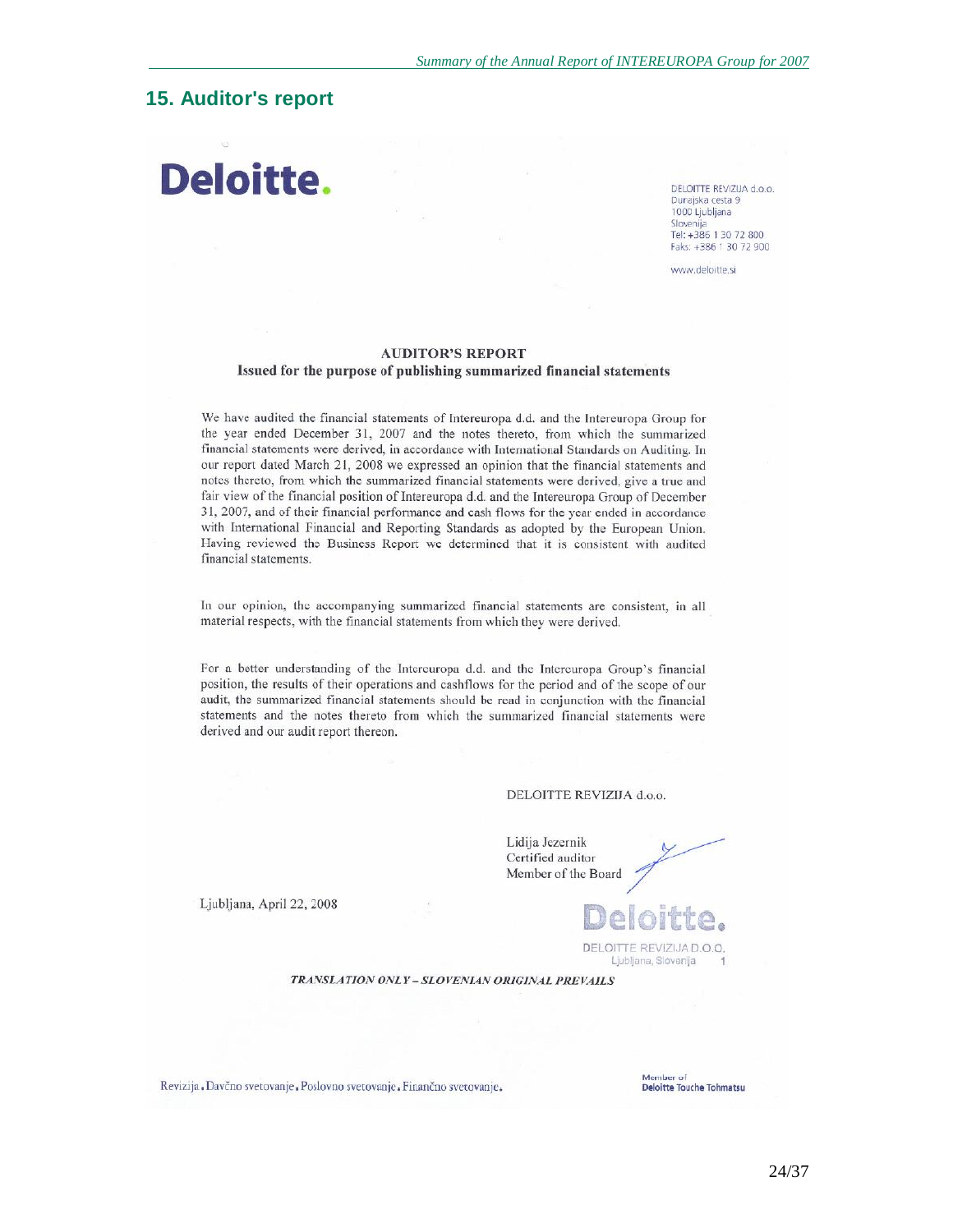# **16. Audited consolidated financial statements of the Intereuropa Group**

## CONSOLIDATED PROFIT & LOSS ACCOUNT OF THE INTEREUROPA GROUP from 1 January to 31 December 2007

| In 000 €                                                                | January-<br><b>December</b><br>2007 | January-<br><b>December</b><br>2006 | $\mathbf I$<br>07/06 |
|-------------------------------------------------------------------------|-------------------------------------|-------------------------------------|----------------------|
| <b>Net sales revenues</b>                                               | 235,499                             | 208,002                             | 113                  |
| OTHER OPERATING INCOME                                                  | 7.185                               | 2.243                               | 320                  |
| COST OF MATERIAL AND SERVICES                                           | 168,062                             | 150,768                             | 111                  |
| <b>LABOUR COSTS</b>                                                     | 44,094                              | 38,122                              | 116                  |
| DEPRECIATION AND WRITE-OFFS                                             | 15,188                              | 12,683                              | 120                  |
| a) Amortisation, depreciation and other write-downs of intangible long- |                                     |                                     |                      |
| term assets and tangible fixed asset                                    | 13,172                              | 11,494                              | 115                  |
| b) Investment write-offs and value adjustments of current assets        | 2,016                               | 1,189                               | 170                  |
| <b>OTHER OPERATING EXPENSES</b>                                         | 2,538                               | 1,927                               | 132                  |
| <b>Operating profit/loss</b>                                            | 12,802                              | 6,745                               | 190                  |
| FINANCIAL REVENUES FROM STAKES                                          | 24,596                              | 3,795                               | 648                  |
| FINANCIAL REVENUES FROM LOANS GRANTED                                   | 435                                 | 217                                 | 200                  |
| FINANCIAL REVENUES FROM OPERATING RECEIVABLES                           | 1.706                               | 1.321                               | 129                  |
| FINANCIAL EXPENSES FROM IMPAIRMENTS AND FINANCIAL                       |                                     |                                     |                      |
| <b>ASS. WRITE-OFFS</b>                                                  | 270                                 | 48                                  |                      |
| FINANCIAL EXPENSES FROM FINANCIAL LIABILITIES                           | 5.131                               | 1,596                               | 321                  |
| FINANCIAL EXPENSES FROM OPERATING LIABILITIES                           | 610                                 | 400                                 | 153                  |
| Profit/loss from regular operation                                      | 33,528                              | 10,034                              | 334                  |
| Income tax expense                                                      | 4,199                               | 2,400                               | 175                  |
| Deferred taxes                                                          | $-578$                              | 402                                 |                      |
| NET OPERATING PROFIT OR LOSS FROM ORDINARY ACTIVIT                      | 29,907                              | 7,232                               | 414                  |
| Net profit/loss after tax from discontinued operations                  | $-3,430$                            | $-490$                              | 700                  |
| Net profit/loss for the period                                          | 26,477                              | 6,742                               | 393                  |
| Net profit or loss of minority shareholders                             | 414                                 | 355                                 | 117                  |
| Net profit or loss of the majority shareholder                          | 26,063                              | 6,387                               | 408                  |
| Basic and adjusted net earnings per share (in EUR)                      | 3.30                                | 0.81                                | 408                  |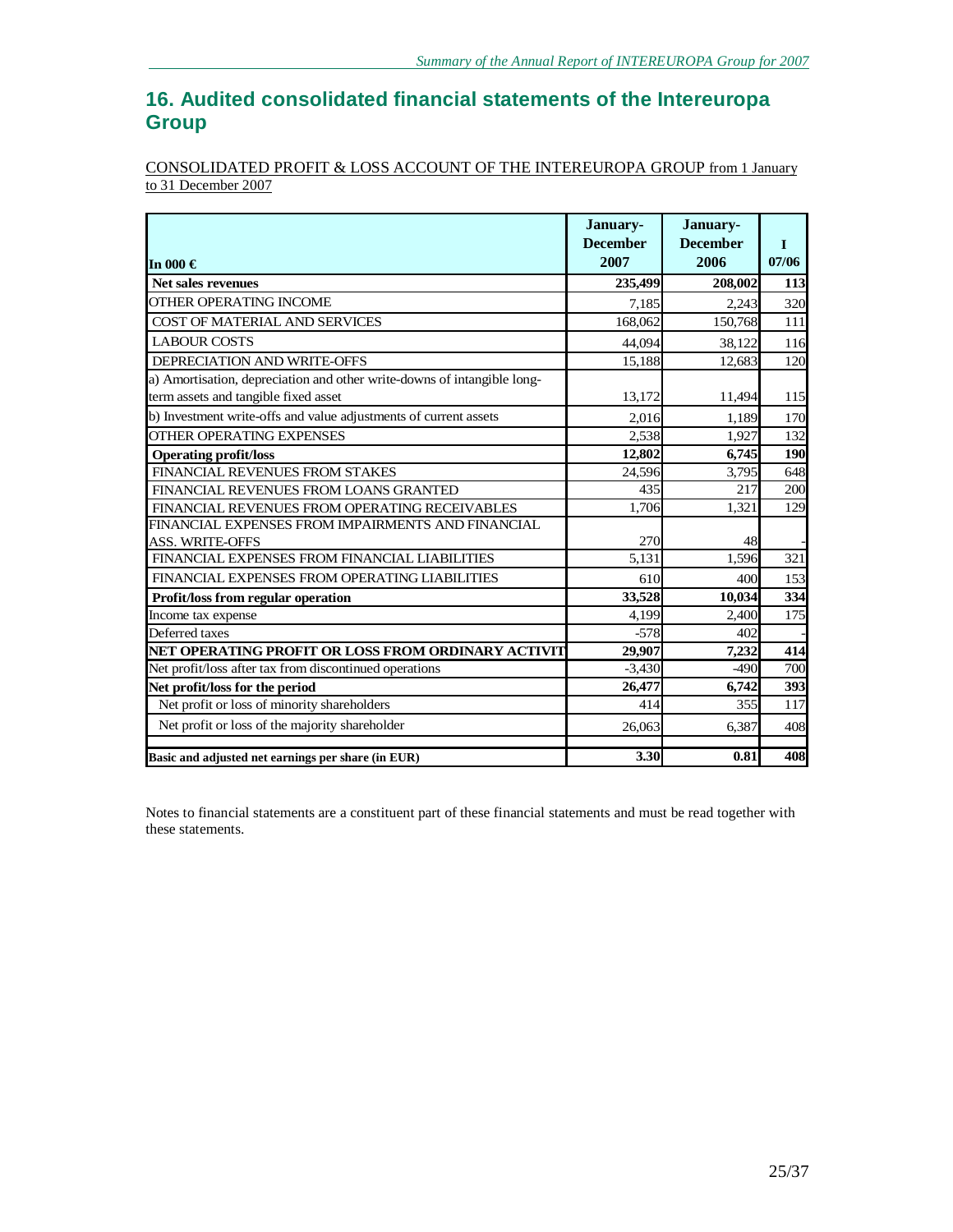## CONSOLIDATED BALANCE SHEET OF THE INTEREUROPA GROUP as at 31 December 2007

| In 000 $\in$                                                              | 31.12.2007           | 31.12.2006 | $\mathbf I$<br>07/06 |
|---------------------------------------------------------------------------|----------------------|------------|----------------------|
|                                                                           |                      |            |                      |
|                                                                           |                      |            |                      |
| <b>Assets</b>                                                             | 408,571              | 289,830    | 141                  |
| <b>Non-current assets</b>                                                 | 320,187              | 187,485    | 171                  |
| Intangible assets and long-term deferred items                            | 8,105                | 6,802      | 119                  |
| Tangible fixed assets                                                     | 285,086              | 153,526    | 186                  |
| Investment property                                                       | 12,831               | 14,259     | 90                   |
| Long-term financial investments                                           | 13,979               | 12,760     | 110                  |
| Long-term operating receivables                                           | 23                   |            |                      |
| Deferred tax assets                                                       | 163                  | 138        | 118                  |
|                                                                           |                      |            |                      |
| <b>Current assets (without accrued revenues and deferred expenses)</b>    | 83,927               | 99,554     | 84                   |
| Assets classified as held for sale and discontinued operations.           | 2,105                | 32,416     | 6                    |
| <b>Stocks</b>                                                             | 150                  | 79         | 190                  |
| Short-term financial investments                                          | 3,368                | 4,375      | 77                   |
| Short-term trade receivables                                              | 69,924               | 59,615     | 117                  |
| Cash                                                                      | 8,380                | 3,069      | 273                  |
| <b>Short-term accrued revenues and deferred expenses</b>                  | 4,457                | 2.791      | 160                  |
| <b>Current assets (with accrued revenues and deferred expenses)</b>       | 88,384               | 102,345    | 86                   |
| <b>Liabilities</b>                                                        | 408,571              | 289,830    | 141                  |
| <b>Capital</b>                                                            | 186,154              | 181,340    | 103                  |
| <b>Majority interests</b>                                                 | $\overline{174,143}$ | 177,874    | 98                   |
| Called up capital                                                         | 32,976               | 32,976     | 100                  |
| Capital surplus                                                           | 49,403               | 49,403     | 100                  |
| Profit reserves                                                           | 12,008               | 12,008     | 100                  |
| Revaluation surplus                                                       | 6.029                | 25,516     | 24                   |
| Net profit or loss from previous periods                                  | 49,557               | 50,205     | 99                   |
| Profit or loss for the business year                                      | 26,063               | 6,387      | 408                  |
|                                                                           |                      |            |                      |
| Consolidated capital adjustment (translation exchange rate differentials) | $-1,893$             | 1,379      |                      |
| <b>Minority interests</b>                                                 | 12,011               | 3,466      | 347                  |
|                                                                           |                      |            |                      |
| Provisions and long-term accrued expenses and deferred revenues           | 3,304                | 2,605      | 127                  |
| <b>Long-term liabilities</b>                                              | 81,331               | 31,804     | 256                  |
| Long-term financial liabilities                                           | 77,796               | 27,482     | 283                  |
| Long-term operating liabilities                                           | 2,517                | 480        | 524                  |
| Deferred tax liabilities                                                  | 1,018                | 3,842      | 26                   |
| <b>CURRENT LIABILITIES</b>                                                | 137,782              | 74,081     | 186                  |
| Liabilities included in disposal groups                                   | $\Omega$             | 2,495      |                      |
| Short-term financial liabilities                                          | 83,640               | 22,853     | 366                  |
| Short-term operating liabilities                                          | 54,142               | 48,733     | 111                  |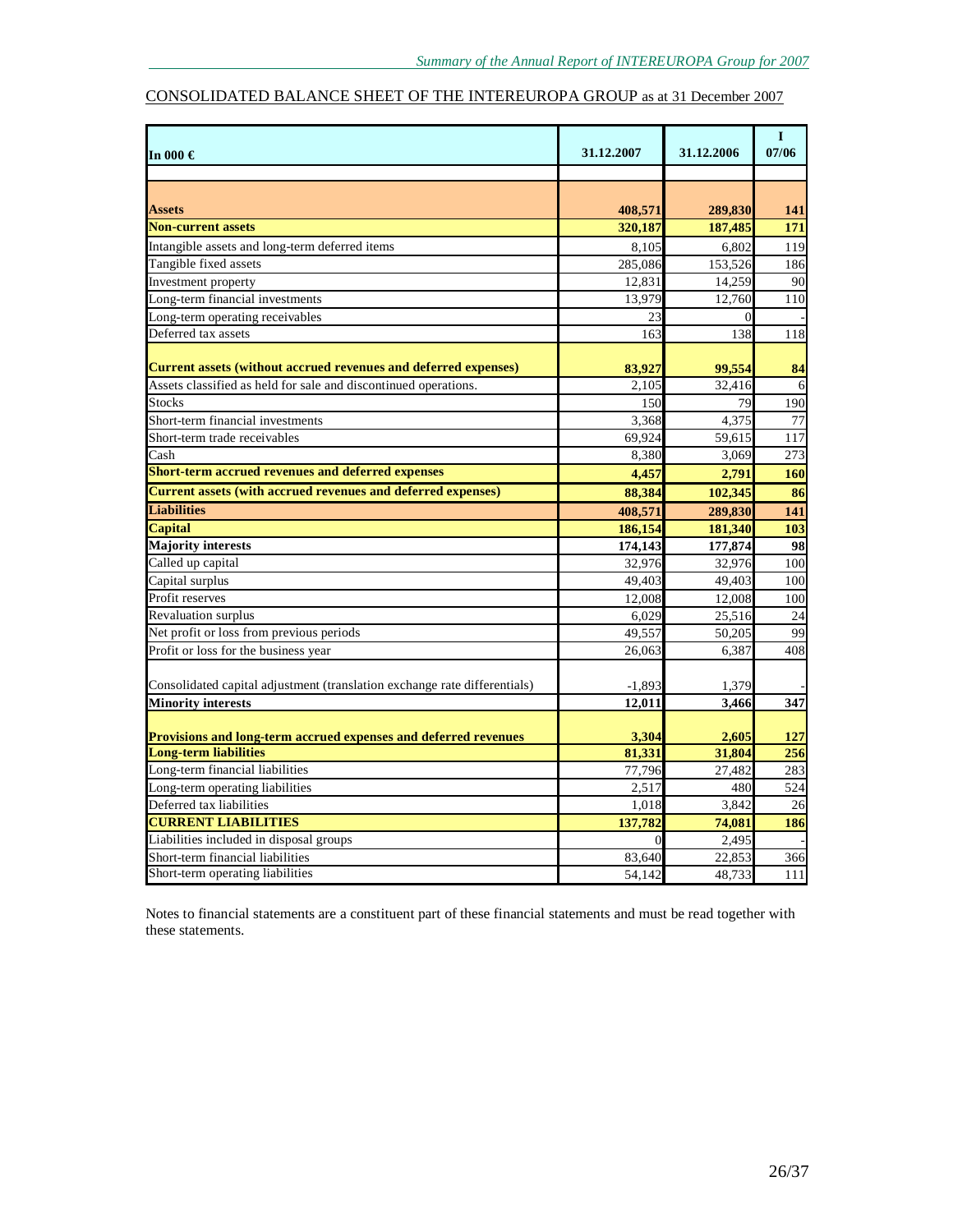#### CONSOLIDATED CASH-FLOW STATEMENT OF THE INTEREUROPA GROUP for the period from 1 January 2006 to 31 December 2007

|                                                                                                                                       | January-          | January-        |
|---------------------------------------------------------------------------------------------------------------------------------------|-------------------|-----------------|
|                                                                                                                                       | <b>December</b>   | <b>December</b> |
| In 000 $\in$                                                                                                                          | 2007              | 2006            |
| <b>Cash flows from operating activities</b>                                                                                           |                   |                 |
| <b>Income statement items</b>                                                                                                         | 22,071            | 13,146          |
| Operating revenue (except from revaluation) and financial revenue from operating<br>receivables                                       | 237,811           | 222,161         |
| Operating expenses excluding depreciation or amortisation and long-term provisions                                                    |                   |                 |
| (except from revaluation) and financial expenses from operating liabilities                                                           | $-214,136$        | $-203,311$      |
| Income taxes and other taxes not included in operating expenses                                                                       | $-1,604$          | $-5,704$        |
| Changes in net current assets (and accruals, provisions and deferred tax                                                              |                   |                 |
| receivables and liabilities) of the operating balance sheet items                                                                     | $-10,434$         | $-6,075$        |
| Opening less closing accounts receivable and deferred expenses and accrued revenues                                                   | $-13,388$         | $-13,654$       |
| Opening less closing inventories                                                                                                      | -31               | 112             |
| Closing less opening operating liabilities, accrued costs and deferred revenue, and                                                   |                   |                 |
| provisions                                                                                                                            | 2,985             | 7,467           |
| Net receipts from operating activities                                                                                                | 11,637            | 7,071           |
| <b>Cash flows from investment activities</b>                                                                                          |                   |                 |
| <b>Inflows from investments</b>                                                                                                       | 29,784            | 13,481          |
| Cash receipts from earned interest associated with investment activities                                                              | 191               | 379             |
| Receipts from other profit shares                                                                                                     | 746               | 1,454           |
| Payments from the disposal of intangible fixed assets<br>Cash receipts from disposal of tangible fixed assets and investment property | $\Omega$<br>2,234 |                 |
| Cash receipts from disposal of long-term investments                                                                                  | 25,802            | 2,000<br>8,403  |
| Cash receipts from decrease of short-term of investments                                                                              | 811               | 1,245           |
| <b>Disbursements for investments</b>                                                                                                  | $-135,710$        | $-25,160$       |
| Acquisition of subsidiaries net of cash acquired                                                                                      | $-23,023$         |                 |
| Disbursements for acquiring intangible fixed assets                                                                                   | $-1,453$          | $-3,628$        |
| Expenses for the purchase of tangible fixed assets and investment property                                                            | $-111,124$        | $-21,327$       |
| Cash payments to acquire long-term investments                                                                                        | $-110$            | $-205$          |
| <b>Surplus outflows from investments</b>                                                                                              | $-105,926$        | $-11,679$       |
| <b>Cash flows from financing activities</b>                                                                                           |                   |                 |
| <b>Inflows from financing activities</b>                                                                                              | 118,950           | 23,457          |
| <b>Equity</b> increase                                                                                                                |                   | 15              |
| Receipts based on long-term loans                                                                                                     | 65,322            | 11,998          |
| Receipts from increased raised short-term loans                                                                                       | 53,628            | 11,444          |
| <b>Disbursements for financing</b>                                                                                                    | $-19,396$         | $-18,744$       |
| Interest paid on financing activities                                                                                                 | $-4,426$          | $-1,562$        |
| Cash payments for dividends and other profit participations                                                                           | $-6,931$          | $-8,533$        |
| Cash disbursements for repayment of long-term loans                                                                                   | $-8,039$          | $-8,649$        |
| Surplus cash receipts from financing                                                                                                  | 99,554            | 4,713           |
| Net increase/decrease in cash assets                                                                                                  | 5,265             | <b>105</b>      |
| <b>Exchange rate effects</b>                                                                                                          | 46                | $-156$          |
| <b>Opening cash balance</b>                                                                                                           | 3,069             | 3,584           |
| <b>Closing Cash balance</b>                                                                                                           | 8,380             | 3,533           |
| Cash assets, transferred to discontinued operations                                                                                   |                   | $-464$          |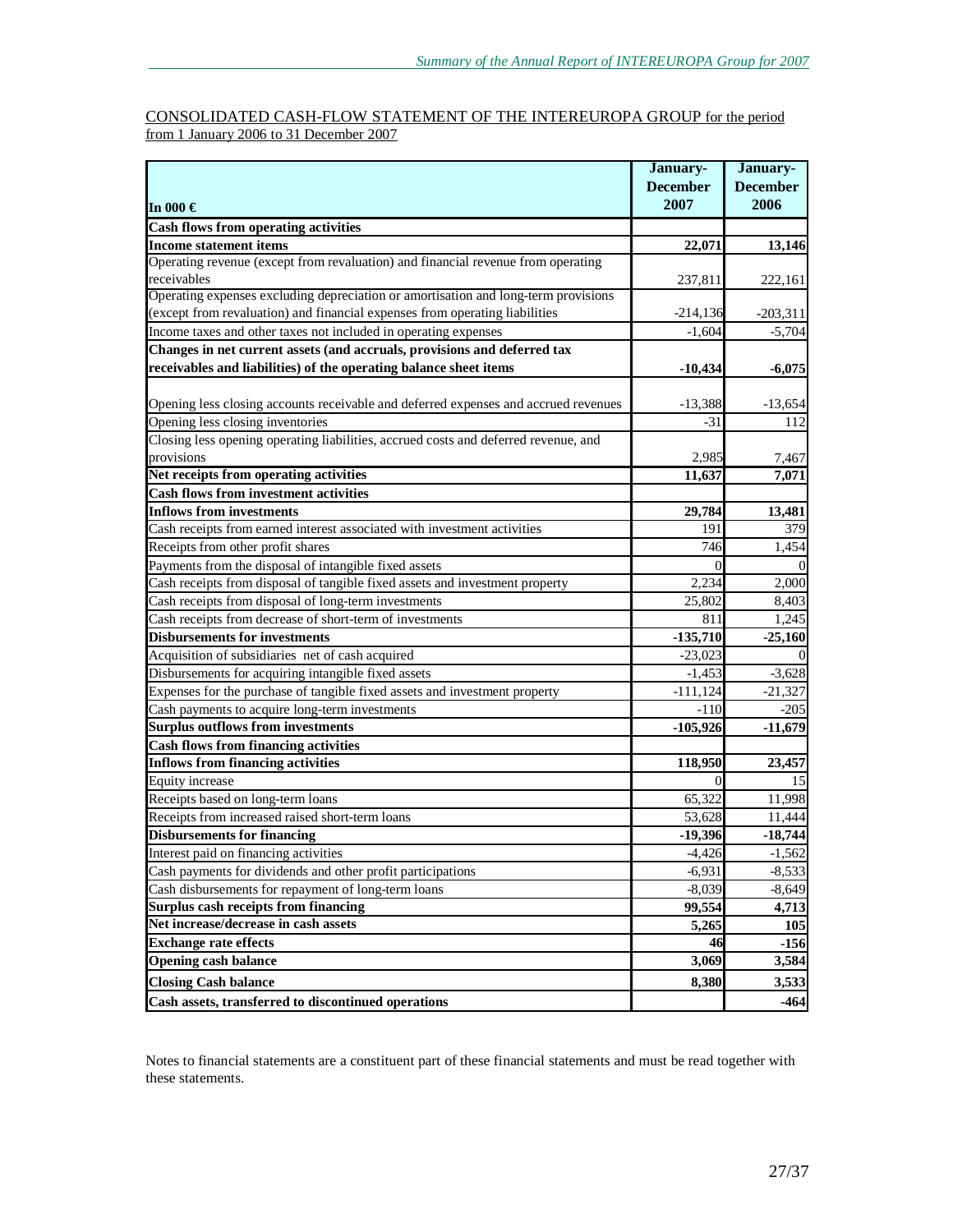## CONSOLIDATED CAPITAL FLOW STATEMENT OF THE GROUP for the year 2007

|                                                                 |               |          |                      |                    | Net profit           | Profit or loss adjustment | <b>Consolidated</b><br>capital |                 |                      |
|-----------------------------------------------------------------|---------------|----------|----------------------|--------------------|----------------------|---------------------------|--------------------------------|-----------------|----------------------|
|                                                                 |               |          |                      |                    | or loss from for the |                           | (translation                   |                 |                      |
|                                                                 | <b>Equity</b> | Capital  | Legal                | <b>Revaluation</b> | previous             | <b>business</b>           | exchange rate                  | <b>Minority</b> |                      |
| In 000 $\in$                                                    | capital       | surplus  | reserves             | surplus            | periods              | year                      | differentials)                 | interests       | <b>Total capital</b> |
|                                                                 |               |          |                      |                    |                      |                           |                                |                 |                      |
| Opening balance as at 1 January 2007                            | 32,976        | 49,403   | 12,008               | 25,516             | 50,205               | 6,387                     | 1,379                          | 3,466           | 181,340              |
| Entry of net operating profit or loss for the                   |               |          |                      |                    |                      |                           |                                |                 |                      |
| period                                                          |               |          | $\sqrt{ }$           |                    | $\Omega$             | 26,063                    |                                | 414             | 26,477               |
| Increased surplus from revaluation of                           |               |          |                      |                    |                      |                           |                                |                 |                      |
| investments                                                     | ∩             |          | $\Omega$             | 1,728              | $\Omega$             |                           |                                |                 | 1,730                |
| Transfer of revaluation surplus to revenues                     |               |          |                      |                    |                      |                           |                                |                 |                      |
| (from the sale of investments)                                  |               |          | $\Omega$             | $-23,643$          | $\Omega$             |                           |                                | $\Omega$        | $-23,643$            |
| Cancelled liabilities for deferred taxes<br>credited to capital | $\Omega$      |          |                      |                    |                      |                           |                                |                 |                      |
|                                                                 |               | $\Omega$ | $\Omega$<br>$\Omega$ | 2,428              | $\theta$             |                           |                                | $\vert 0 \vert$ | 2,428                |
| Translation exchange rate differentials                         |               |          |                      |                    | $\Omega$             |                           | $-3,272$                       | 49              | $-3,223$             |
| <b>Total recognised revenues and expenses</b>                   | $\bf{0}$      |          | $\mathbf 0$          | $-19,487$          | $\bf{0}$             | 26,063                    | $-3,272$                       | 465             | 3,769                |
| in capital<br>Increase arising from the purchase or             |               |          |                      |                    |                      |                           |                                |                 |                      |
| establishment of new companies                                  | $\Omega$      |          | $\Omega$             |                    | ∩                    |                           |                                | 8,416           | 8,416                |
|                                                                 |               |          |                      |                    |                      |                           |                                |                 |                      |
| Other reallocation of components of equity                      |               |          | $\Omega$             |                    | 6,387                | $-6,387$                  |                                |                 |                      |
| Paid out dividends and profit shares                            | $\Omega$      | 0        | $\Omega$             | $\Omega$           | $-6,595$             | $\Omega$                  | U                              | $-310$          | $-6,905$             |
| Payment of remunerations to the Members                         |               |          |                      |                    |                      |                           |                                |                 |                      |
| of the Management and the Supervisory                           |               |          |                      |                    |                      |                           |                                |                 |                      |
| <b>Boards</b>                                                   | $\Omega$      |          | $\Omega$             |                    | $-75$                |                           |                                | 0               | $-75$                |
|                                                                 |               |          |                      |                    |                      |                           |                                |                 |                      |
| Other decreases in components of equity                         |               |          |                      |                    | $-365$               |                           |                                | $-26$           | $-391$               |
| <b>Closing balance as at 31 December 2007</b>                   | 32,976        | 49,403   | 12,008               | 6,029              | 49,557               | 26,063                    | $-1,893$                       | 12,011          | 186,154              |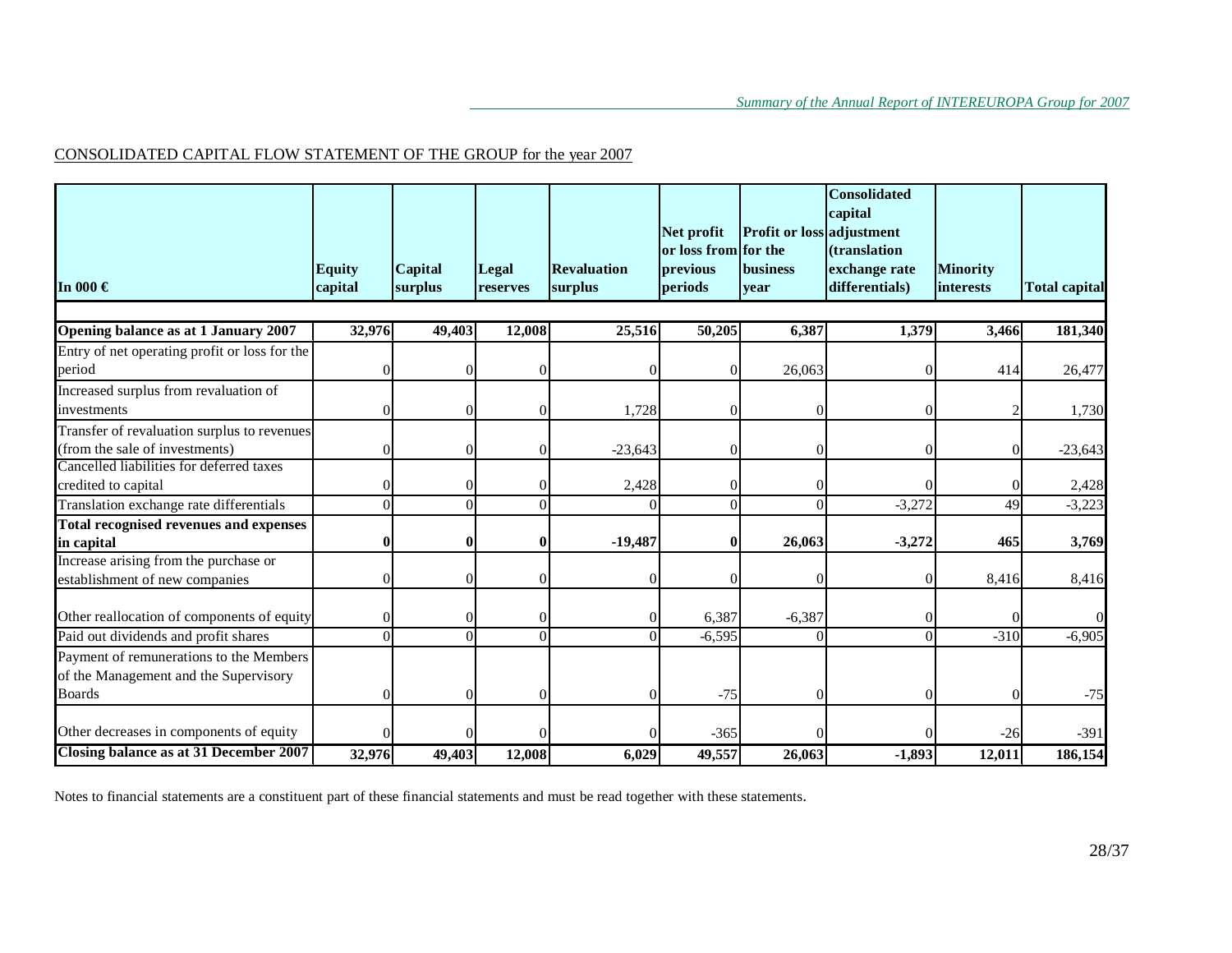# CONSOLIDATED CAPITAL FLOW STATEMENT OF THE GROUP for the year 2006

| In 000 $\in$                                  | <b>Equity</b><br>capital | <b>Capital</b><br>surplus | <b>Legal</b><br>reserves | <b>Revaluation</b><br>surplus | Net profit<br>or loss from for the<br>previous<br>periods | Profit or loss adjustment<br><b>business</b><br>vear | <b>Consolidated</b><br>capital<br><i>(translation)</i><br>exchange rate<br>differentials) | <b>Minority</b><br><i>interests</i> | <b>Total capital</b> |
|-----------------------------------------------|--------------------------|---------------------------|--------------------------|-------------------------------|-----------------------------------------------------------|------------------------------------------------------|-------------------------------------------------------------------------------------------|-------------------------------------|----------------------|
| Opening balance as at 1 January 2006          | 32,976                   | 49,403                    | 11,096                   | 18,977                        | 49,876                                                    | 9,245                                                | 1,303                                                                                     | 3,181                               | 176,057              |
| Entry of net operating profit or loss for the |                          |                           |                          |                               |                                                           |                                                      |                                                                                           |                                     |                      |
| period                                        |                          |                           |                          |                               |                                                           | 6,387                                                |                                                                                           | 356                                 | 6,743                |
| Increased surplus from revaluation of         |                          |                           |                          |                               |                                                           |                                                      |                                                                                           |                                     |                      |
| investments                                   | $\Omega$                 | $\Omega$                  |                          | 4,338                         |                                                           |                                                      | 0                                                                                         |                                     | 4,343                |
| Cancelled liabilities for deferred taxes      |                          |                           |                          |                               |                                                           |                                                      |                                                                                           |                                     |                      |
| credited to capital                           |                          |                           |                          | 2,201                         |                                                           |                                                      |                                                                                           | $\Omega$                            | 2,201                |
| Translation exchange rate differentials       | $\Omega$                 | $\Omega$                  |                          |                               | Ωl                                                        |                                                      | 76                                                                                        | $-22$                               | 54                   |
| Total accrued profit for the business year    | $\mathbf 0$              | 0                         | 0                        | 6,539                         | 0                                                         | 6,387                                                | 76                                                                                        | 339                                 | 13,341               |
| Increase arising from the purchase of new     |                          |                           |                          |                               |                                                           |                                                      |                                                                                           |                                     |                      |
| companies                                     | $\Omega$                 | $\Omega$                  |                          | 0                             |                                                           |                                                      | $\Omega$                                                                                  | 15                                  | 15                   |
| Transfer from net profit/loss brought         |                          |                           |                          |                               |                                                           |                                                      |                                                                                           |                                     |                      |
| forward to statutory reserves                 |                          |                           | 912                      | 0                             | $-912$                                                    |                                                      | 0                                                                                         | $\Omega$                            | $\overline{0}$       |
| Other increases in capital components         | C                        | $\Omega$                  |                          | $\Omega$                      | 240                                                       |                                                      | $\theta$                                                                                  | 210                                 | 450                  |
|                                               |                          |                           |                          |                               |                                                           |                                                      |                                                                                           |                                     |                      |
| Other reallocation of components of equity    | $\Omega$                 |                           |                          |                               | 9,245                                                     | $-9,245$                                             |                                                                                           |                                     | $\Omega$             |
| Paid out dividends and profit shares          | $\sqrt{ }$               |                           |                          |                               | $-8,244$                                                  |                                                      |                                                                                           | $-279$                              | $-8,523$             |
| Closing balance as at 31 December 2006        | 32,976                   | 49,403                    | 12,008                   | 25,516                        | 50,205                                                    | 6,387                                                | 1,379                                                                                     | 3,466                               | 181,340              |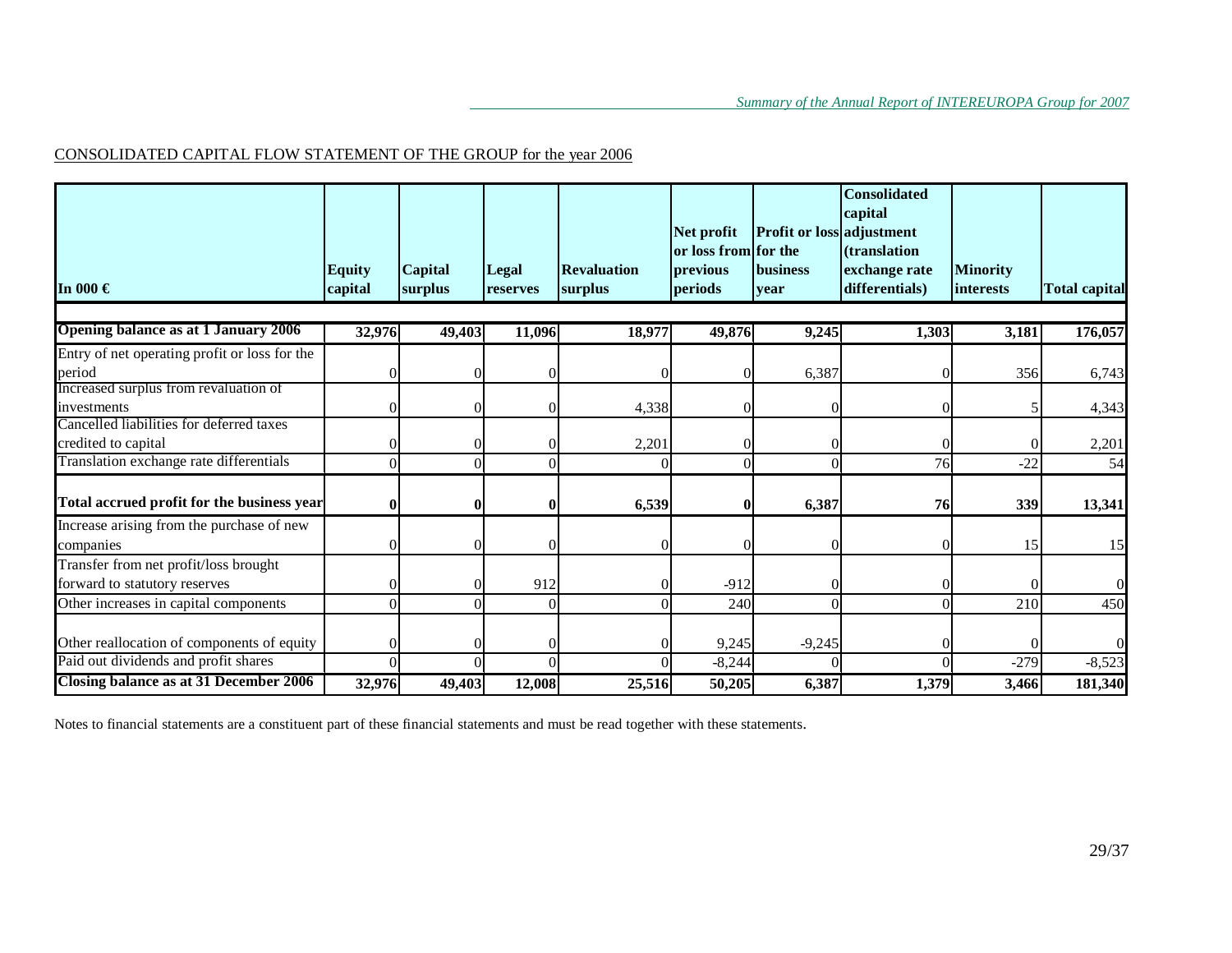# **17. Notes to consolidated financial statements of the Intereuropa Group**

#### **PROFIT & LOSS ACCOUNT OF THE INTEREUROPA GROUP**

The Group improved operating efficiency by 3% by faster growth of operating revenues than operating expenses. Comparative data were reduced by revenues and expenses of Schneider & Peklar GmbH with the effect presented in the item loss after tax from discontinued operations in the amount of €490 thousand.

Generated **net sales revenues** rose by 13%.

The Group's **operating profit** was  $\epsilon$  12,802 thousand nearly doubling from 2006 due to higher operating revenues.

The Group made **net profit** of  $\epsilon$ 26,477 thousand in 2007 of which the share of majority and minority interest was  $\epsilon$ 26,063 thousand and  $\epsilon$ 414 thousand, respectively.

## **BALANCE SHEET OF THE INTEREUROPA GROUP**

**Non-current assets** represented 78% of total assets and rose by 71% from 2006. Their share in assets rose by 13 percentage points resulting from assets of acquired companies and investments with a reduction of the item in comparable data for transfer of assets of Schneider & Peklar GmbH (including goodwill) in the amount of €5,979 thousand to the short-term part of the balance sheet, namely to the item of assets held-for-sale and discontinued operations.

**Property, plant and equipment** represent 69% of total assets of the Group. The increase in 2007 was due to new acquisitions of fixed assets by associates and assets of newly consolidated companies. Disposal and depreciation of assets contributed to a decrease in value of property, plant & equipment. Compared to the relevant date in 2006, property, plant & equipment rose by 86% primarily as a result of inclusion of new subsidiaries and fixed assets under construction due to new investments in property and equipment.

**Long-term financial investments** increased their share in assets, namely by 9 percentage points. 75 % of all long-term financial investments represents fair value for available-for-sale assets listed on an active market

**Current assets** fell by 14%, a result of a decrease in held-for-sale assets.

**Assets held-for-sale and discontinued operations** amounted to  $\epsilon$  2,105 thousand and fell primarily because of sale of financial assets (investment in shares of Banka Koper) and impairment of assets and discontinued operations of Schneider & Peklar GmbH.

Of assets held-for-sale, 64% were that of the parent company, namely real estate held for sale.

**Short-term operating receivables** amount to € 69,924 thousand. The bulk of short-term operating receivables (83%) were accounts receivables which increased by 2% from 2006.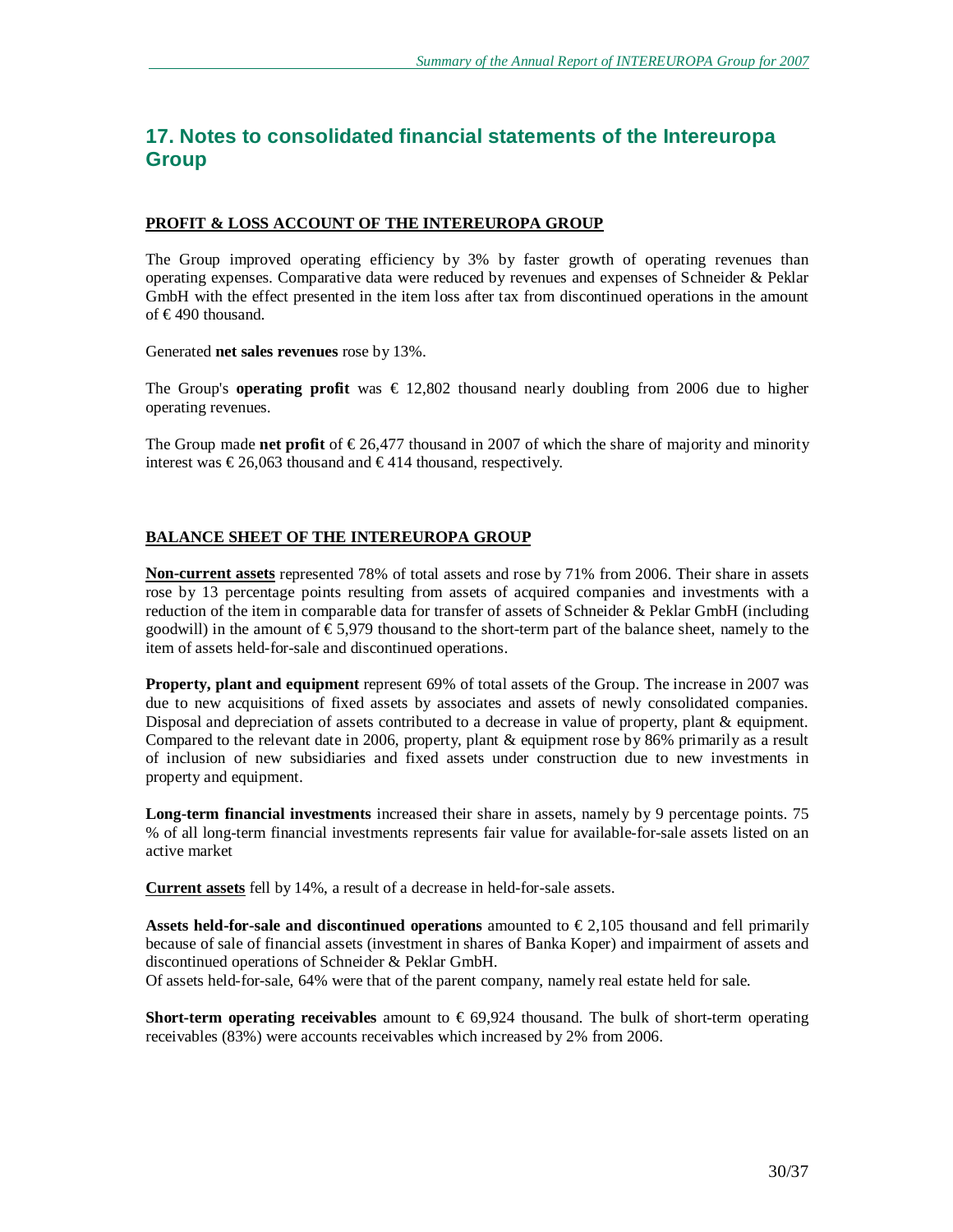|       | <b>In 000 EUR</b>                                                               | 31.12.2007 | in $%$ | 31.12.2006 | in $%$ | I 07/06 |
|-------|---------------------------------------------------------------------------------|------------|--------|------------|--------|---------|
| A.    | <b>CAPITAL</b>                                                                  | 186,154    | 100%   | 181,340    | 100%   | 103     |
| I.    | Called up capital                                                               | 32,976     | 18%    | 32,976     | 18%    | 100     |
| II.   | Capital surplus                                                                 | 49,403     | 27%    | 49,403     | 27%    | 100     |
| III.  | Profit reserves                                                                 | 12,008     | 6%     | 12,008     | 7%     | 100     |
| IV.   | Revaluation surplus                                                             | 6,029      | 3%     | 25,516     | 14%    | 24      |
| V.    | Net profit or loss from previous<br>periods                                     | 49,557     | 26%    | 50,205     | 28%    | 99      |
| VI.   | Profit or loss for the business<br>year                                         | 26,063     | 14%    | 6,387      | 4%     | 408     |
| VII.  | Consolidated capital adjustment<br>(translation exchange rate<br>differentials) | $-1,893$   | $-1\%$ | 1,379      | $1\%$  | $-137$  |
| VIII. | Minority interests                                                              | 12,011     | 6%     | 3,466      | 2%     | 347     |

# **Capital**

Changes in capital in 2007 is presented in the statement of changes in equity.

**Long-term financial and operating liabilities** as at the balance sheet date accounted for 20% of total liabilities. Their share rose by 9 percentage points on account of long-term financial liabilities.

**Current liabilities** grew by 86% mostly from short-term borrowing.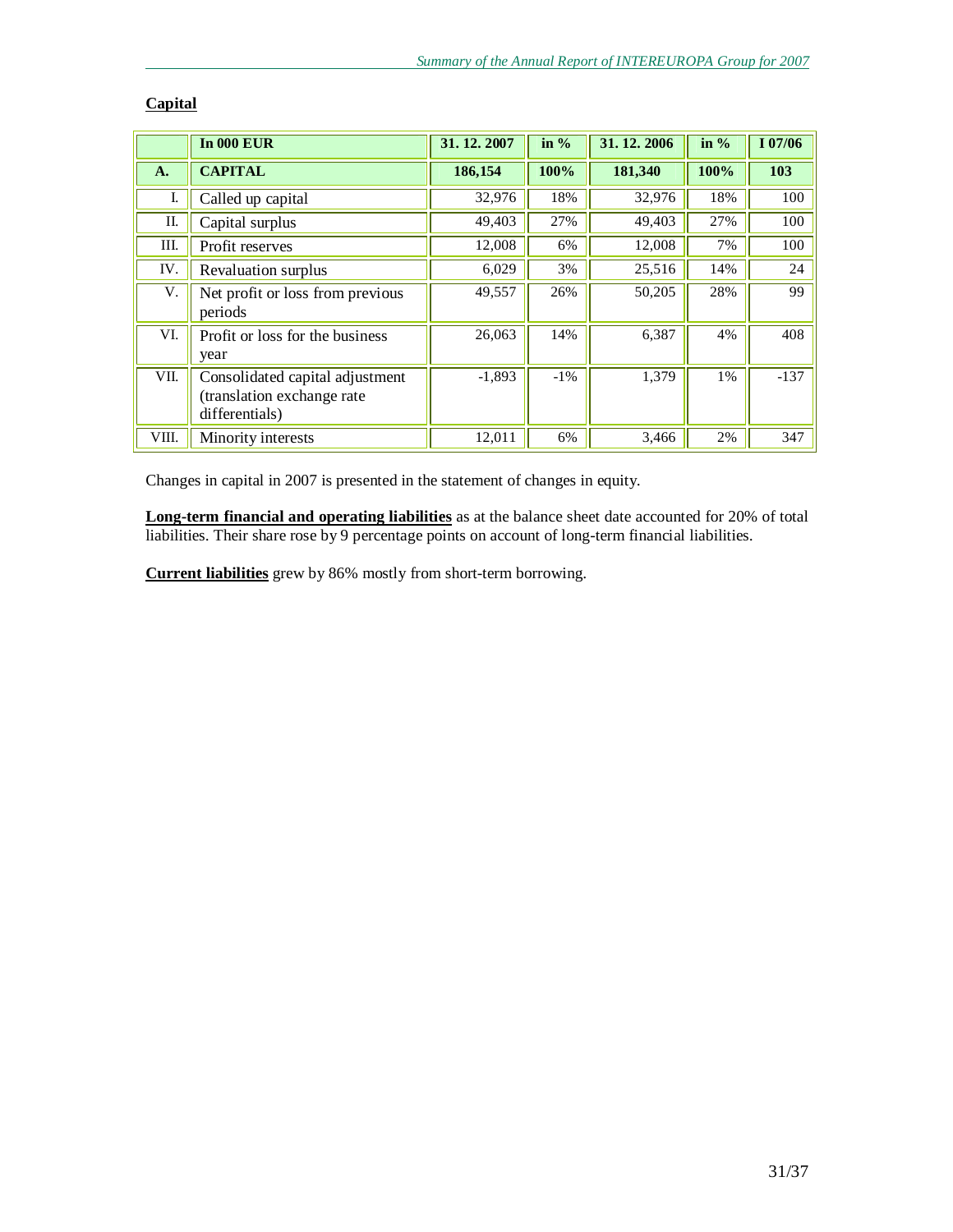# **18. Audited non-consolidated financial statements of the Intereuropa d.d. company**

| PROFIT & LOSS ACCOUNT OF INTEREUROPA d.d. from 1 January to 31 December 2007 |
|------------------------------------------------------------------------------|
|------------------------------------------------------------------------------|

| In 000 $\in$                                                                                                    | January-<br><b>December</b><br>2007 | January-<br><b>December</b><br>2006 | $\mathbf I$<br>07/06 |
|-----------------------------------------------------------------------------------------------------------------|-------------------------------------|-------------------------------------|----------------------|
| <b>Net sales revenues</b>                                                                                       | 143,386                             | 124,476                             | 115                  |
| OTHER OPERATING INCOME                                                                                          | 1,520                               | 1,615                               | 94                   |
| COST OF MATERIAL AND SERVICES                                                                                   | 113,817                             | 97,192                              | 117                  |
| <b>LABOUR COSTS</b>                                                                                             | 22,366                              | 19,907                              | 112                  |
| DEPRECIATION AND WRITE-OFFS                                                                                     | 5,537                               | 5,558                               | 100                  |
| a) Amortisation, depreciation and other write-downs of intangible long-<br>term assets and tangible fixed asset | 4,785                               | 4,795                               | 100                  |
| b) Investment write-offs and value adjustments of current assets                                                | 752                                 | 763                                 | 99                   |
| <b>OTHER OPERATING EXPENSES</b>                                                                                 | 1,334                               | 1,221                               | 109                  |
| <b>Operating profit/loss</b>                                                                                    | 1,852                               | 2,213                               | 84                   |
| FINANCIAL REVENUES FROM STAKES                                                                                  | 25,231                              | 4,435                               | 569                  |
| FINANCIAL REVENUES FROM LOANS GRANTED                                                                           | 1,536                               | 390                                 | 394                  |
| FINANCIAL REVENUES FROM OPERATING RECEIVABLES                                                                   | 456                                 | 593                                 | 77                   |
| FINANCIAL EXPENSES FROM IMPAIRMENTS AND<br>FINANCIAL ASS. WRITE-OFFS                                            | 3,726                               | 472                                 | 789                  |
| FINANCIAL EXPENSES FROM FINANCIAL LIABILITIES                                                                   | 3,261                               | 731                                 | 446                  |
| FINANCIAL EXPENSES FROM OPERATING LIABILITIES                                                                   | 91                                  | 91                                  | 100                  |
| Profit/loss from regular operation                                                                              | 21,997                              | 6,337                               | 347                  |
| Income tax expense                                                                                              | 3,090                               | 1,276                               | 242                  |
| Deferred taxes                                                                                                  | $-476$                              | 402                                 | $-118$               |
| Net profit/loss for the period                                                                                  | 19,383                              | 4,659                               | 416                  |
| Basic and adjusted net earnings per share (in EUR)                                                              | 2.45                                | 0.59                                | 416                  |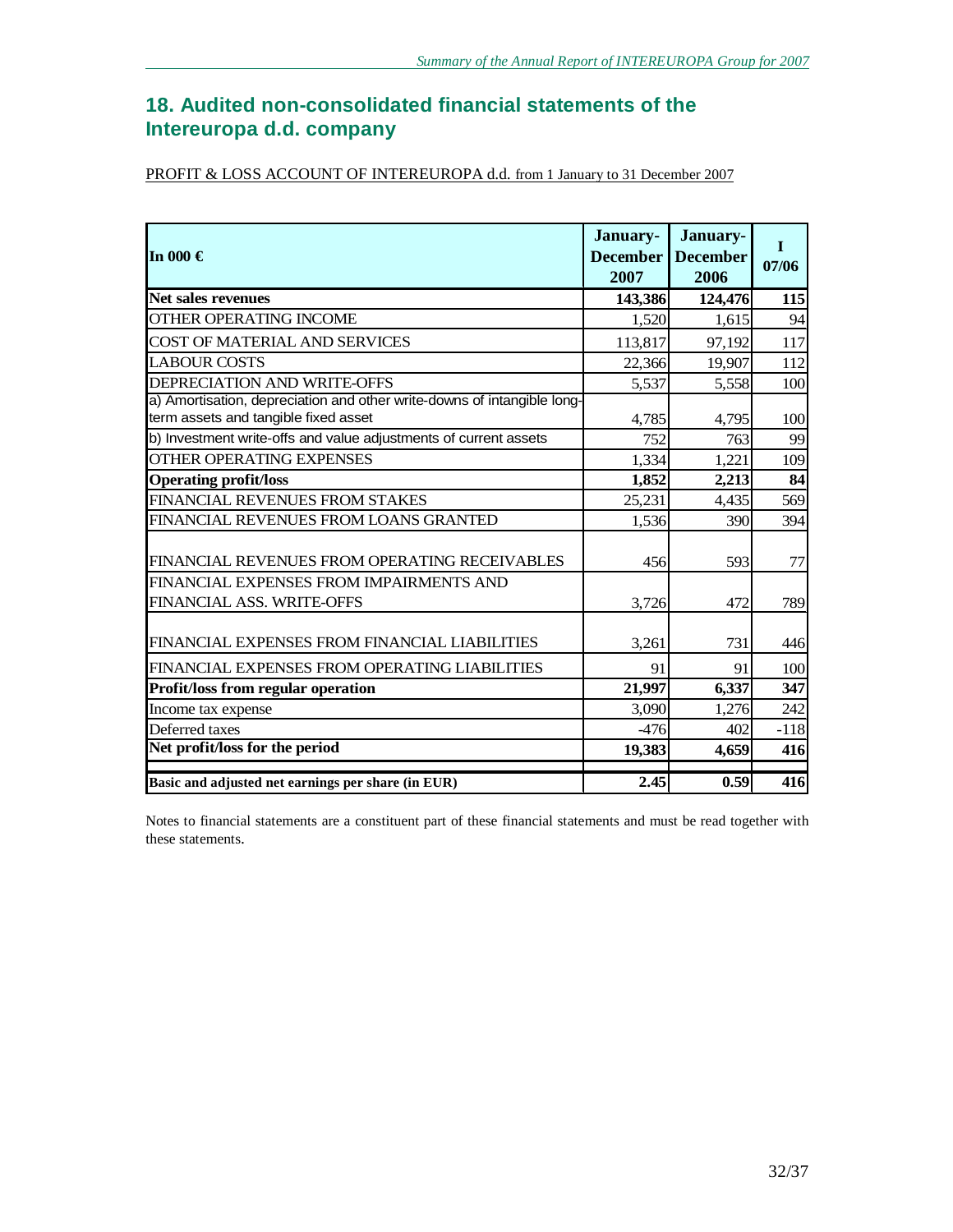# BALANCE SHEET OF INTEREUROPA d.d. as at 31 December 2007

| In 000 $\in$                                                    | 31.12.2007 | 31.12.2006 | $\mathbf I$<br>07/06 |
|-----------------------------------------------------------------|------------|------------|----------------------|
|                                                                 |            |            |                      |
|                                                                 |            |            |                      |
| <b>Assets</b>                                                   | 313,071    | 226,678    | 138                  |
| <b>Non-current assets</b>                                       | 253,616    | 160,009    | 159                  |
| Intangible assets and long-term deferred items                  | 3,146      | 2,412      | 130                  |
| Tangible fixed assets                                           | 104,739    | 76,590     | 137                  |
| Investment property                                             | 12.102     | 13.535     | 89                   |
| Long-term financial investments                                 | 133,629    | 67,472     | 198                  |
| Current assets (without accrued revenues and deferred expenses) | 55,429     | 64,598     | 86                   |
| Assets classified as held for sale and discontinued operations. | 1.366      | 26,437     | 5                    |
| <b>Stocks</b>                                                   | 60         | 46         | 130                  |
| Short-term financial investments                                | 22,147     | 5,314      | 417                  |
| Short-term trade receivables                                    | 31,770     | 32.133     | 99                   |
| Cash                                                            | 86         | 668        | 13                   |
| Short-term accrued revenues and deferred expenses               | 4,026      | 2,071      | 194                  |
| Current assets (with accrued revenues and deferred expenses)    | 59,455     | 66.669     | 89                   |
| <b>Liabilities</b>                                              | 313,071    | 226,678    | 138                  |
| <b>Capital</b>                                                  | 159,127    | 165,905    | 96                   |
| Called up capital                                               | 32,976     | 32,976     | 100                  |
| Capital surplus                                                 | 49,403     | 49,403     | 100                  |
| Profit reserves                                                 | 11,096     | 11,096     | $\overline{100}$     |
| <b>Revaluation</b> surplus                                      | 6.007      | 25,498     | 24                   |
| Net profit or loss from previous periods                        | 40,262     | 42,273     | $\overline{95}$      |
| Profit or loss for the business year                            | 19,383     | 4,659      | 416                  |
| Provisions and long-term accrued expensesand deferred revenues  | 1,834      | 1,449      | 127                  |
| <b>Long-term liabilities</b>                                    | 47,397     | 14,952     | 317                  |
| Long-term financial liabilities                                 | 46,540     | 11,190     | 416                  |
| Long-term operating liabilities                                 | 19         | 19         | 100                  |
| Deferred tax liabilities                                        | 838        | 3,743      | 22                   |
| <b>CURRENT LIABILITIES</b>                                      | 104,713    | 44,372     | 236                  |
| Short-term financial liabilities                                | 73.298     | 16,682     | 439                  |
| Short-term operating liabilities                                | 31,415     | 27,690     | 113                  |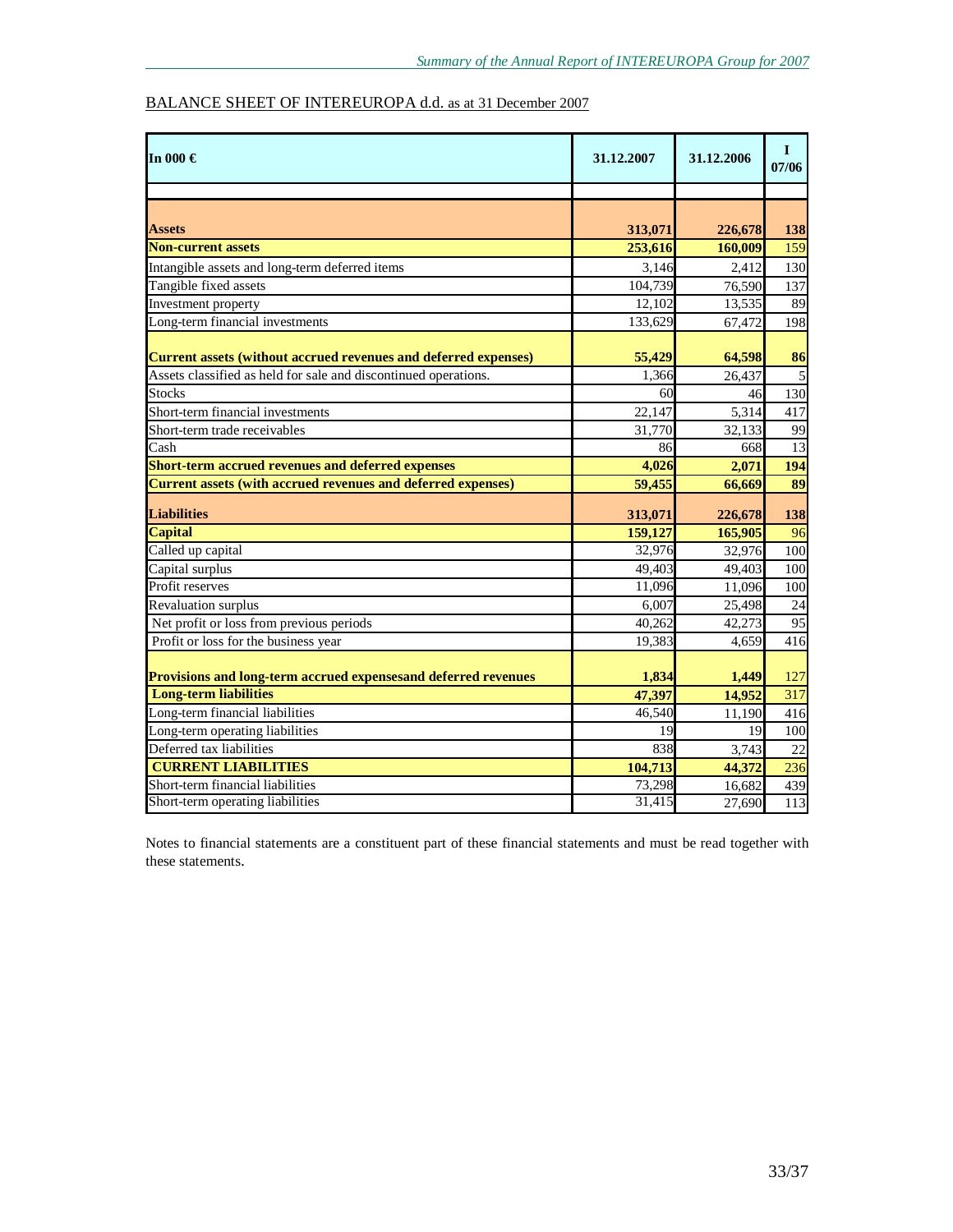## CASH-FLOW STATEMENT OF INTEREUROPA d.d. for the period from 1 January 2006 to 31 December 2007

| In 000 $\in$                                                                           | January-<br><b>December</b> | January-<br><b>December</b> |
|----------------------------------------------------------------------------------------|-----------------------------|-----------------------------|
|                                                                                        | 2007                        | 2006                        |
| <b>Cash flows from operating activities</b>                                            |                             |                             |
| <b>Income statement items</b>                                                          | 6,927                       | 2,898                       |
| Operating revenue (except from revaluation) and financial revenue from operating recei | 144,266                     | 125,849                     |
| Operating expenses excluding depreciation or amortisation and long-term provisions     |                             |                             |
| (except from revaluation) and financial expenses from operating liabilities            | $-137,031$                  | $-118,330$                  |
| Income taxes and other taxes not included in operating expenses                        | $-308$                      | $-4.621$                    |
| Changes in net current assets (and accruals, provisions and deferred tax               |                             |                             |
| receivables and liabilities) of the operating balance sheet items                      | -1,932                      | $-3,921$                    |
| Opening less closing accounts receivable and deferred expenses and accrued revenues    | $-2,521$                    | $-8,633$                    |
| Opening less closing inventories                                                       | -14                         |                             |
| provisions                                                                             | 60 <sup>3</sup>             | 4,706                       |
| Net receipts/disbursements from operating activities                                   | 4.995                       | $-1,023$                    |
| <b>Cash flows from investment activities</b>                                           |                             |                             |
| <b>Inflows from investments</b>                                                        | 29,685                      | 14,141                      |
| Cash receipts from earned interest associated with investment activities               | 621                         | 390                         |
| Receipts from other profit shares                                                      | 1,307                       | 2,067                       |
| Cash receipts from disposal of tangible fixed assets and investment property           | 1,199                       | 997                         |
| Cash receipts from disposal of long-term investments                                   | 26,558                      | 8,992                       |
| Receipts from reduction of short-term investments                                      |                             | 1,695                       |
| <b>Disbursements for investments</b>                                                   | $-117,850$                  | $-18,141$                   |
| Disbursements for acquiring intangible fixed assets                                    | $-873$                      | $-1,753$                    |
| Expenses for the purchase of tangible fixed assets and investment property             | $-30,625$                   | $-3,972$                    |
| Cash payments to acquire long-term investments                                         | $-71,456$                   | $-12,416$                   |
| Cash disbursements for acquisition of short-term investments:                          | $-14,896$                   |                             |
| <b>Surplus outflows from investments</b>                                               | $-88,165$                   | $-4,000$                    |
| <b>Cash flows from financing activities</b>                                            |                             |                             |
| <b>Inflows from financing activities</b>                                               | 94,188                      | 17,206                      |
| Receipts from received long-term loans                                                 | 43.500                      | 6,959                       |
| Receipts from increased raised short-term loans                                        | 50,688                      | 10,247                      |
| <b>Disbursements for financing</b>                                                     | $-11,568$                   | $-12,033$                   |
| Interest paid on financing activities                                                  | $-2,725$                    | $-698$                      |
| Cash payments for dividends and other profit participations                            | $-6,621$                    | $-8,254$                    |
| Cash disbursements for repayment of long-term loans                                    | $-2,222$                    | $-3,081$                    |
| Surplus cash receipts from financing                                                   | 82,620                      | 5,173                       |
| Net increase/decrease in cash assets                                                   | $-550$                      | 150                         |
| <b>Exchange rate effects</b>                                                           | $-32$                       | $-2$                        |
| <b>Opening cash balance</b>                                                            | 668                         | 520                         |
| <b>Closing Cash balance</b>                                                            | 86                          | 668                         |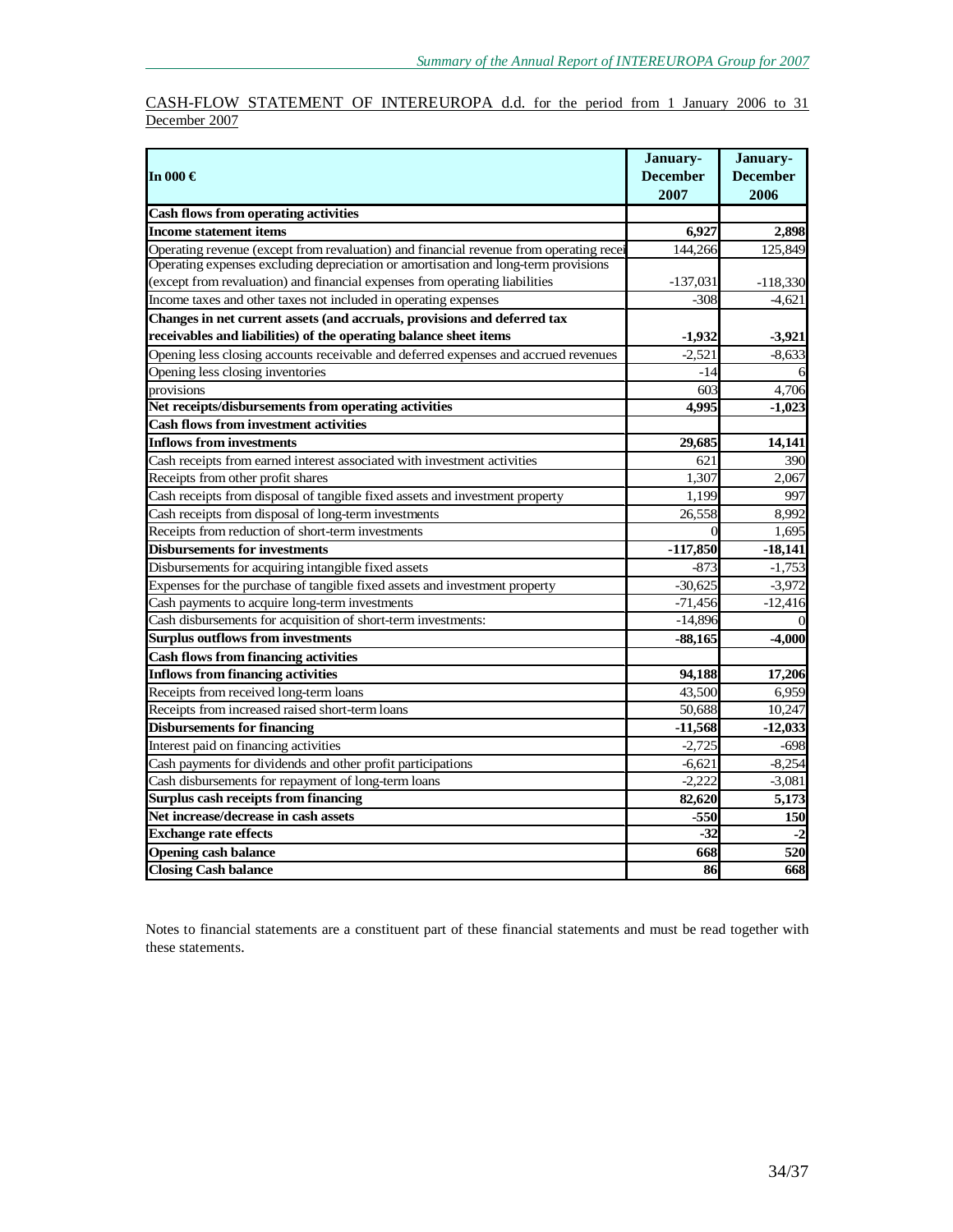# CAPITAL FLOW STATEMENT OF INTEREUROPA d.d. for the year 2007

| In 000 $\in$                                                                            | <b>Equity capital</b> | Capital surplus | Legal<br>reserves | <b>Revaluation</b><br>surplus | Net profit or<br>loss from<br>previous<br>periods | <b>Profit or loss</b><br>for the<br>business year | <b>Total capital</b> |
|-----------------------------------------------------------------------------------------|-----------------------|-----------------|-------------------|-------------------------------|---------------------------------------------------|---------------------------------------------------|----------------------|
| Opening balance as at 1 January 2007                                                    | 32,976                | 49.403          | 11,096            | 25,498                        | 42,273                                            | 4,659                                             | 165,905              |
| Entry of net operating profit or loss for the period                                    |                       |                 |                   |                               |                                                   | 19,383                                            | 19,383               |
| Increased surplus from revaluation of investments                                       |                       |                 |                   | 1,724                         |                                                   |                                                   | 1,724                |
| Transfer of revaluation surplus to revenues (from the sale of<br>investments)           |                       |                 |                   | $-23,643$                     |                                                   |                                                   | $-23,643$            |
| Reduced liabilities for deferred taxes credited to capital                              |                       |                 |                   | 2,428                         |                                                   |                                                   | 2,428                |
| Total recognised revenues and expenses in capital                                       |                       |                 |                   | $-19,491$                     |                                                   | 19,383                                            | $-108$               |
| Other reallocation of components of equity                                              |                       |                 |                   |                               | 4,659                                             | $-4,659$                                          |                      |
| Dividend payout                                                                         |                       |                 |                   |                               | $-6,595$                                          |                                                   | $-6,595$             |
| Payment of remunerations to the Members of the Management<br>and the Supervisory Boards |                       |                 |                   |                               | $-75$                                             |                                                   | $-75$                |
| Closing balance as at 31 December 2007                                                  | 32,976                | 49,403          | 11,096            | 6,007                         | 40,262                                            | 19,383                                            | 159,127              |

# CAPITAL FLOW STATEMENT OF INTEREUROPA d.d. for the year 2006

| In 000 $\in$                                                  | Equity capital | Capital<br>surplus | Legal<br>reserves | <b>Revaluation</b><br>surplus | Net profit or<br>loss from<br>previous<br>periods | <b>Profit or loss</b><br>for the<br><b>business</b><br>year | <b>Total capital</b> |
|---------------------------------------------------------------|----------------|--------------------|-------------------|-------------------------------|---------------------------------------------------|-------------------------------------------------------------|----------------------|
|                                                               |                |                    |                   |                               |                                                   |                                                             |                      |
| Opening balance as at 1 January 2006                          | 32,976         | 49,403             | 11,096            | 18,969                        | 43,250                                            | 7,267                                                       | 162,961              |
| Entry of net operating profit or loss for the period          |                |                    |                   |                               |                                                   | 4,659                                                       | 4,659                |
| Increased surplus from revaluation of investments             |                |                    |                   | 4,902                         |                                                   |                                                             | 4,902                |
| Transfer of revaluation surplus to revenues (from the sale of |                |                    |                   |                               |                                                   |                                                             |                      |
| investments)                                                  |                |                    |                   | $-573$                        |                                                   |                                                             | $-573$               |
| Reduced liabilities for deferred taxes credited to capital    |                |                    |                   | 2,200                         |                                                   |                                                             | 2,200                |
| Total recognised revenues and expenses in capital             |                |                    |                   | 6,529                         |                                                   | 4,659                                                       | 11,188               |
| Other reallocation of components of equity                    |                |                    |                   |                               | 7,267                                             | $-7,267$                                                    | 0                    |
| Dividend payout                                               |                |                    |                   |                               | $-8,244$                                          |                                                             | $-8,244$             |
| Closing balance as at 31 December 2006                        | 32,976         | 49,403             | 11,096            | 25,498                        | 42,273                                            | 4,659                                                       | 165,905              |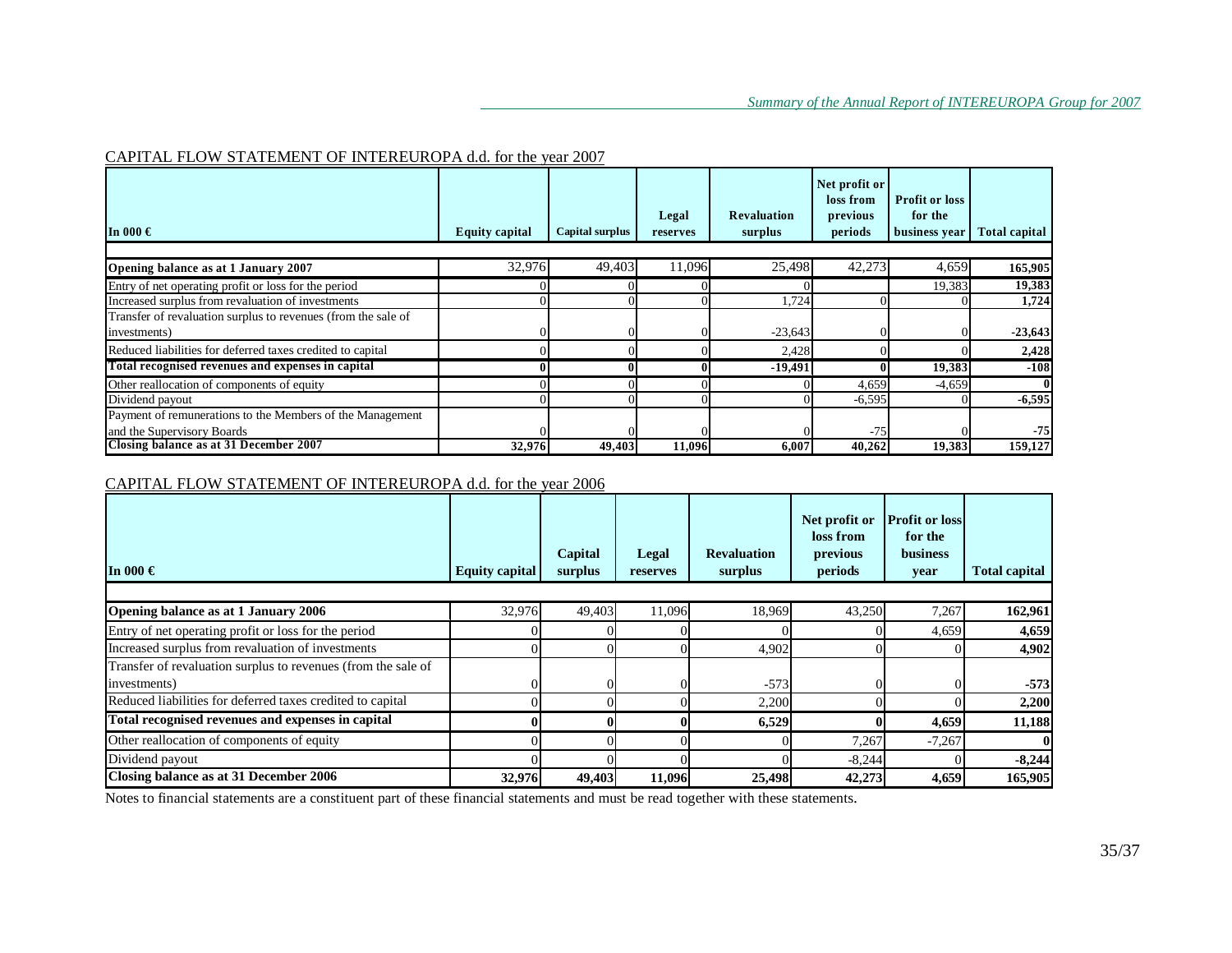# **19. Notes to non-consolidated financial statements of the Intereuropa d.d. company**

#### **PROFIT & LOSS ACCOUNT OF INTEREUROPA D.D.**

**Net sales revenues** of € 143,386 thousand were revenues from rendered services. A detailed presentation of generated revenues of the Group is provided in segment reporting.

#### **Net Sales Revenues by Business Area (Business Segments)**

|              | in 000 EUR                    | Year<br>2007 | $in\%$ | <b>PLAN</b><br>2007 | $in\%$ | Year<br>2006 | $in\%$ | $07$ /plan | 07/06 |
|--------------|-------------------------------|--------------|--------|---------------------|--------|--------------|--------|------------|-------|
|              | Land transport                | 49,665       | 35%    | 49,782              | 38%    | 46,559       | 37%    | 100        | 107   |
| ◠            | Logistic solutions            | 16,009       | 11%    | 14,705              | 1%     | 14,783       | 12%    | 109        | 108   |
| 3            | Intercontinental<br>transport | 72,022       | 50%    | 60,781              | 47%    | 57,619       | 46%    | 118        | 125   |
|              | Other services                | 5,690        | 4%     | 5.477               | 4%     | 5,515        | 5%     | 104        | 103   |
| <b>TOTAL</b> |                               | 143,386      | 100%   | 130,745             | 100%   | 124,476      | 100%   | 110        | 115   |

In 2007, we exceeded both the planned net sales revenues as well as those generated in 2006. The share of land transport in net sales revenues fell while that of intercontinental transport rose.

The company made **operating profit** of  $\in$  1,852 thousand, a decrease of 16% from 2006 due to of higher operating expenses.

**Net profit** generated in 2007 equalled  $\in$  19,383 thousand, four times the amount in 2006.

## **BALANCE SHEET OF INTEREUROPA D.D.**

**Non-current assets** represented 81% of total assets. Their increase from the underlying date in the previous year was mostly due to new investments in property, plant & equipment and increased investments in subsidiaries.

The increase in **property, plant & equipment** in 2007 was due to new purchases ( $\epsilon$ 31,455 thousand) and transfer from investment property ( $\in$  1,043 thousand), and the decrease was due to disposals ( $\in$ 174 thousand), depreciation ( $\epsilon$ 4,133 thousand) and transfer to investment property ( $\epsilon$ 42 thousand). A decrease of 1% was recorded from 31 December 2006 reflecting higher depreciation cost and sale of property, plant & equipment than was the value of new purchases.

**Long-term <b>financial investments** rose by 98% (i.e.  $\in 66,157$  thousand) in 2007. The major impact was increase in long-term investments in subsidiaries and the rise in long-term loans granted to Group members.

**Current assets (without accrued revenues and deferred expenses)** represented 18% of total assets.

**Short-term operating receivables** represented  $\epsilon$  31.770 thousand. The bulk of short-term operating receivables (96%) were accounts receivables which decreased by 3% from 2006.